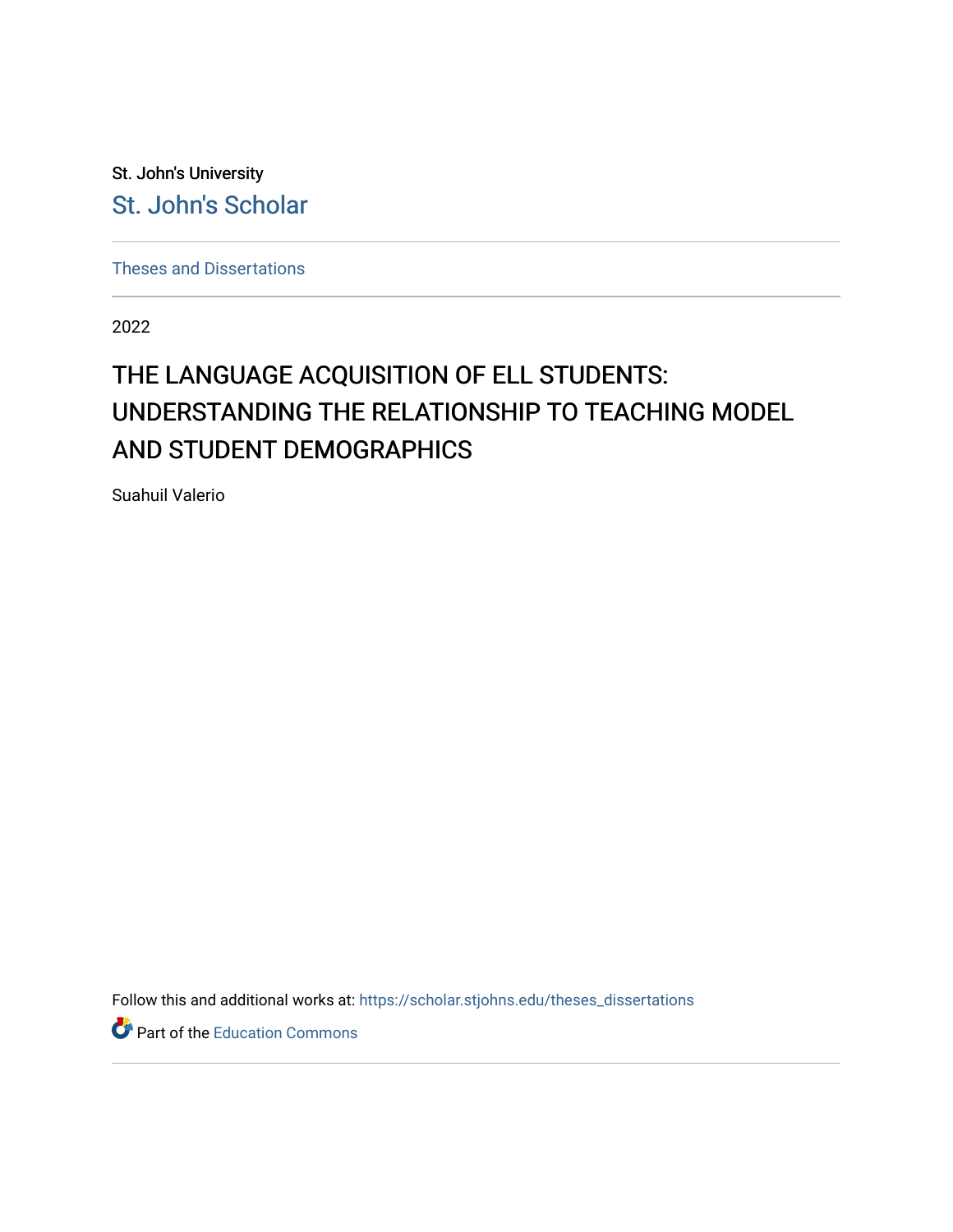# THE LANGUAGE ACQUISITION OF ELL STUDENTS: UNDERSTANDING THE RELATIONSHIP TO TEACHING MODEL AND STUDENT DEMOGRAPHICS

A dissertation submitted in partial fulfillment of the requirements for the degree of

DOCTOR OF EDUCATION

to the faculty of the

# DEPARTMENT OF ADMINISTRATIVE AND INSTRUCTIONAL LEADERSHIP

of

## THE SCHOOL OF EDUCATION

at

ST. JOHN'S UNIVERSITY

New York

by

Suahuil Carolina Valerio

 $\overline{\phantom{a}}$  , and the contract of the contract of the contract of the contract of the contract of the contract of the contract of the contract of the contract of the contract of the contract of the contract of the contrac

Date Submitted 3/25/2022 Date Approved 5/17/2022

Suahuil Carolina Valerio Dr. Erin Fahle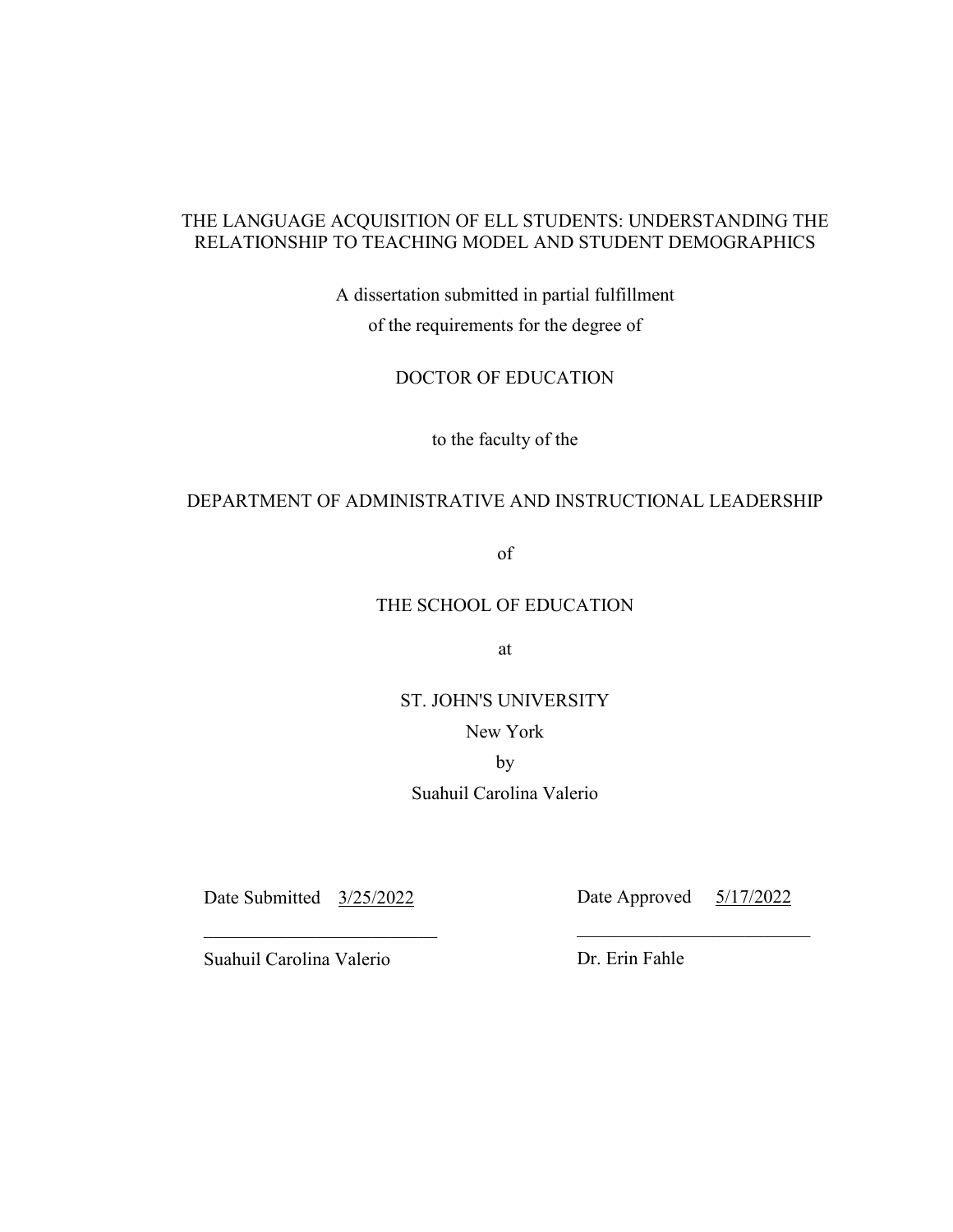**© Copyright by Suahuil Carolina Valerio 2022** 

**All Rights Reserved**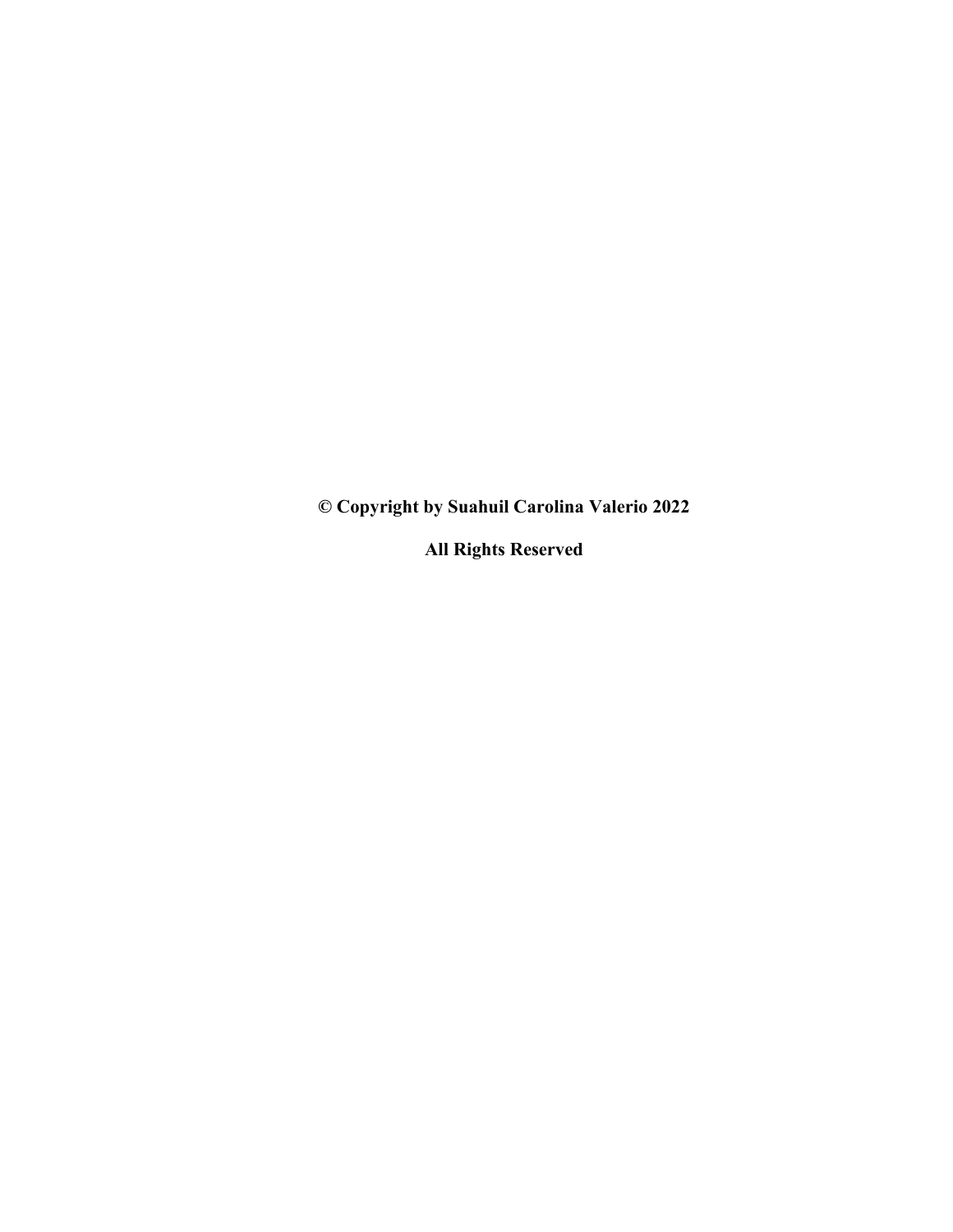## **ABSTRACT**

# THE LANGUAGE ACQUISITION OF ELL STUDENTS: UNDERSTANDING THE RELATIONSHIP TO TEACHING MODEL AND STUDENT DEMOGRAPHICS

Suahuil Carolina Valerio

 This quantitative study evaluated how teaching models for language acquisition the Integrated, the Stand-Alone and the Mixed Model—and student characteristics gender and disability status—relate to growth in language skills among ELL students. In this study, the New York State English as a Second Language Achievement Test scores of the elementary school children in 3rd and 4th grades were analyzed from one school district in New York. During the 4th grade school year, ELL students received instruction via the Integrated Model, the Stand-Alone Model, or the Mixed Model, as such the 3rd grade scores served as a baseline while the 4th grade scores (or growth from 3rd to 4th grade) provided insights into the benefits of each model. The results indicated that there was no statistically significant difference in language growth between the three teaching models; however, students classified as disabled experienced lower language growth than their peers.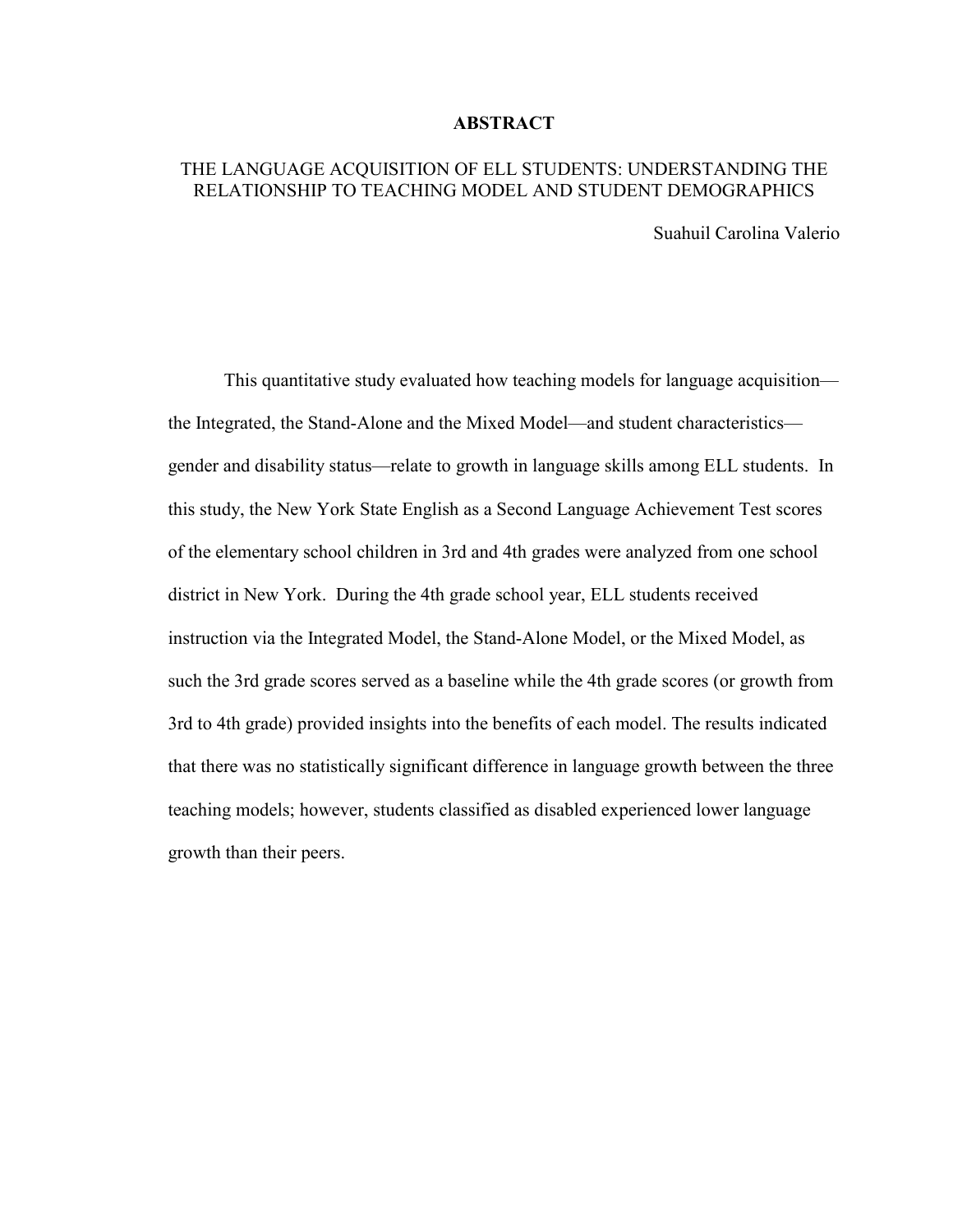# **DEDICATION**

This dissertation is dedicated to my family members for their love and support throughout this journey. My family has been a cornerstone in making this journey possible. To my mother and my husband who have continuously supported me in my educational endeavors, I want to say, "Thank You!" You have taken it upon yourselves to carry some of the responsibilities in order to allow me time to conduct my research. You have also served in my place as "MOM" when I needed to take time to complete tasks that had deadlines.

I want to also dedicate this dissertation to my son Sebastian and my daughter Stephanie for being the inspiration and the motivation behind the completion of this research. As young children, you have been patient and understanding. This dissertation was completed for you! Life might be difficult at times and situations might change the course of your life, but always believe in yourself and never give up on your dreams.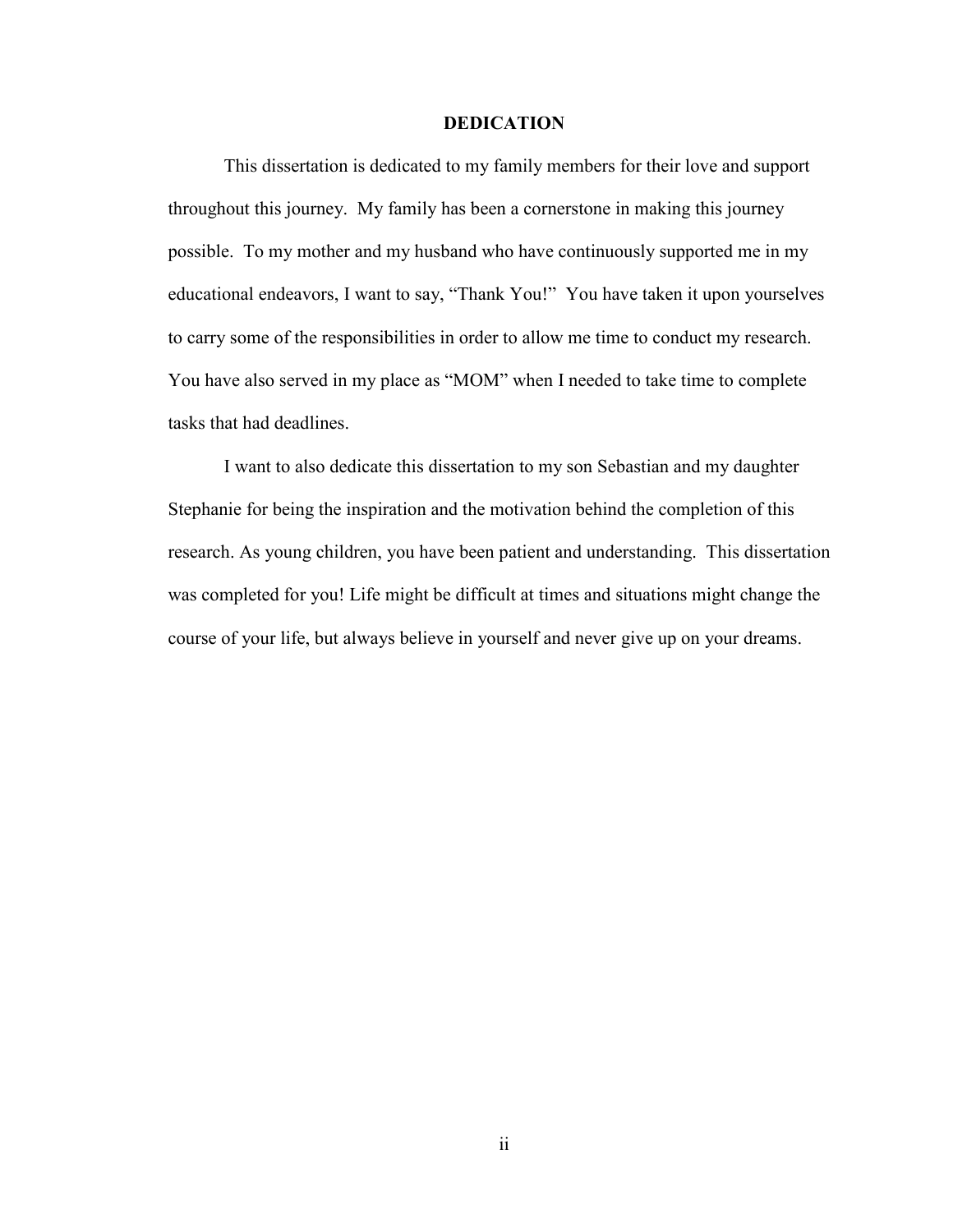#### **ACKNOWLEDGEMENTS**

The completion of this doctoral dissertation was possible with the support of various individuals. I would like to express my gratitude to them. First of all, I am grateful to my mentor, Dr. Erin Fahle, for her valued guidance, consistent encouragement and understanding, and scholarly contributions that I received throughout this long and complex journey of completing my research. Thank you for being an outstanding professor and for providing the motivation I needed during the course of this pandemic. Most importantly, this was possible because of the unconditional support provided by Dr. Fahle.

I would also like to say thank you to my committee members Dr. Rosalba Del Vecchio and Dr. Ceceilia Parnther. They have played a vital role throughout this journey. Dr. Rosalba Del Vecchio kindly served as a mentor in the beginning of my journey and as a professor in many of my classes. Dr. Ceceilia Parnther graciously accepted to be part of the committee in order to help me complete and cross the finish line of this academic journey. Their contributions at various points in this journey have proven to be valuable and have helped me greatly along the way.

Last but certainly not least, I would like to acknowledge the support of my family. Their encouragement and patience have helped me persevere. They have rearranged and even paused portions of their lives to offer the support I needed in order to complete this journey. Thank you for standing with me and walking side by side through this long journey.

iii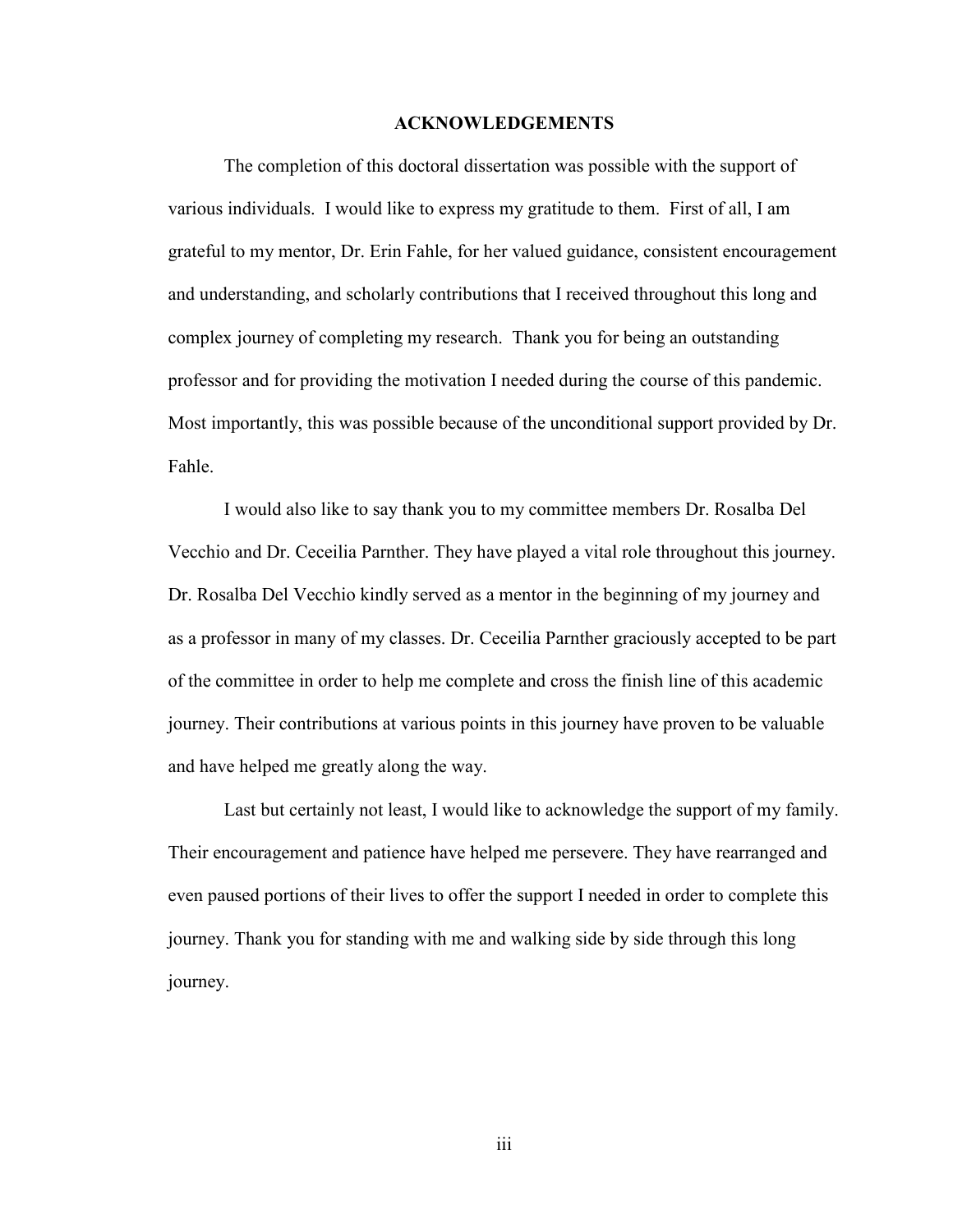# **TABLE OF CONTENTS**

| The Historical Background of the United States School System for ELL  24   |  |
|----------------------------------------------------------------------------|--|
|                                                                            |  |
| Review of Related Research on the Advantages and Disadvantages of Language |  |
|                                                                            |  |
|                                                                            |  |
|                                                                            |  |
|                                                                            |  |
|                                                                            |  |
|                                                                            |  |
|                                                                            |  |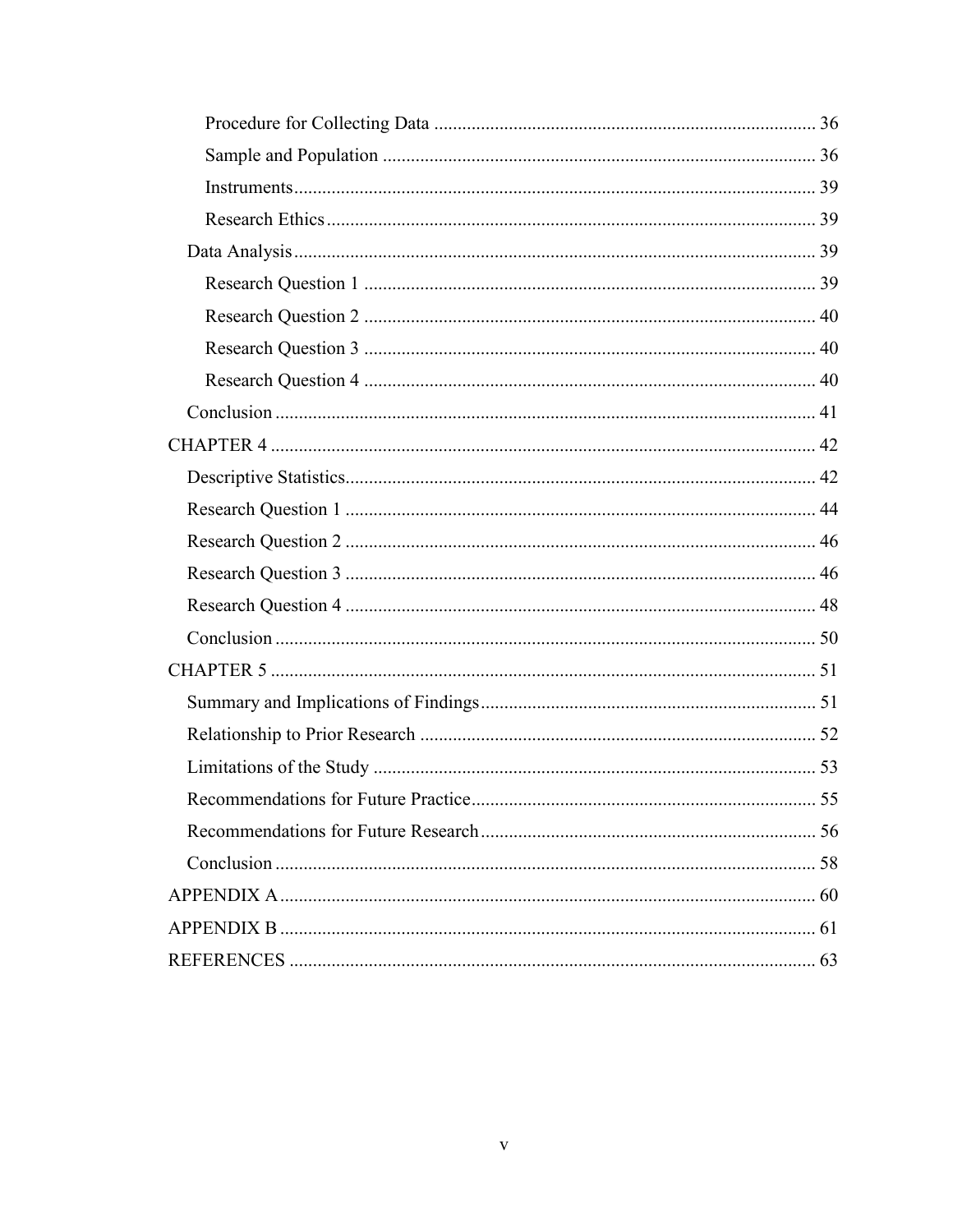# **LIST OF TABLES**

|         | Table 1 Description of How Krashen's and Cummins' Hypotheses Interact          |    |
|---------|--------------------------------------------------------------------------------|----|
|         |                                                                                | 21 |
| Table 2 |                                                                                | 38 |
| Table 3 | Descriptive Statistics of NYSESLAT Proficiency Levels by Teaching              |    |
|         |                                                                                | 42 |
| Table 4 | Gender of 4 <sup>th</sup> Grade Participants in Each Teaching Model            | 43 |
| Table 5 | Disability Status of 4 <sup>th</sup> Grade Participants in Each Teaching Model | 44 |
| Table 6 | Games Howell Post-hoc Test Results, Teaching Model Comparison                  | 45 |
| Table 7 | Two-Way ANOVA Results, Teaching Model and Gender                               | 48 |
| Table 8 | Two-Way ANOVA Results, Teaching Model and Disability Status                    | 49 |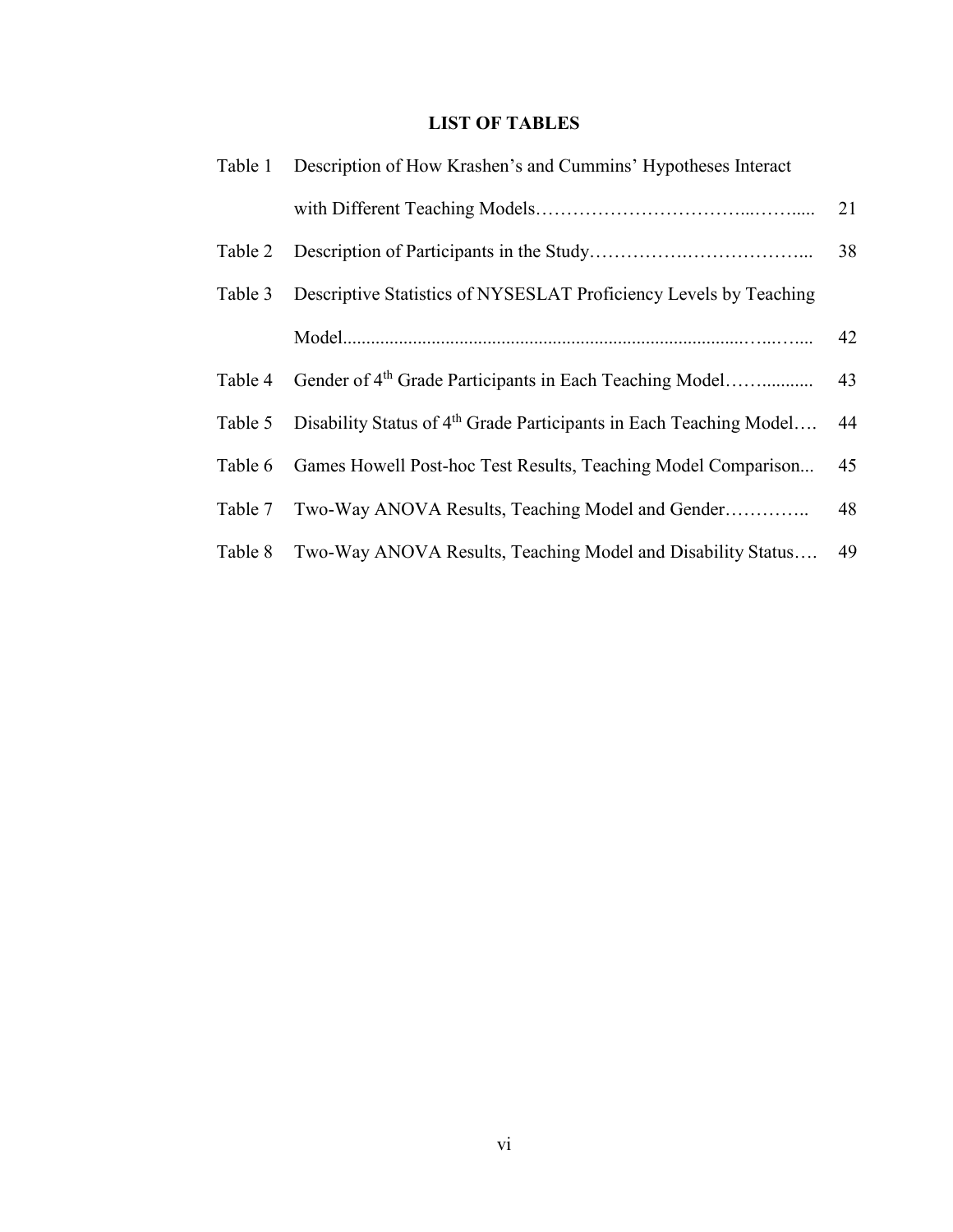# **LIST OF FIGURES**

Figure 1 Teaching Models and Student Characteristics Possibly Affecting English Language Achievement Growth on the NYSESLAT...…..…. 9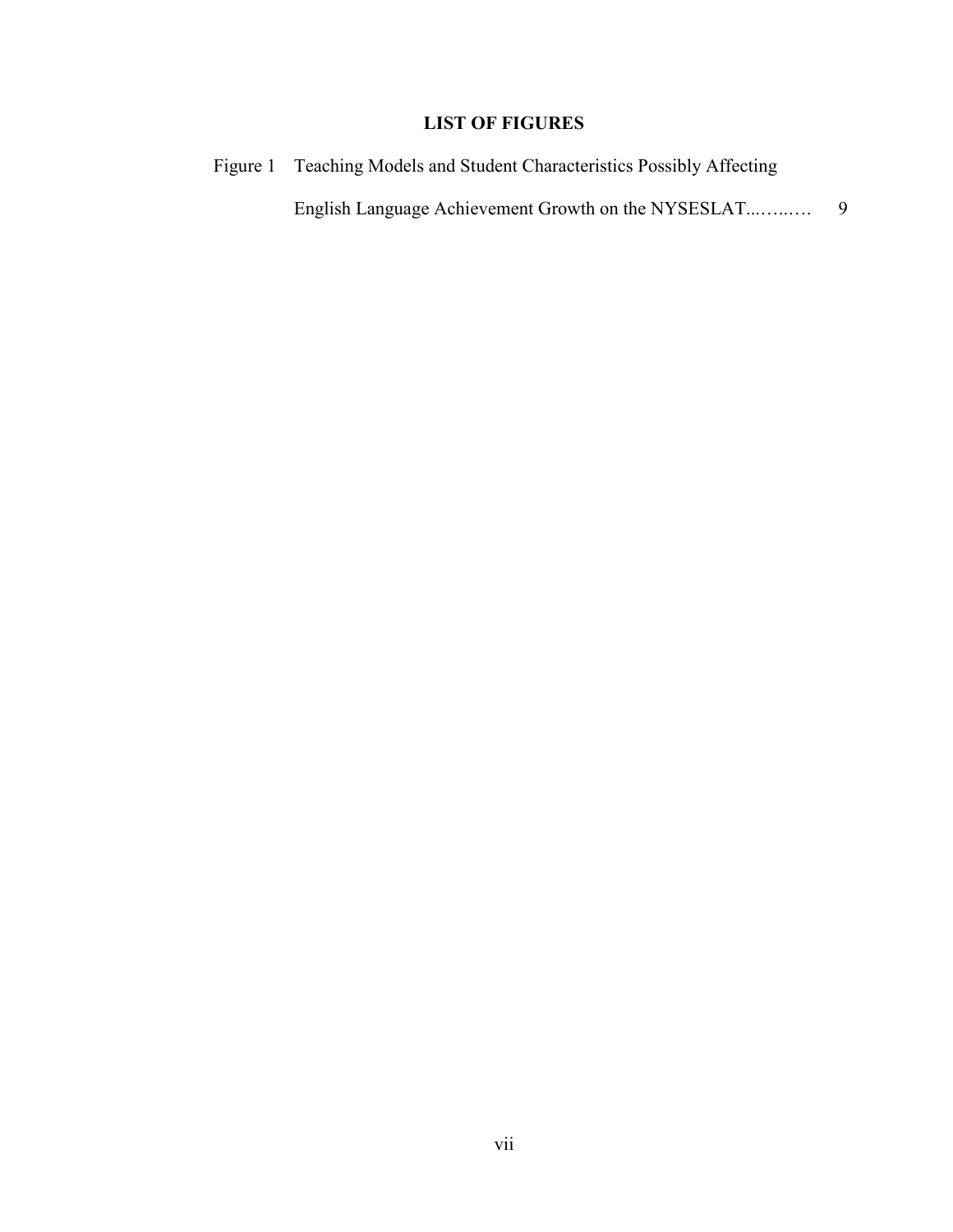#### **CHAPTER 1**

### **Introduction**

In the U.S. today, about 10% of students (approximately 5 million students) in the U.S. are classified as English Language Learners (ELLs) according to the Department of Education (U.S. Department of Education, 2020). The number of ELLs is only expected to grow. In New York State alone, there were over three hundred fifteen thousand ELL students registered in both public and non-public schools (Office of Bilingual Education and Foreign Language Studies, 2012). These students are incredibly diverse, with common native languages including Spanish, Arabic, Chinese, and Vietnamese (U.S. Department of Education, 2015). Regardless of their native language and cultural background, ELL students across the U.S. need to meet the same standards as their native English-speaking counterparts. As a result, these students are faced with the challenge of English language acquisition, as well as learning the traditional grade-level content in English Language Arts, Science, Social Studies and Mathematics.

Importantly, the "[a]cquisition of literacy encompasses more than individual growth; literacy happens in particular contexts, in particular ways and for particular purposes" (Purdy, 2008, p.50). English as a New Language (ENL) professionals have developed theories to explain language acquisition and created various methods of teaching based on those theories, from rote methods to more innovative ones, to enhance and accelerate the process of English acquisition for ELLs. However, with a variety of theories and models available, it is imperative that educators receive guidance on which models are most successful in order to provide students with the best language acquisition education possible.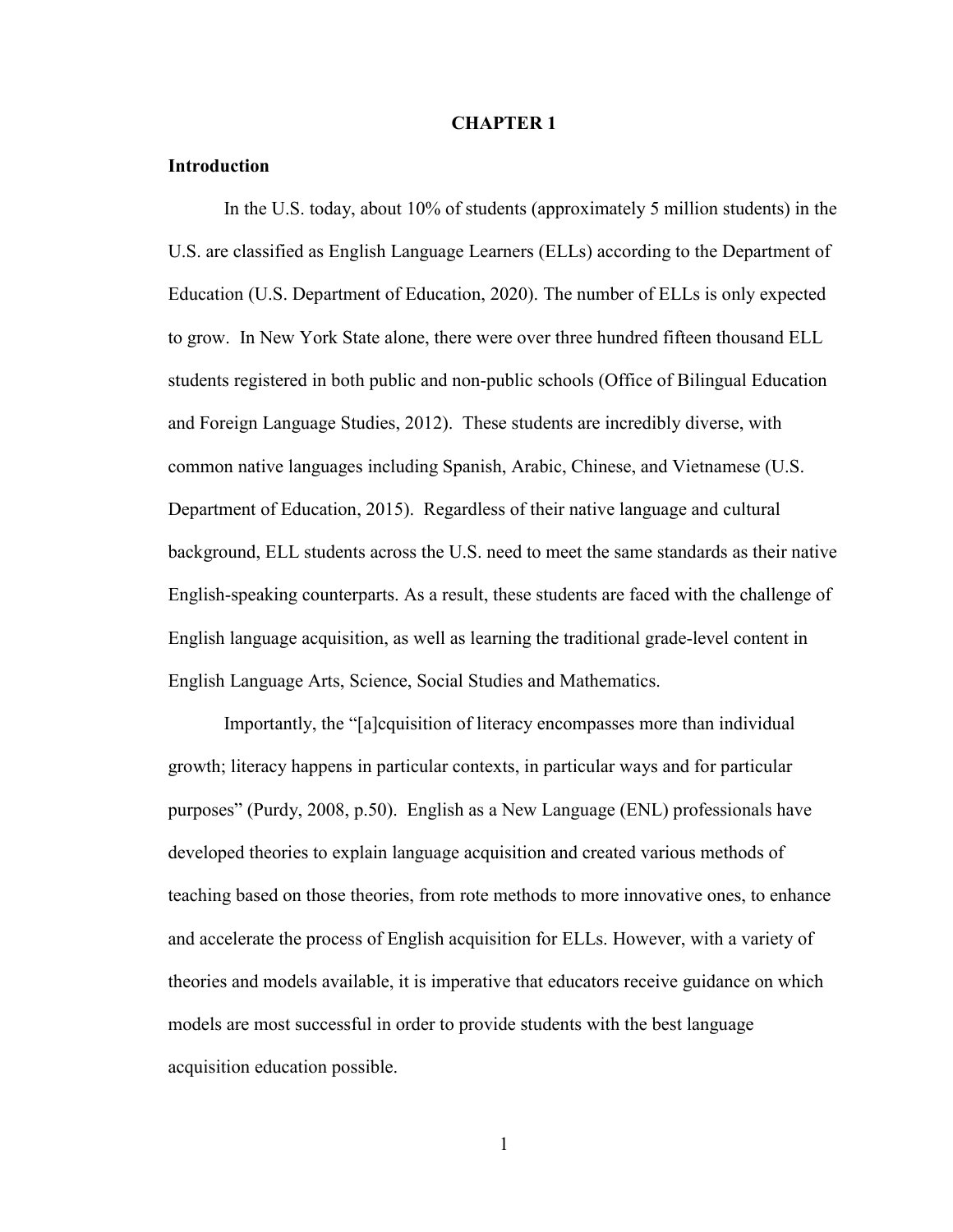This study examines three common models for language acquisition: the Stand-Alone Model, the Integrated Model, and the Mixed Model. In a Stand-Alone Model, the ELL and the general education students are taught together by the general education teacher for the majority of the day. For specific periods of the day, the ELL students are removed and taught by an ENL teacher who holds a Teaching English to Speakers of Other Languages (TESOL) Kindergarten through  $12<sup>th</sup>$  grade certification that teach in the English as a New Language (ENL) classroom setting. The amount of time spent with the ENL teacher is predetermined by New York State in accordance with the proficiency level of the ELL student, ranging from 90 to 360 minutes per week. The Stand-Alone Model is the most common language acquisition teaching model in U.S. elementary schools (Thomas & Collier, 1997). It is intended to provide concentrated language and content instruction according to the needs of each student with a licensed professional, and allow the general education teacher to not focus on providing specialized language instruction (Lacina, et al., 2011). Moreover, students may feel most comfortable working on language with ELL peers who are working through similar challenges. However, there are a few disadvantages. Two potential disadvantages are that the teaching model offers limited time for language instruction with each student and that the "…[s]econd language learners are separated from majority-language peers – reducing language input and interaction" (Lacina et al., 2011, p.108). Another disadvantage is that students miss important content instruction when they leave the classroom in order to receive their English as a New Language (ENL) services (Bell & Baecher, 2012; Murphy et al., 2019). As such, ELL students may feel stigmatized because they must be separated from their monolingual peers (Bell & Baecher, 2012). Finally, this program is expensive as the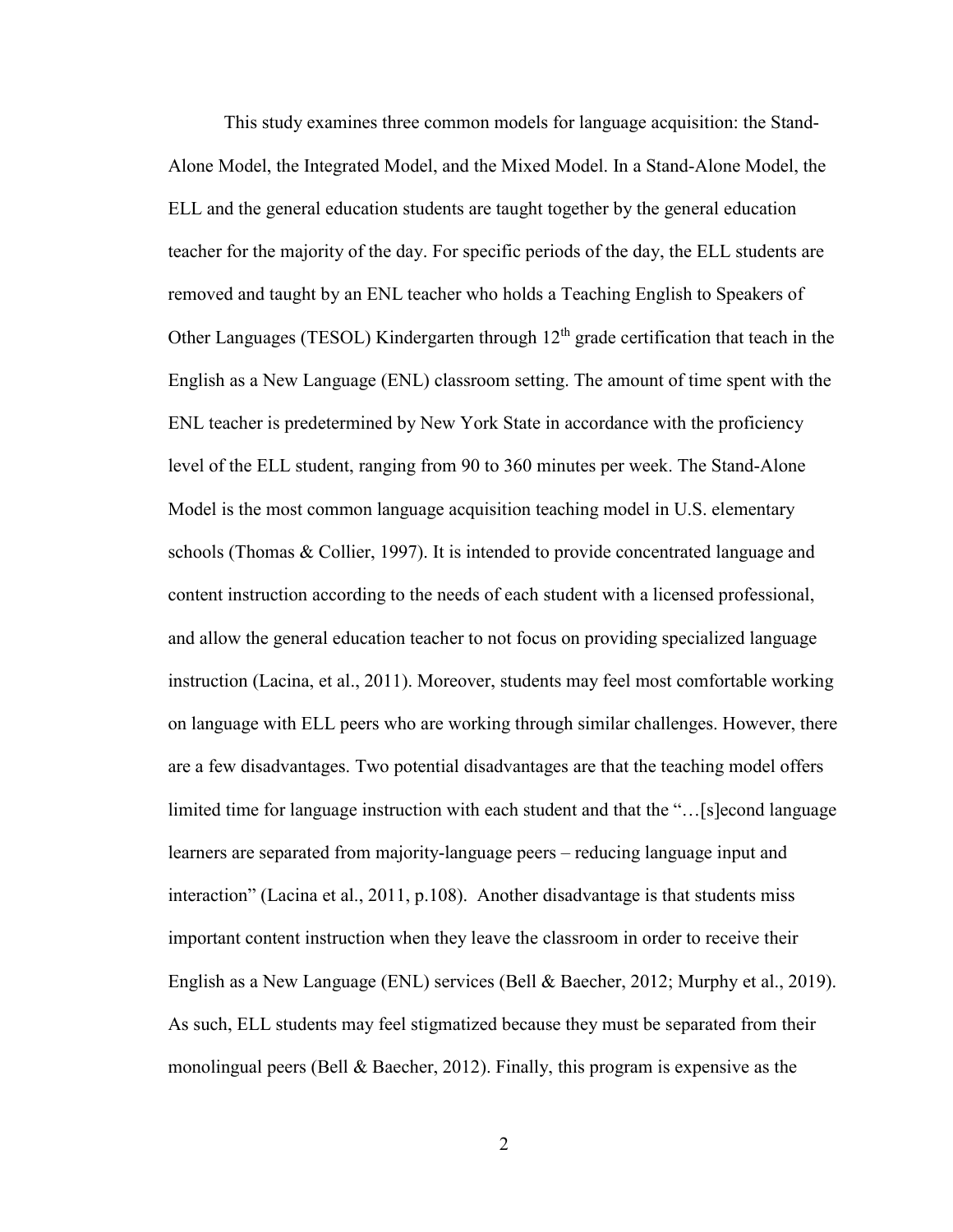schools must have two certified professionals teaching the same population (Lacina et al., 2011).

In the Integrated Model, the ELL and general education students stay in the same classroom all day with either a dually certified teacher in TESOL and Common Branch Kindergarten through  $6<sup>th</sup>$  or with two certified teachers (one certified in TESOL and another certified in Common Branch K- $6<sup>th</sup>$  grades). There are many potential advantages of an Integrated Teaching Model that mirror the disadvantages of the Stand-Alone Model. According to Lacina et al. (2011), content and language learning occur within the same self-contained classroom and are age appropriate and cognitively challenging at the same time. "Students are free from the stigma of remedial instruction" (Lacina et al., 2011, p. 112). Monolingual and ELL students are treated equally in this model and may seek the assistance of the ENL or general education teacher (Whiting, 2017). This teaching model can also be more cost effective than the Stand-Alone Model in cases where a dually certified instructor is employed in place of two instructors. However, there are new disadvantages. This model requires teachers be trained to be effective in co-teaching situations (Lacina et al., 2011). If the lessons are not carefully planned, the language specialist can feel underutilized in the classroom, but finding common planning time for the language specialist and the general education teacher can be a challenge (Lacina et al., 2011; Whiting, 2017). Moreover, within this model, ELLs might not feel comfortable and secure to practice and develop their language skills since they are with their monolingual counterparts and might feel constricted and inhibited since they do not have dominance over the target language.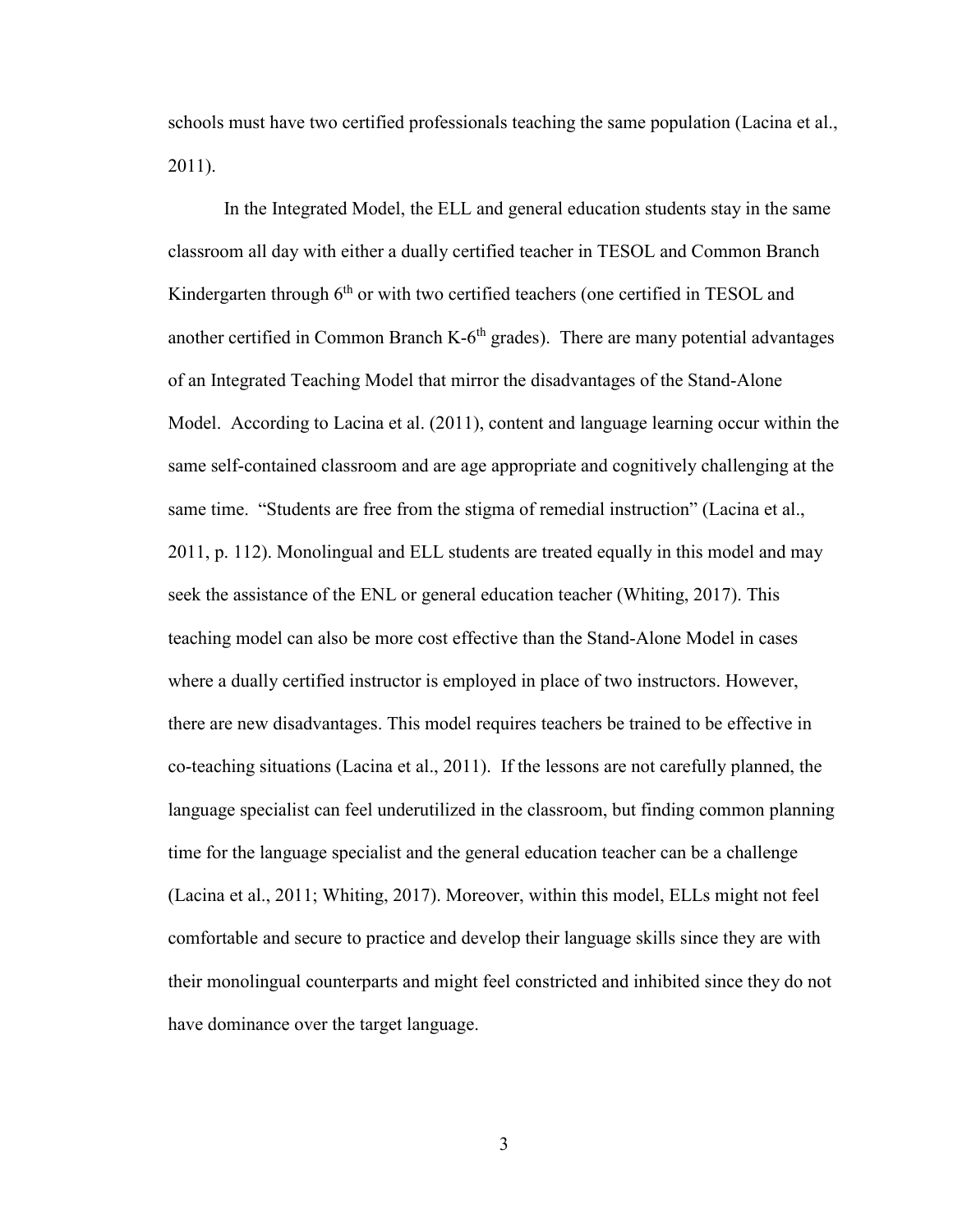The Mixed Model combines the Stand-Alone and Integrated Models: ELL students receive Stand-Alone instruction from an TESOL certified teacher for a set time period each day and, otherwise, receive Integrated instruction. Therefore, ELL students would spend 90 minutes to 180 minutes receiving instruction only with their ELL peers while the other 90 minutes to 180 minutes would be spent learning in a classroom that encompassed both a general education teacher as well as a language specialist. In New York State, the specific duration of instructional time in either model (Stand-Alone or Integrated) would be predetermined by the level of English proficiency according to the NYSESLAT or NYSITELL. This model would hopefully provide the benefits of both models while limiting their consequences; however, it is the costliest to implement as more qualified instructors are needed.

### **Purpose of the Study**

To inform the best practices of ENL teachers, this dissertation compares the effectiveness of the three common language-acquisition teaching models in New York State (the Stand-Alone, Integrated, and Mixed models), as well as understand how student characteristics, particularly gender and disability status, relate to student language growth among 4th grade ELL students in New York under each model. In New York State, approximately 9.2% of students are identified as ELLs (U.S. Department of Education, 2020). While, in New York, these students typically have a choice of learning English through an ENL program or Bilingual program if there are at least 20 students that speak the same native language (Office of Bilingual Education and Foreign Language Studies, 2014), this study focused only on students in ENL programs since Bilingual programs are not an option in many districts across the United States. Notably,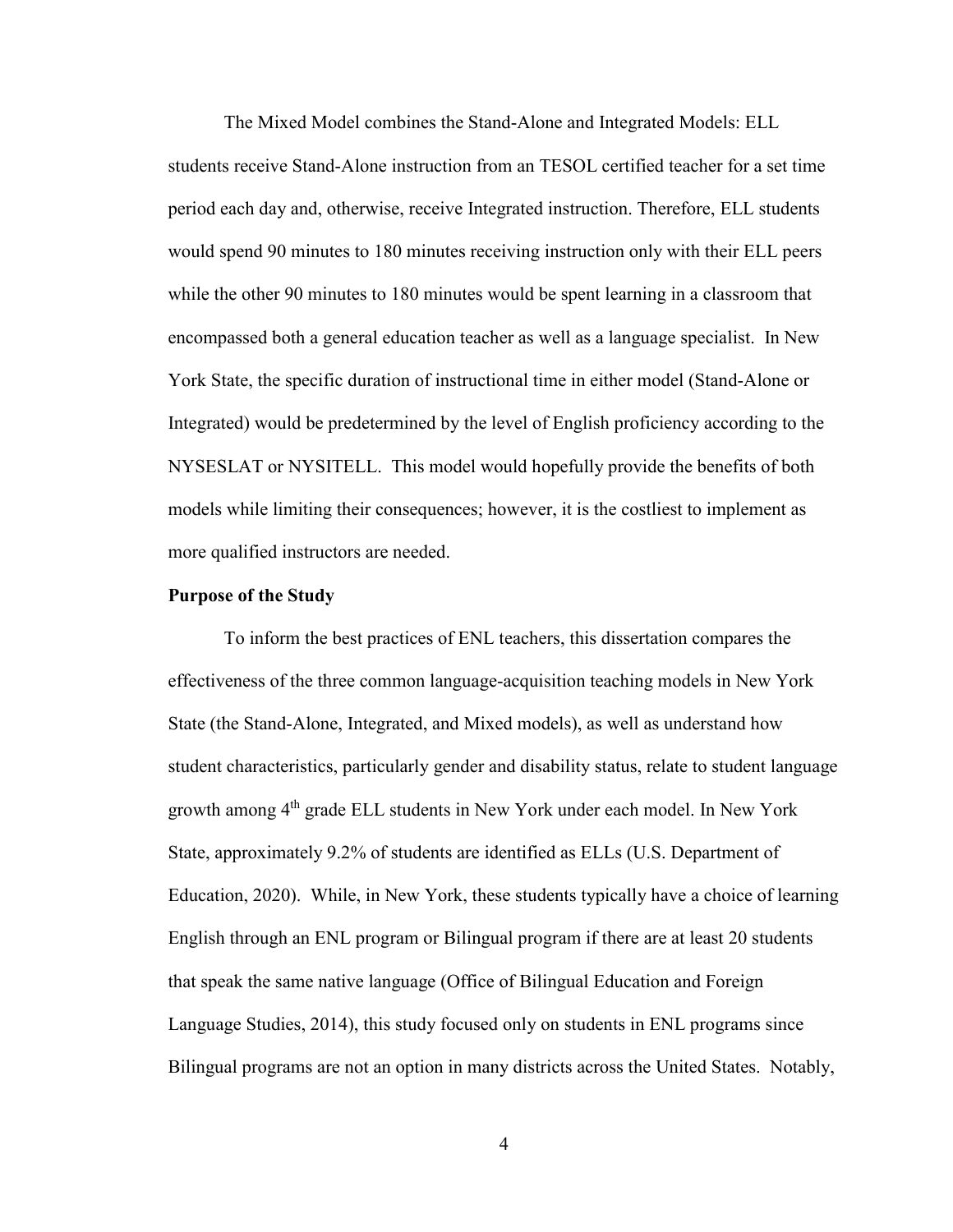in a typical ENL program, students do not need to speak the same native language; they are grouped together for the purpose of learning English regardless of their native language. This is the case for this study and the specific home language of each student is not known.

Language growth in this study is measured using standardized tests. In New York, all students participating in an ENL program must take the New York State English as a Second Language Achievement Test (NYSESLAT). The NYSESLAT measures the language proficiency of a student at the end of each school year. For the purpose of this study, the NYSESLAT proficiency levels of the elementary school children in grades 3 and 4 were analyzed from one school district in New York in order to determine which teaching model yielded the highest English language proficiency growth, as well as to understand how gender and disability status related to growth in English language proficiency.

## **Theoretical Framework**

ENL professionals have long studied how a new language is acquired and have debated the best methods to enhance and accelerate the process of acquiring a target language. In the past century, Stephen Krashen's (1985) Second Language Acquisition Theory and Jim Cummins' Hypotheses of Common Underlying Proficiency (CUP) and Interdependence (Cummins, 1984, 1991) have guided the field.

Krashen's Second Language Acquisition Theory explains several hypotheses about second language acquisition which have been used to guide ENL teaching models including the Input Hypothesis, Affective Filter Hypothesis and the Monitor Hypothesis. The Input Hypothesis states that gaining language competence should be thought of as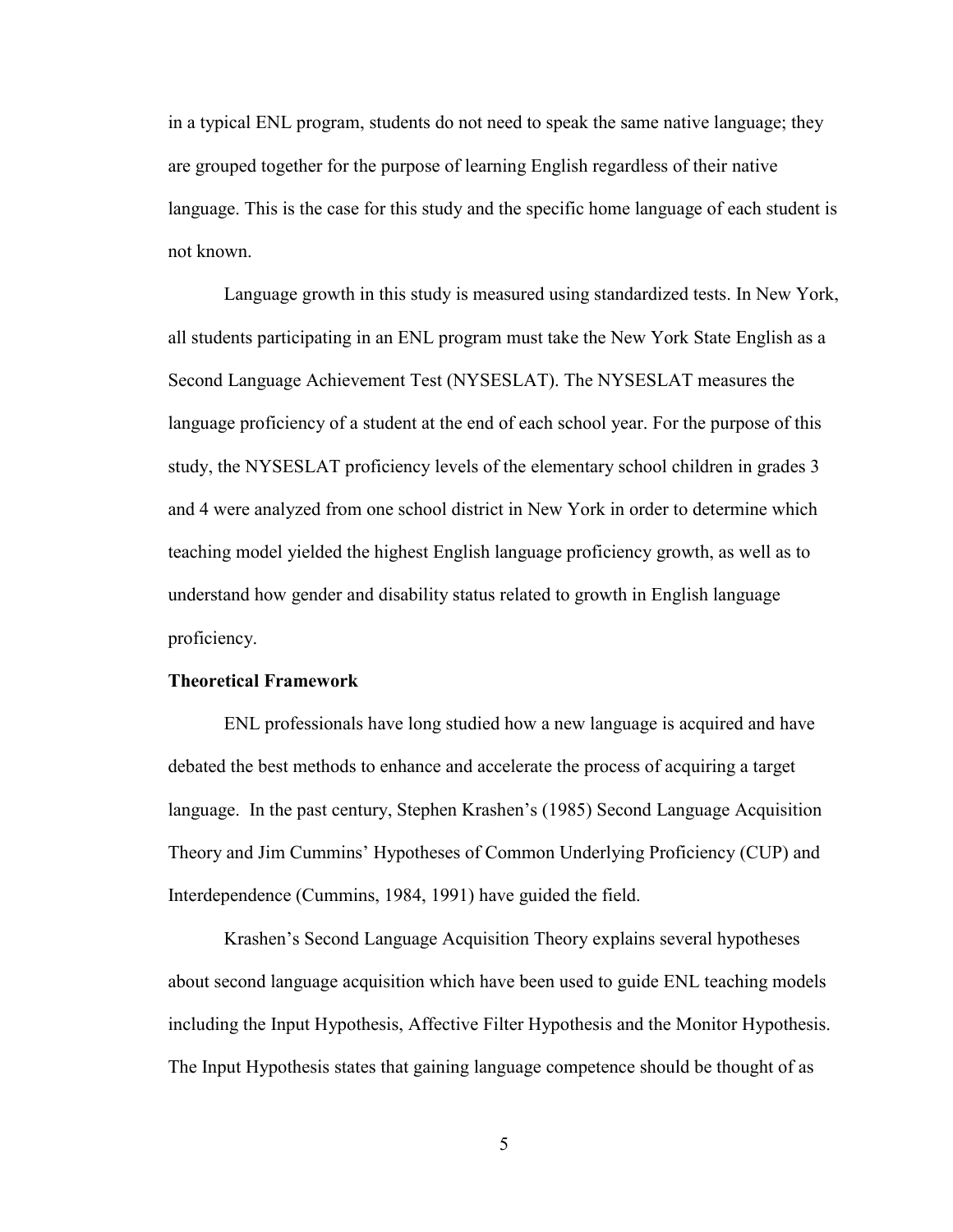acquiring a language, and new information of the target language is acquired by inductively working at one level above the current level of competence in scaffolded lessons (Krashen, 1982; Krashen & Terrell, 1983). The Affective Filter hypothesis suggests that language is acquired when the "affective filter" (a construct symbolizing feelings relating to oneself) of a person is relatively low, therefore the learner is not anxious or nervous about their ability to learn a new language (Krashen, 1982, 1985; Krashen & Terrell, 1983). Finally, the Monitor Hypotheses suggests that second language learners (SLL) ability to monitor and correct their language use will contribute to their spoken fluency in the target language. All three hypotheses, when taken into consideration are thought to promote optimal levels of language acquisition (Krashen, 1982; Krashen & Terrell, 1983).

Cummins Interdependence and Common Underlying Proficiency (CUP) hypotheses state that prior knowledge in a student's native language greatly influences the proficiency growth in a target language since both languages inhabit the same part of the brain (Cummins, 1986). In other words, students can apply their current language knowledge to their acquisition of a new language; the skill does not need to be relearned but merely transferred to the target language. Therefore, students benefit from lessons that incorporate their native language through the teaching of cognates or connections made through previously learned skills in their native language. Classrooms which allow these types of connections to be experienced by the students, allow the ELL students to acquire the target language more easily since certain skills, depending on the students' academic proficiency level in the native language, has already been acquired.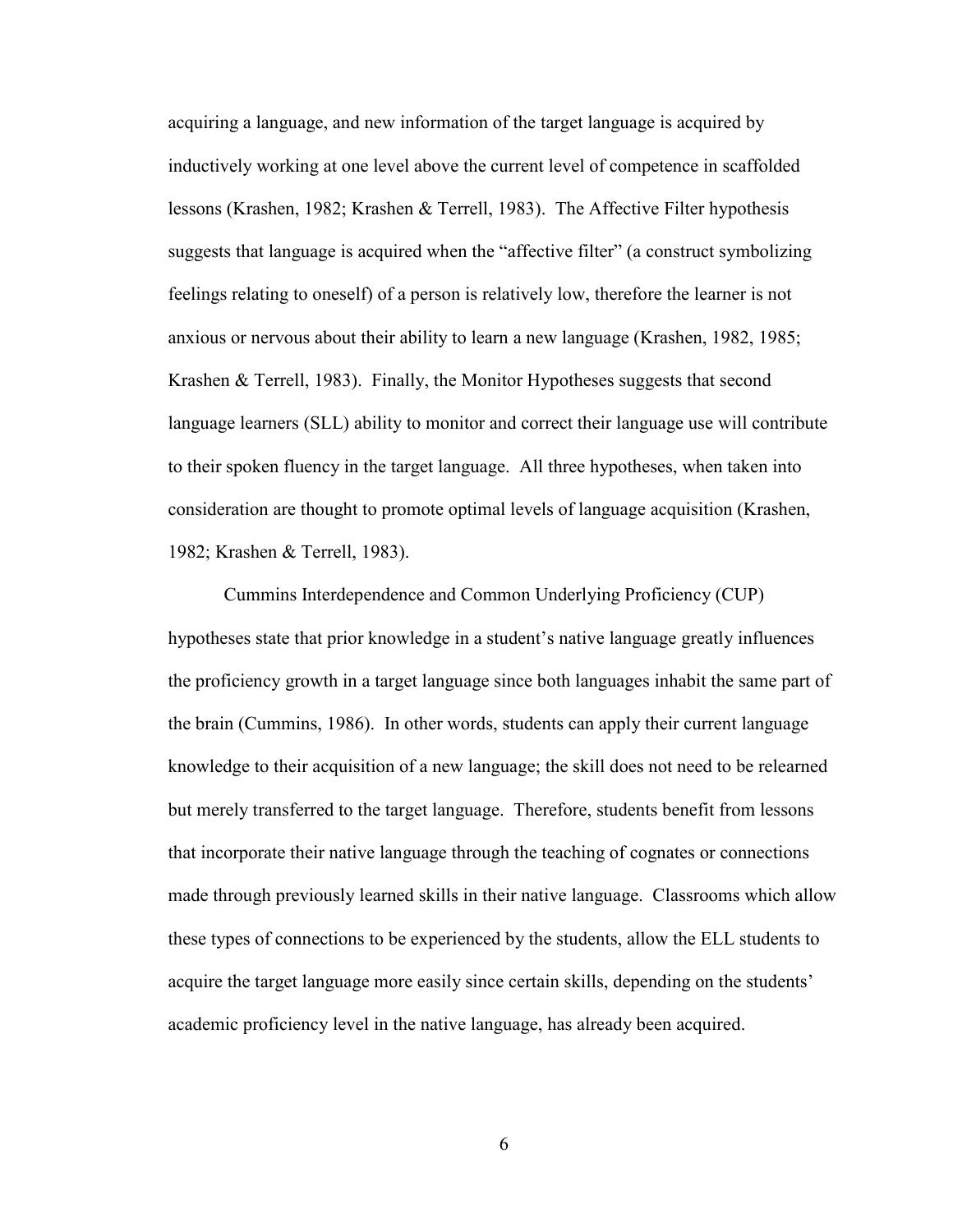Cummins is also credited with coining the two types of proficiency in second language learners. The first or initial level of proficiency was coined as basic interpersonal communication skills (BICS) which is typically developed between the first six months to two years of acquiring a language (Collier, 1987; Cummins, 1984). This level of proficiency is the social language which students typically use to communicate their wants and needs. BICS requires being exposed to the language, and general education students provide a great resource for ELLs to learn to communicate in the target language. The second proficiency level is known as cognitive-academic language proficiency (CALP) which takes between five and seven years to develop (Crawford, 1999; Cummins, 1979). CALP is achieved when a student can use the language in an efficient manner in order to participate in school academics. Both BICS and CALP must be mastered in order for a student to achieve proficiency in the targeted language. In the context of this study, it would consist in achieving "Commanding" level on the NYSESLAT.

In light of these theories, the question of teaching model efficacy then becomes a question of how well these models: (1) provided a scaffolded, inductive learning approach; (2) make students comfortable in the learning environment; (3) provide them with opportunities to use language with native speakers and correct themselves during those interactions; (4) provide them with opportunities to learn the grammar and structure of the language; and (5) enable them to draw connections between their native language and target language. A broader discussion of the strengths and weaknesses of the models in these areas is provided in Chapter 2.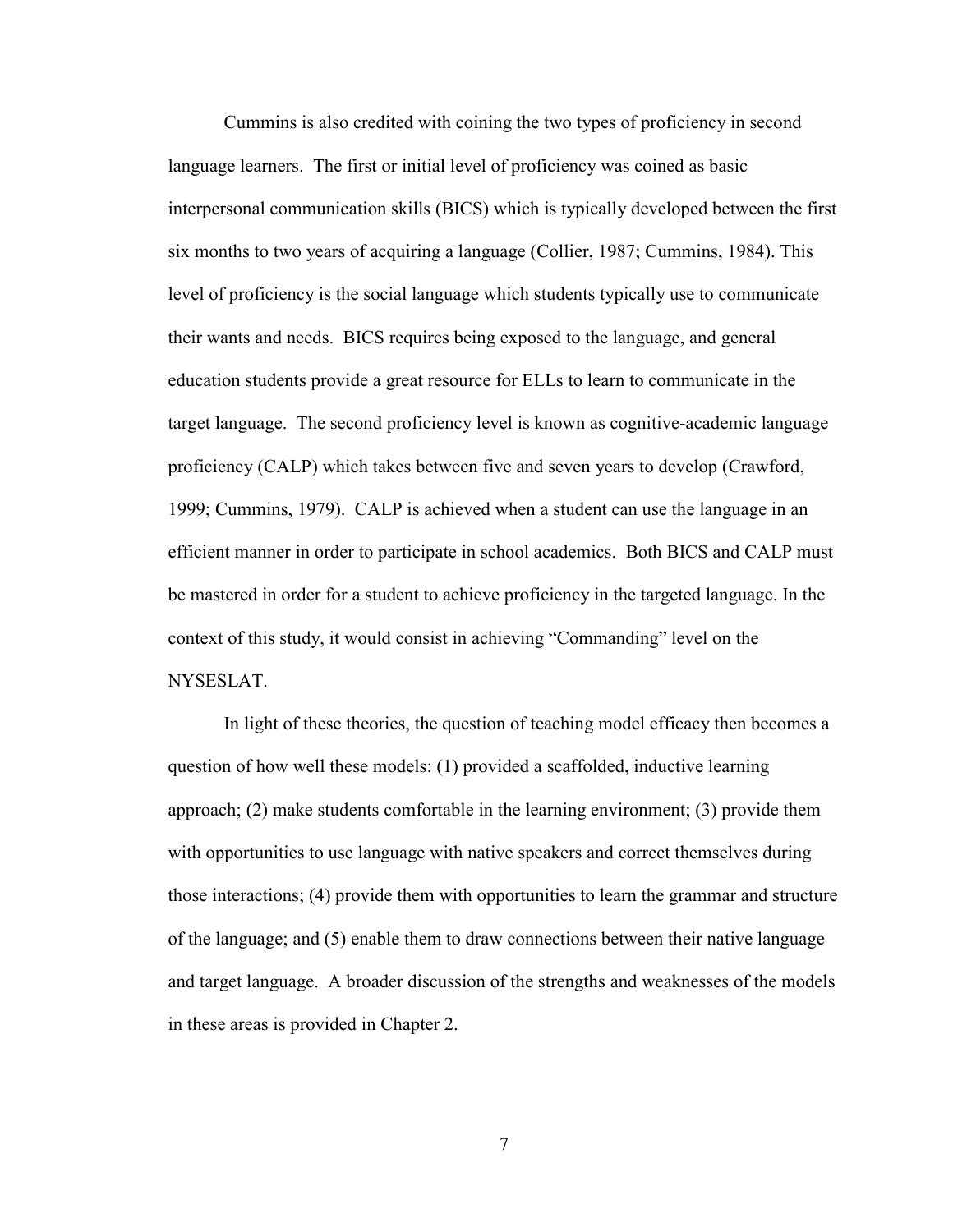## **Conceptual Framework**

For this study, teaching models as well as student gender and disability status were hypothesized to affect English language achievement growth. As described above, the teaching models have different potential benefits based in the theories of Krashen and Cummins. As such, which model is used, is theorized to affect growth.

In addition, both gender and disability status have been linked to language learning in prior research, as such they may also influence second language acquisition or interact with the methods used for teaching. As it relates to gender, girls tend to outperform boys in subjects that relate to languages since they seem to be viewed as feminine subjects (Achtziger & Bayer, 2018; Hofer & Stern 2016; Kessels et al., 2006). Since language is viewed as a feminine subject, females outperform males while males tend to outperform females in subjects such as the sciences since they are viewed as masculine in nature. Studies have also demonstrated that gender play a role in language development, and females perform better in English Language Arts (ELA) and language proficiency of a second or target language (Barrat et al., 2020; Haas et al., 2016).

Disability status has also been studied. According to several studies, it also plays an important role in ELA and language proficiency of a second or target language (Barrat et al., 2020; Haas et al., 2016). Non-disabled students have outperformed disabled students in state assessments in various states.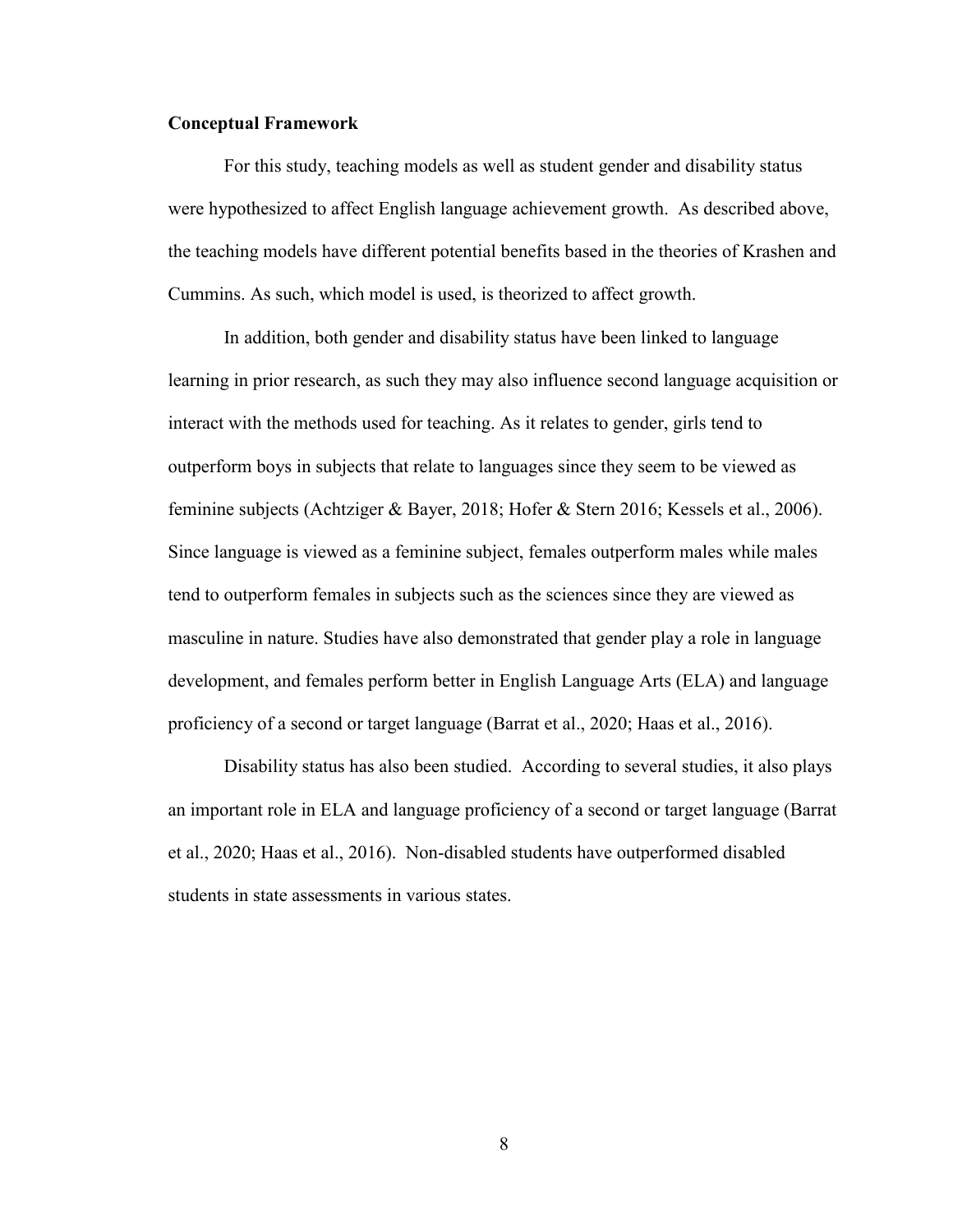An overview of my conceptual model is shown in Figure 1.

# **Figure 1**

*Teaching Models and Student Characteristics Possibly Affecting English Language* 

*Achievement Growth on the NYSESLAT* 

Teaching Models: Stand-Alone Model, Integrated Model, Mixed Model

> English Language Achievement Growth

Student Characteristics: Gender, Disability Status

### **Significance of Study**

On January 2018, the U.S. Department of Education approved New York's Every Student Succeeds Act (ESSA) plan (New York State Education Department, 2020). This plan "…emphasized fostering equality in education for all students and expand[ed] measures for school accountability and student success" (New York State Education Department, 2020). One of the indicators by which schools are deemed as performing well is by measuring the progress of ELL students (who form part of the student subgroup). Therefore, the progress of this subgroup is important to the overall score that districts in New York State earn.

In 2019, a report published by the Digest of Educational Statistics stated that in the fall more than 10% of the student population in the public elementary and secondary schools in the United States were ELLs. Since schools must now demonstrate adequate yearly progress as it relates to this subgroup, it is imperative to uncover which instructional model benefitted this population the most. Also, the strained funding in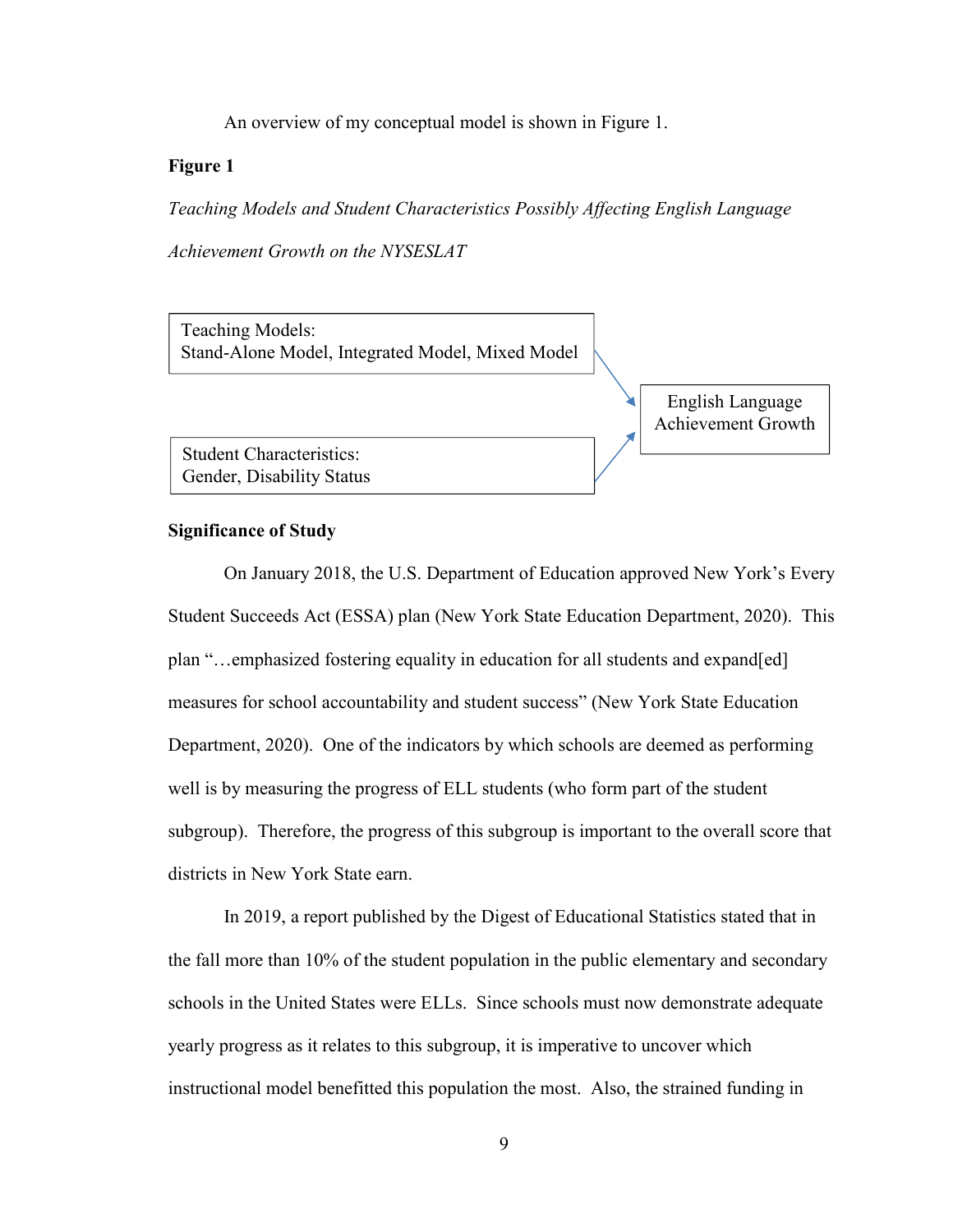education leads many professionals to seek the most cost-effective models to adequately educate students in a rapidly changing world.

This quantitative study contributes to our collective knowledge about how different teaching models can help districts meet progress targets on the New York State English as a Second Language Achievement Test (NYSESLAT) as set forth by New York State Department of Education. By determining which teaching model is more efficient, stakeholders can make changes to academic programs in order to promote language acquisition throughout the ELL population. Furthermore, by examining whether or not gender and/or disability plays a significant role, stakeholders can reevaluate programs in order to promote success for all ELL students. Lastly, professional development courses can be devised in order to train teachers on how to formulate lessons that are accessible to all in the ELL population.

#### **Connection with Social Justice and the Vincentian Mission**

The ELL community has struggled to gain the same access and quality of education as their monolingual English-speaking counterparts. In 1974, the outcome of Lau v. Nichols called for the equalization of educational opportunities for students with limited English proficiency. Since then, many changes have taken place. For example, ELL students now have the option of enrolling in various programs that help facilitate the learning of the target language. Even with these changes, however, more must be done in order to close the academic gap that exists between ELL students and their counterparts. ELL students remain far behind their non-ELL peers, and this gap has been relatively unchanged for the last 20 years (Murphy, 2014). This dissertation can contribute to the conversation on how best to improve the learning experiences of ELL students, with the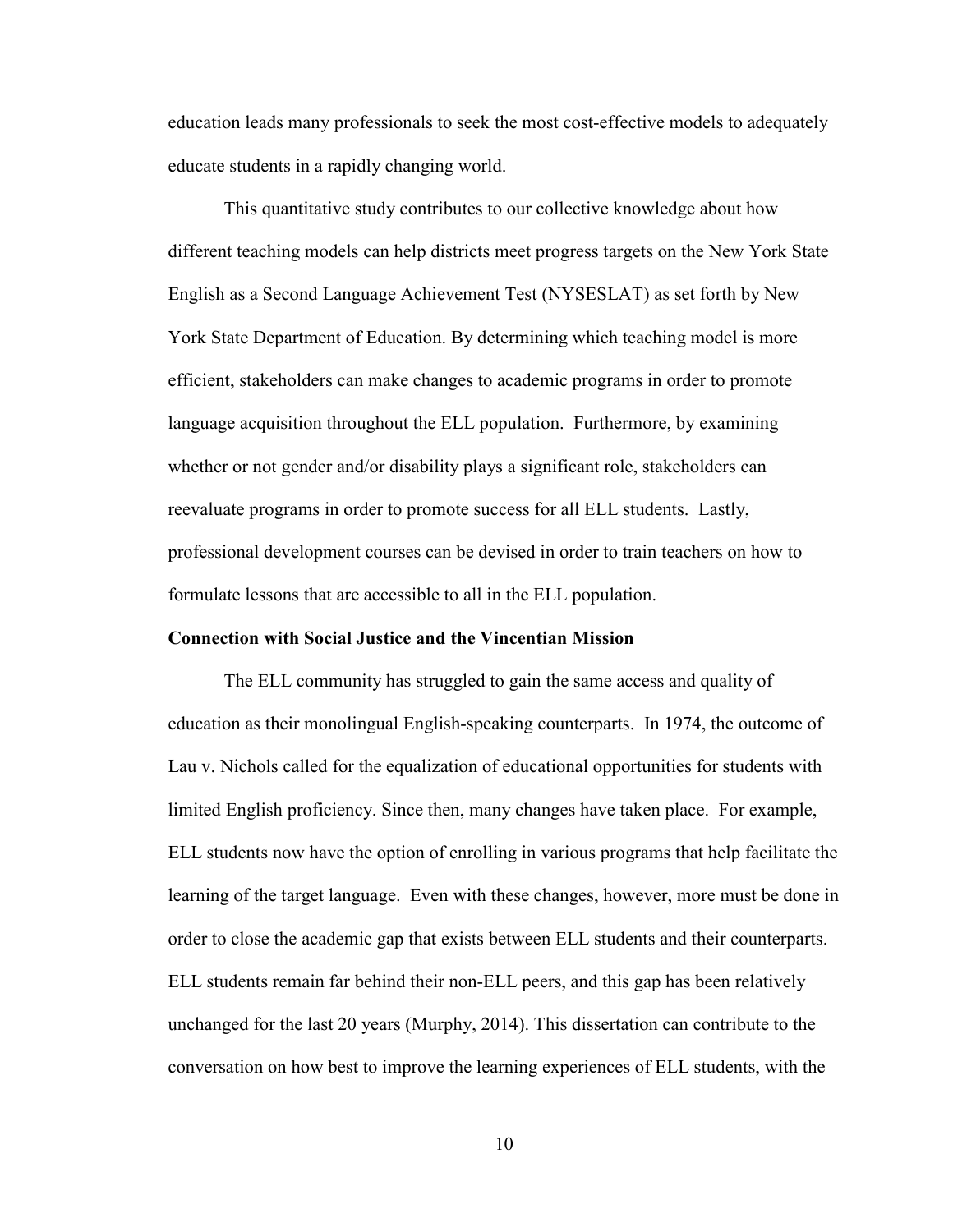end-goal of designing new educational structures to remove barriers to learning. This study can also provide critical knowledge to schools and parents seeking to best serve their ELL students. With knowledge about teaching models, both groups can proactively seek out programs that will work best for their children.

#### **Research Questions**

The research questions guiding the study are as follows.

**Research Question 1.** Is there a statistically significant difference in the average fourth grade language proficiency level between the different teaching models (Integrated Model, Stand-Alone Model or Mixed Model)?

**Research Question 2.** Is there a statistically significant difference in the language growth from third to fourth grade for students experiencing different teaching models (Integrated Model, Stand-Alone Model or Mixed Model)?

**Research Question 3.** Are the different teaching models differentially effective by gender for NYSESLAT growth?

**Research Question 4.** Are the different teaching models differentially effective by disability status (non-disabled vs. disabled) for NYSESLAT growth?

#### **Definition of Terms**

#### **New York State English as a Second Language Achievement Test**

**(NYSESLAT)**. This assessment measures the student's level of proficiency on an annual basis. It also determines if a student continues to receive services and the amount of time the student will receive these services on a weekly basis. Students in grades kindergarten through 12<sup>th</sup> grade must take this exam every year (Office of Bilingual Education and Foreign Language Studies, 2011).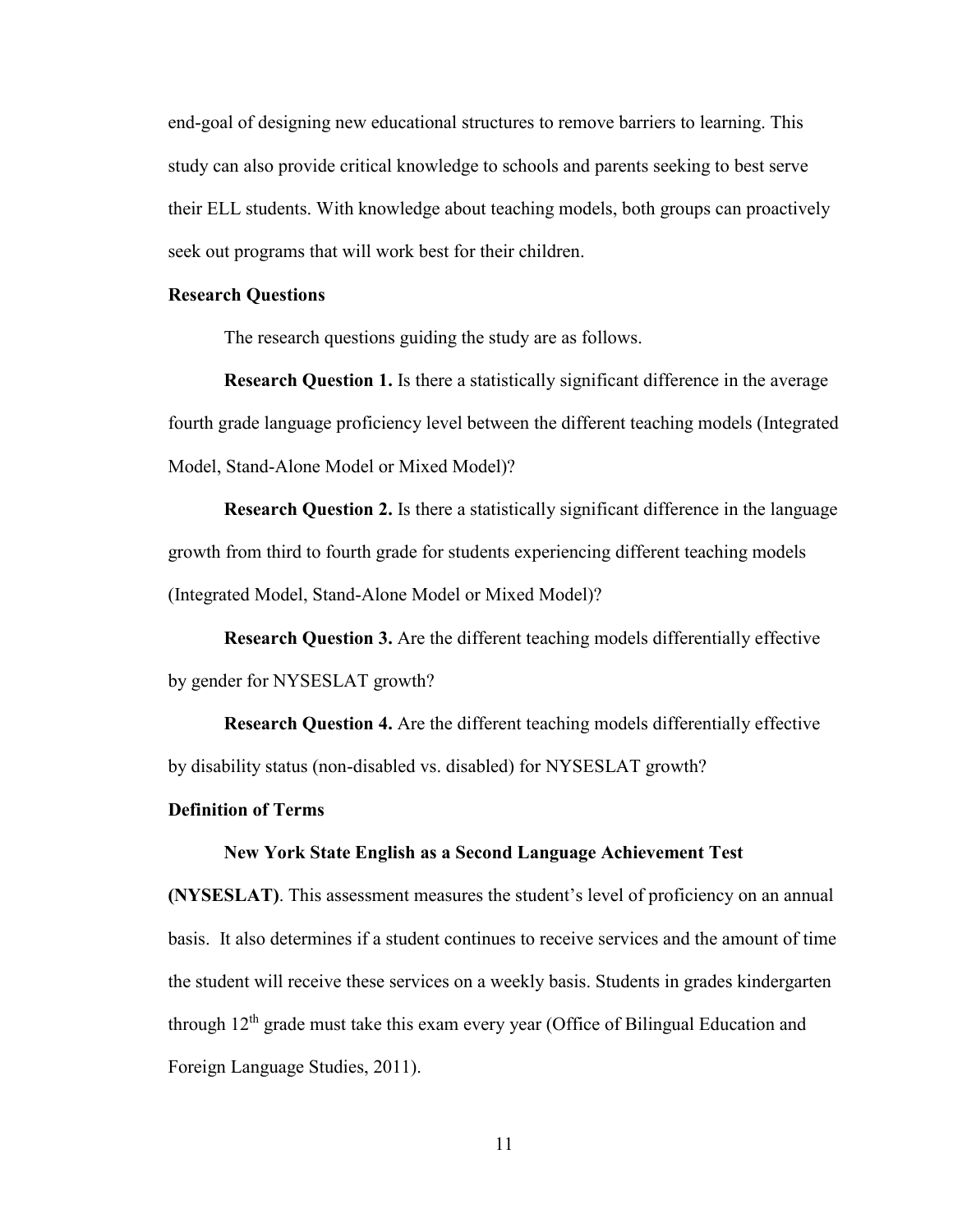**Entering**. A Student at the Entering level has great dependence on supports and structures to advance academic language skills and has not yet met the linguistic demands necessary to demonstrate English language proficiency in a variety of academic contexts (Office of Bilingual Education and Foreign Language Studies, 2015).

**Emerging**. A student at the Emerging level has some dependence on supports and structures to advance academic language skills and has not yet met the linguistic demands necessary to demonstrate English language proficiency in a variety of academic contexts (Office of Bilingual Education and Foreign Language Studies, 2015).

**Transitioning**. A student at the Transitioning level shows some independence in advancing academic language skills, but has yet to meet the linguistic demands necessary to demonstrate English language proficiency in a variety of academic contexts (Office of Bilingual Education and Foreign Language Studies, 2015).

**Expanding**. A student at the Expanding level shows great independence in advancing academic language skills and is approaching the linguistic demands necessary to demonstrate English language proficiency in a variety of academic contexts (Office of Bilingual Education and Foreign Language Studies, 2015).

**Stand-Alone Model (formerly known as Pull-Out Model)***.* English language learners are removed from the general education classrooms to learn English language skills and/or academic content covered in the general education classroom by the ENL teacher (Linquanti, 1998).

**Integrated (formerly known as Push-In Model)***.* Support for English language learners is provided within the general education classroom by the ENL specialist who teaches in the student's general education classroom (Linquanti, 1998).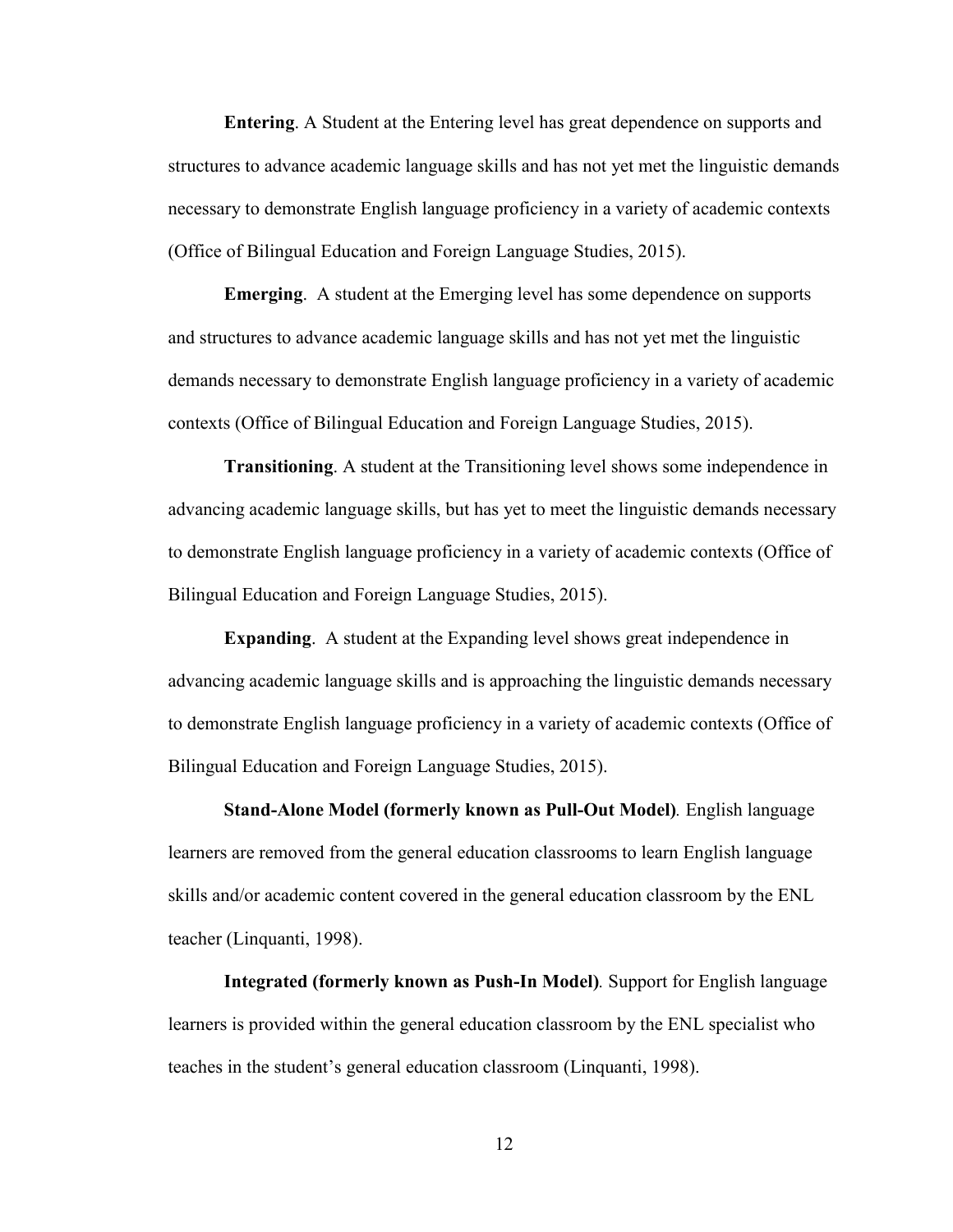**Mixed Model**. English language learners experience a mix of Integrated and Stand-Alone Model throughout the academic year.

**Adequate Yearly Progress (AYP).** This measure is the manner in which academic progress is measured by each individual state according to the standards set forth by the United States Department of Education (U.S. Department of Education, 2004).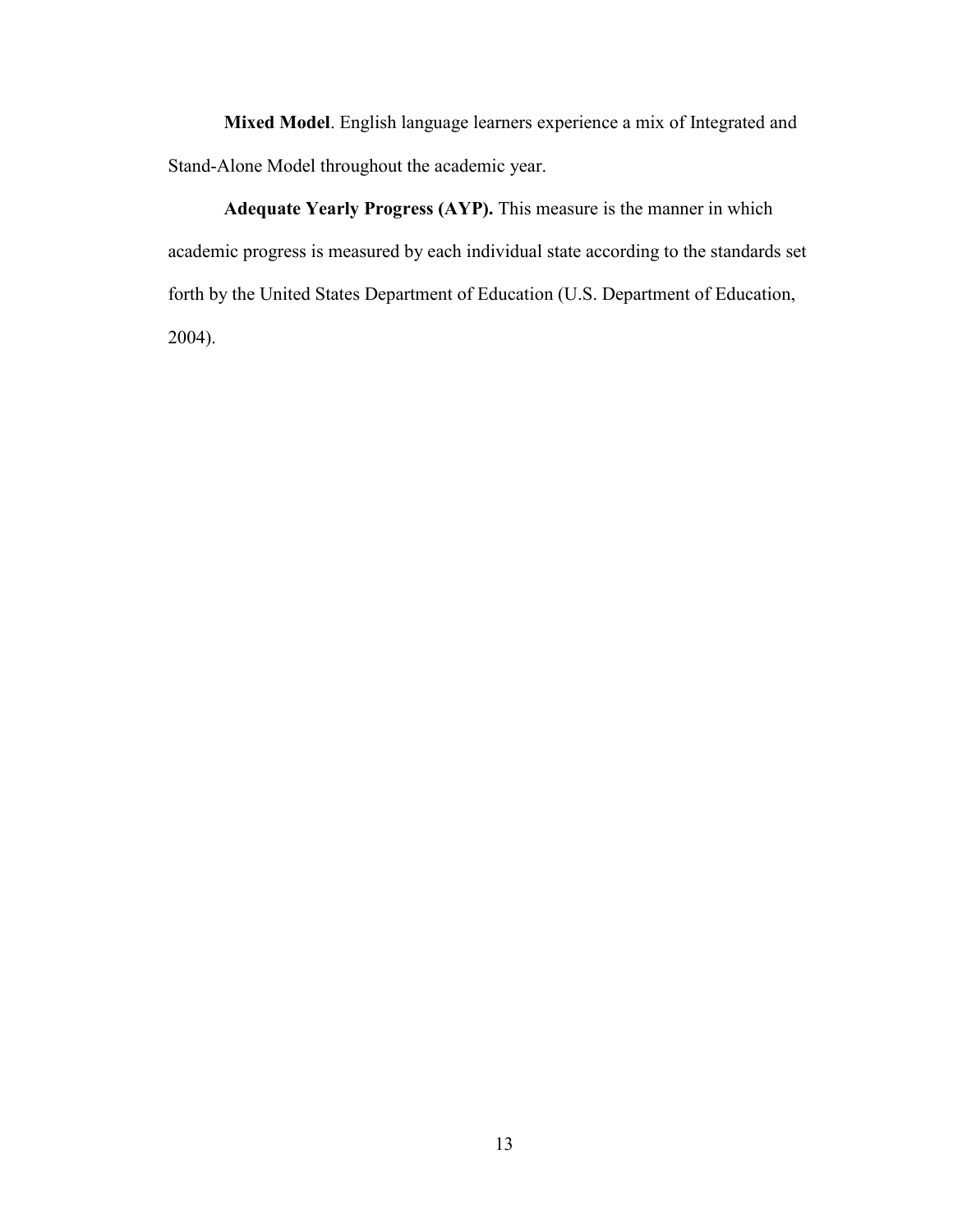#### **CHAPTER 2**

Educators of ELLs are developing best practices and teaching models that will enhance and accelerate the learning of this student population; however, with many models available more information is needed on how best to serve these diverse learners. The central question I address is: which mode or teaching model fosters the most language acquisition growth among ELL students, overall, by gender, and by disability status? In this chapter, I describe theories about language acquisition and their implications for the effectiveness of different teaching models. I further describe the history behind the educational reforms that have affected the ELL population and the manner in which they have been educated. I then review empirical literature on teaching strategies for use with ELL students that inform this work.

### **Theoretical Framework**

Stephen Krashen's (1985) Second Language Acquisition Theory and Jim Cummins' Linguistic Interdependence Hypothesis (Cummins, 1984, 1991) have shaped the ENL profession and have guided the instruction in this field for decades. Teaching models and programs have been developed with these theories and hypotheses at their core.

#### *Krashen's Second Language Acquisition Theory*

 Stephen Krashen's Second Language Acquisition Theory, presented in his book, *The Input Hypothesis, Input and Implications* (1985) as well as in *Principles and Practice in Second Language Acquisition* (1987), includes three hypotheses about second language acquisition that can inform the selection of an "optimal" teaching model: the Input Hypothesis, the Affective Filter Hypothesis, and the Monitor Hypothesis.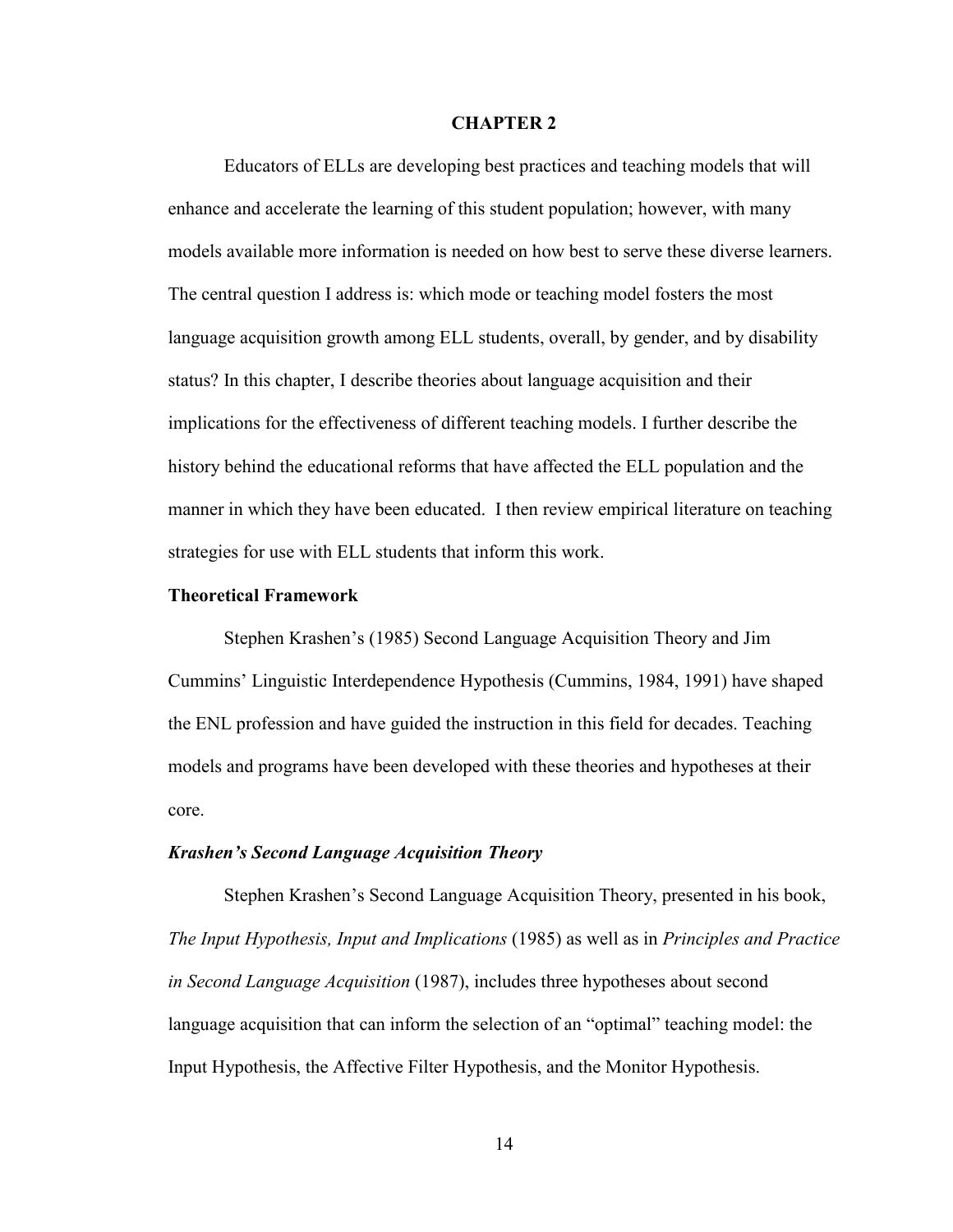Krashen's Input Hypothesis explains that students acquiring a second language need scaffolded supports, individualized to their current level of knowledge and focused on the meaning rather than grammar (Krashen, 1982; Krashen & Terrell, 1983). He proposes an "i+1" model where a students' current level of knowledge is represented by "i", and the level of work that is a bit more difficult than what the student knows is represented by "1". With appropriate supports, students will acquire the new information "+1" and move up to the next level or stage of acquisition. Ideal teaching models should have lessons structured in this manner in order to promote language acquisition.

The Affective Filter Hypothesis explains that students' feelings and comfort are a critical part of the process of acquiring a second language (Krashen, 1982, 1985; Krashen & Terrell, 1983). Krashen defined the "affective filter" as one's feelings relating to oneself and proposed that language is acquired when one's affective filter is relatively low, when the learner is not anxious or nervous about their learning. When the affective filter is low, it allows the flow of comprehensible input which in turn leads to acquired competence in the target language. This situation promotes two things. First, it encourages the student to seek more input from native speakers and to be more receptive to the input being given both in the classroom and outside. In contrast, a high affective filter, or significant anxiety about their ability to learn a new language, hinders the acquisition process. In this case, the student will be less likely to engage with peers and seek input. Since the Affective filter plays a vital role in promoting or hindering taking risks when it comes to practicing the target language, certain teaching models may prove to be beneficial for ELLs more so than other teaching models by making students more or less anxious about practicing language.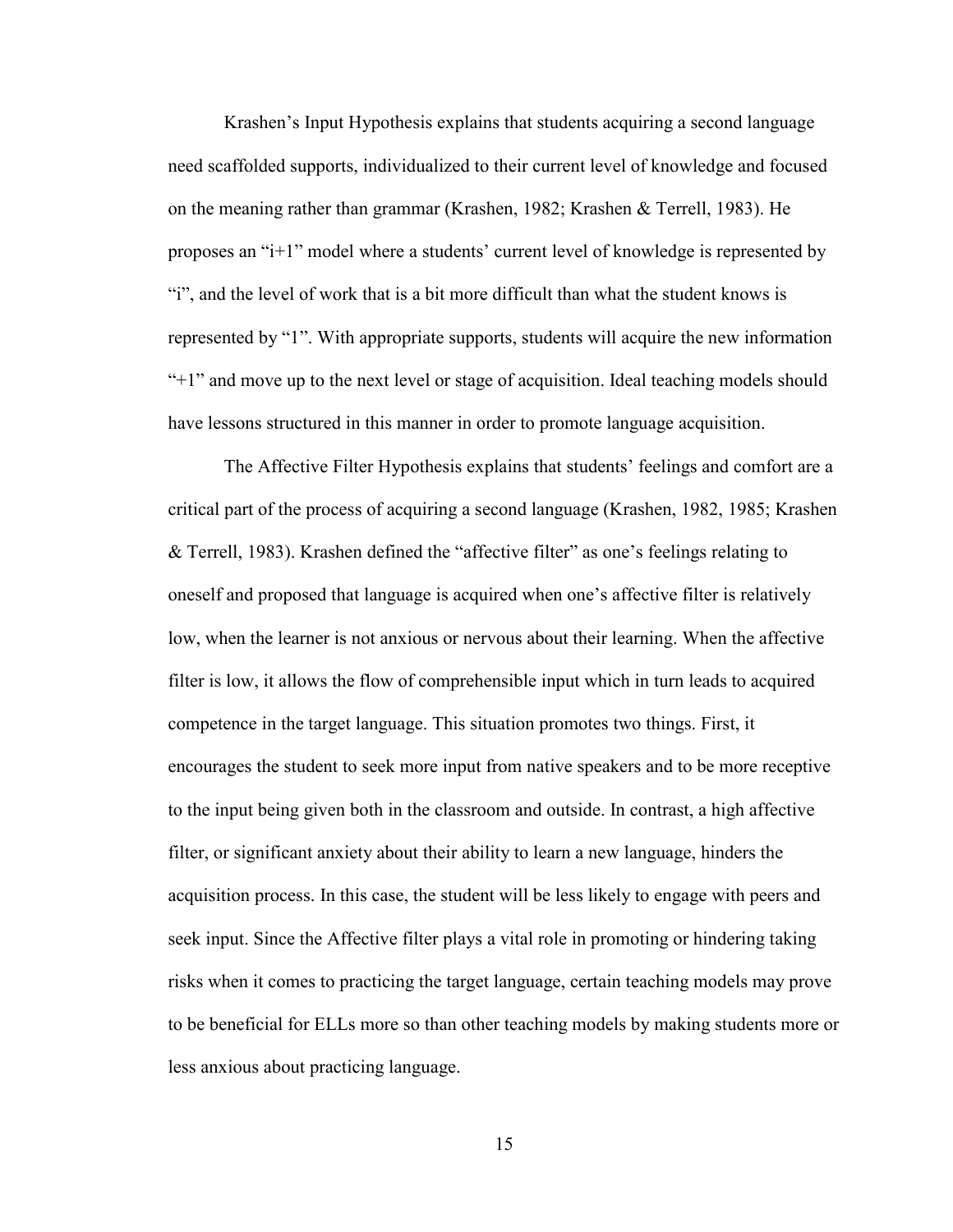The final relevant hypothesis is the Monitor Hypothesis, which states that the learning of a language (which is a conscious effort made to learn the language) merely serves the purpose of monitoring the language (Krashen, 1982; Krashen & Terrell, 1983). Additionally, it serves as a function for correcting oneself or, as it is referred by Krashen, *self-repair*. During the process of learning, the ELL can monitor his or her utterances before and after the language is produced textually or verbally. According to Krashen (1982) and Krashen and Terrell (1983), monitor use is very limited in second language learning because three components must be present. The first is time. Sufficient time is needed in order for the SLL to consider the grammatical rules needed to construct sentences in order to convey ideas. The second component that must be present is the focus on form (Krashen, 1982; Krashen & Terrell, 1983). With this component in mind, the SLL must also monitor the form of his or her sentences. The last imperative component that must be present is the knowledge of the grammatical rules of the language (Krashen, 1982; Krashen & Terrell, 1983). This is probably the most difficult of all since a language is composed of many rules of which the SLL might not be aware of because he or she is only exposed to a small fraction of the grammar.

In this hypothesis, Krashen (1982) also identifies three different variants of users of the Monitor; Monitor Over-User in which the SLL consistently monitors every utterance, the Monitor Under-User in which the SLL who either has not learned or would rather not use his or her conscious knowledge of the language, and the Optimal Monitor User which are individuals who use the Monitor when it is appropriate and when it does not hinder communication. The Optimal Monitor Users utilize "…their learned competence as a supplement to their acquired competence" (p. 21). These users use their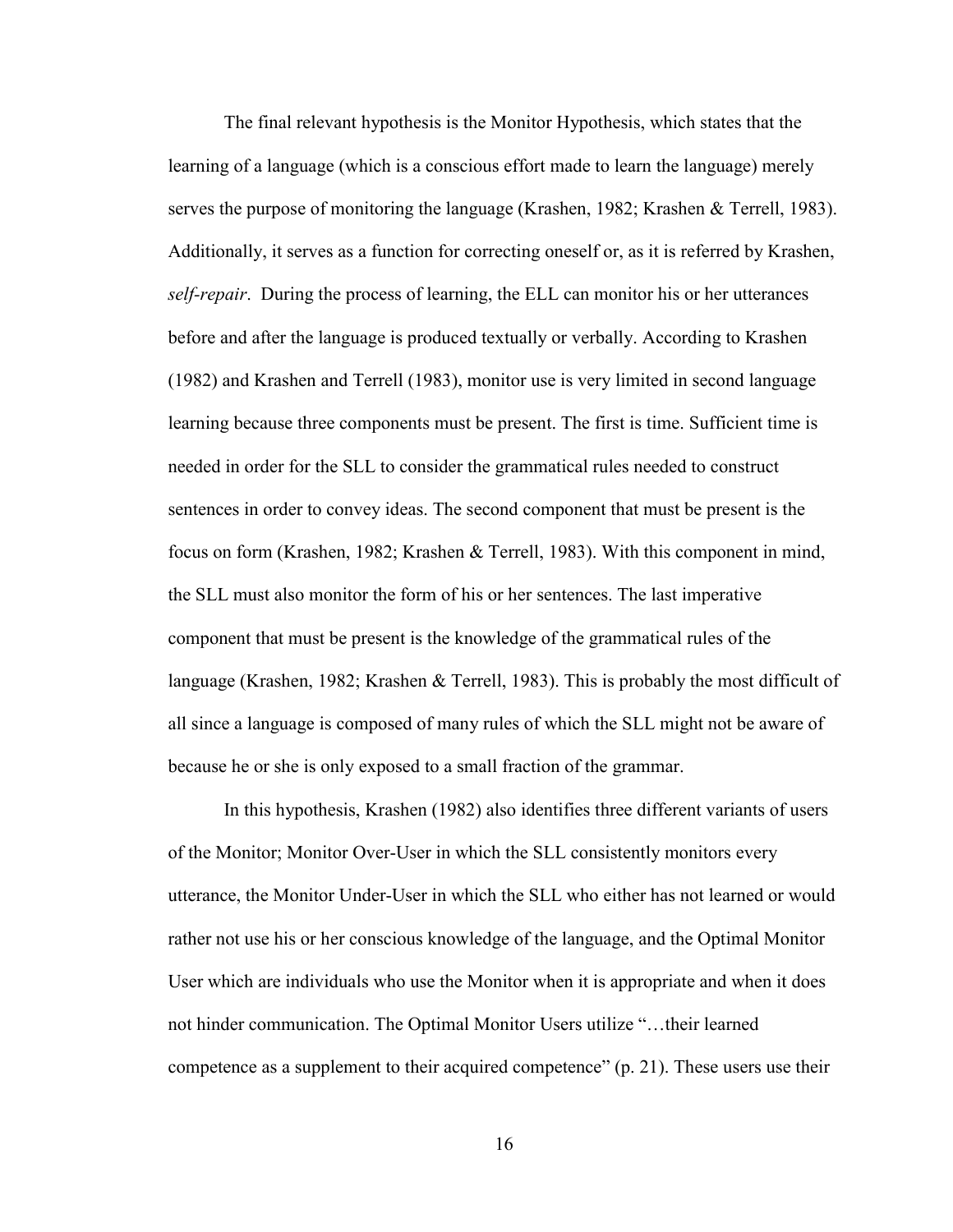Monitor when all three components (time, focus on form, and knowledge of the grammar) are present, and these three components are usually used in their writing. Since ELLs must show growth in their speaking and writing skills on the NYSESLAT in order to advance to the next level and ultimately reach language proficiency, different teaching models have been created in order to provide opportunities for students to acquire and practice these skills with the support of the ENL specialist.

# *Implications for Teaching Models*

Krashen's Input Hypothesis suggests that in order for language proficiency growth to occur lessons must be presented in such a way in which the material is slightly more difficult than the student's current competency. In a Stand-Alone Model or in a Mixed Model, the teacher has more autonomy in the lesson being presented. In an Integrated Model, collaboration and flexibility between the ENL teacher and the general education teacher becomes vital in order to create a perfect setting for this hypothesis to be present in every lesson.

The Affective Filter Hypothesis suggests that the acquisition of a language occurs when the affective filter is low. Assuming that ELL students' affective filters are more likely to be low when surrounded by peers that are at the same language proficiency level, it would suggest that Stand-Alone or Mixed model classrooms that provide students language lessons with only ELL peers may be most conducive to their language acquisition. In contrast, Integrated classrooms, where all language learning occurs alongside non-ELL peers may lead students to feel less comfortable participating.

Lastly, the Monitor Hypothesis proposes that the Optimal Monitor User is the ELL student that makes the most gains as it relates to the speaking and writing modalities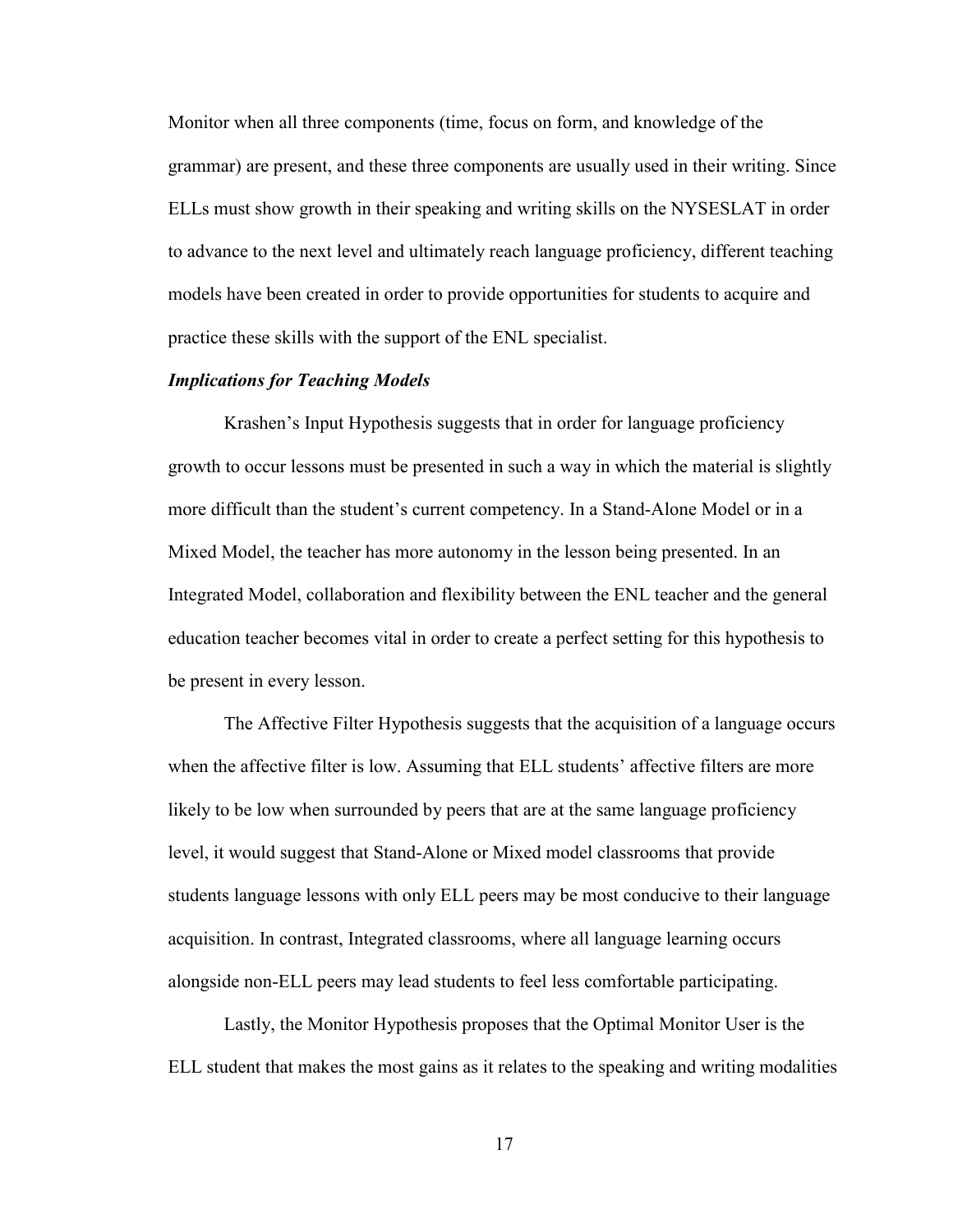which are two of the subtests in the NYSESLAT. This student takes moderate risks with language which allow for continuous growth. The teaching models which allow for these moderate risks are the Stand-Alone Model and the Mixed Model since the ELL student is not competing with monolingual learners. In an Integrated Model, an Optimal Monitor User could flourish if both ENL and general education teachers create an ambiance where there is a space and time allotted of ELLs to interact with their peers.

# *Cummins*

Cummins Interdependence Hypothesis states that children who have mastered the basics of reading and thinking in their first language tend to perform very well in a second language environment (Crawford, 1999). This is attributed to the Common Underlying Proficiency (CUP) since it facilitates a transfer of academic skills. In the Common Underlying Proficiency, Cummins states that skills in different languages inhabit the same part of the brain thus reinforcing each other at the base while differing at the surface or in the language being spoken (Cummins, 1986). In other words, commonalities across languages help skills acquired in the first language to be transferred to the target language without having to relearn the skill in the target language. This suggests that language acquisition programs that draw parallels between students' home languages and English, and support students' language growth in both their home languages and English may be particularly effective.

According to Cummins (1984), in order for an individual to master a second language, he or she must have both basic interpersonal communication skills (BICS) and cognitive-academic language proficiency (CALP) (Crawford, 1999; Cummins, 1979). BICS develop from the first six months to two years of acquiring a language (Collier,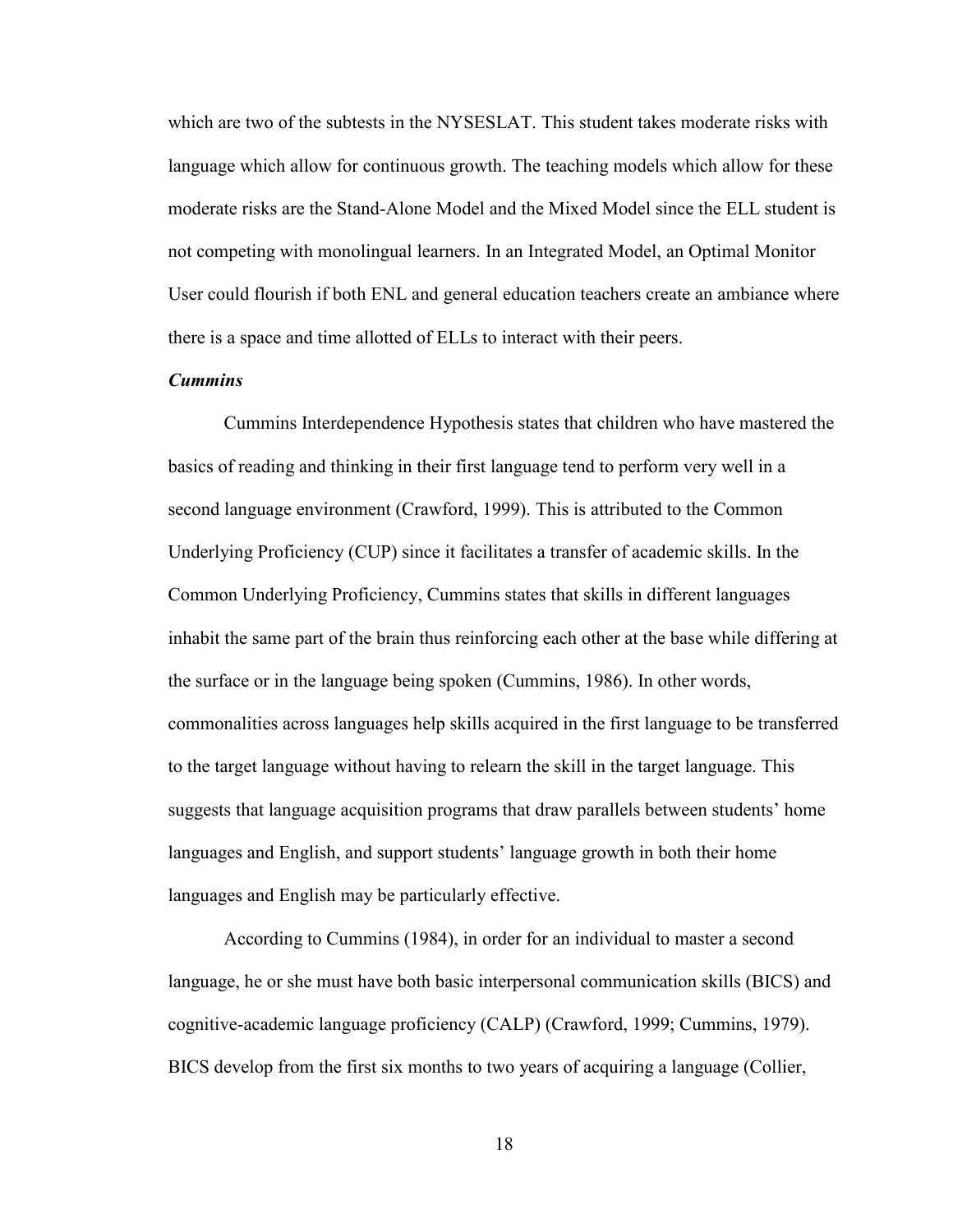1987; Cummins, 1984). Language during this period is primarily social, e.g., "playground English" (Crawford, 1999, p.130). As Crawford states, it "…is heavily dependent on clues – visual gestures, conversational responses, and physical interactions - that are largely absent in the classroom" (p. 130). CALP is attained mostly through formal schooling not solely social interaction. This level of proficiency normally takes five to seven years to develop (Collier, 1987; Cummins, 1984). At this level, the student needs to be able to succeed in a "context-reduced, cognitively demanding activity such as reading, writing, mathematics and science and other subject areas" (Crawford, 1999, p.130). The development of both BICS and CALP require time to use the new language to communicate with peers and formal teaching of grammar and structure.

### *Implications for Teaching Models*

Cummins Interdependence Hypothesis suggests that models that provide opportunities for students to draw on their native language understanding will help students succeed in learning the target language. The Stand-Alone Model and the Mixed Model offer ample opportunities for the ELL and the teacher to draw parallels between the home language and the target language. Since there is a separate allocated time in the school day for language intense lessons, the ENL specialist is able to devise lessons where parallels can be made between the home language and target language. These lessons can take part in an Integrated Model, but may cause disruptions in the classroom flow and would need a substantial amount of planning between the general education teacher and the ENL specialist.

The acquisition of BICS and CALP requires significant time and practice, such that the Mixed Model offers the best circumstances. It provides the space where ELLs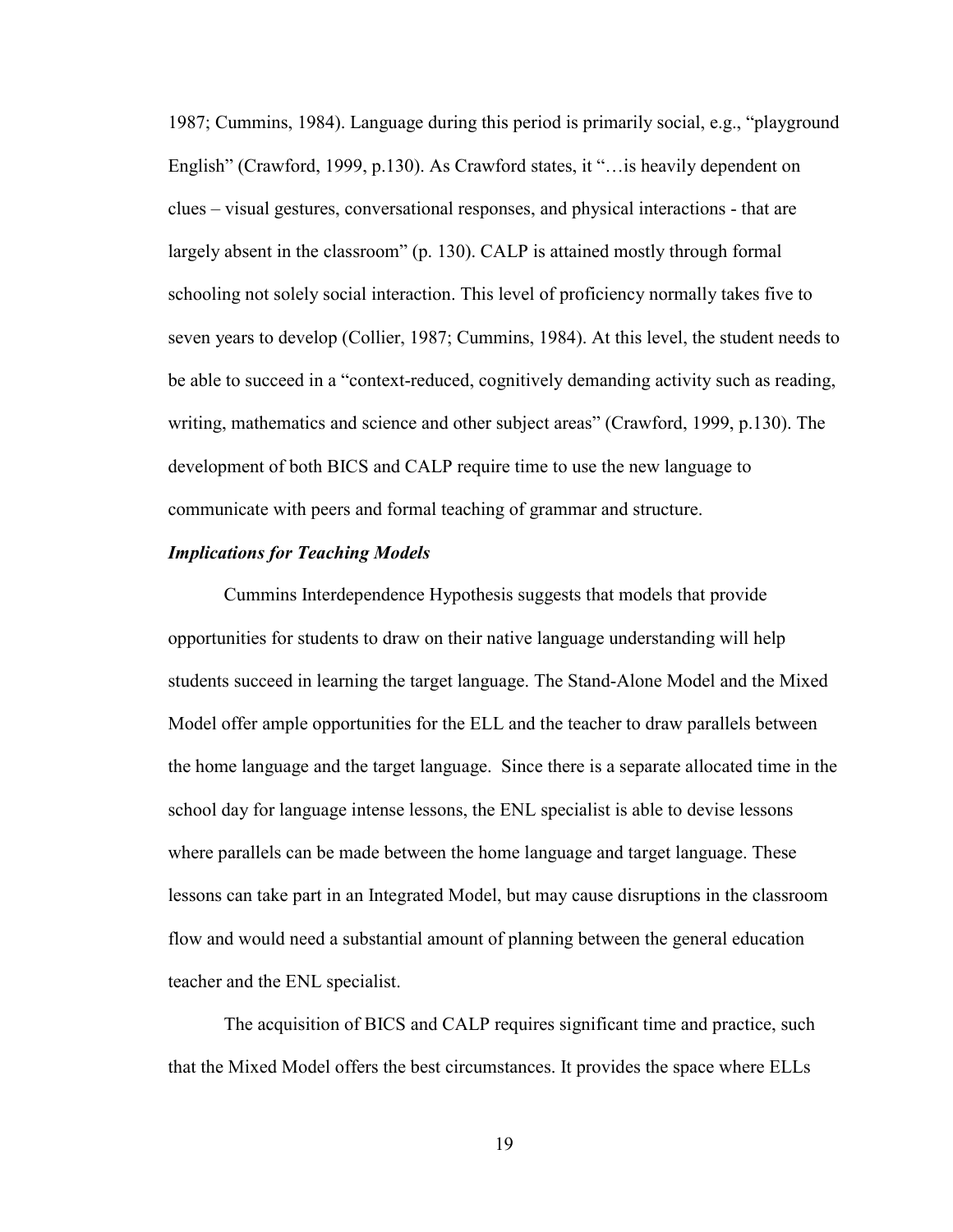can interact with their monolingual peers while still maintaining the support from and ENL specialist in the classroom. It also offers ELLs the opportunity to spend time only with the ENL specialist in order to partake in content-reduced but cognitively demanding environment where the pace of the lesson can be adjusted to ensure language growth. In contrast, the Integrated Model offers the opportunity to use the language with monolingual peers, but does not always allow for ample time in order for lessons to be taught adequately. The Stand-Alone Model offers ample time for lessons to be adequately taught, but lack in the ability to provide monolingual peer interaction opportunities.

# **Conceptual Framework**

 I posit that teaching models and student characteristics play a role in the language achievement growth of ELLs as it is measured through the NYSESLAT (see Figure 1 in Chapter 1 for an overview of my model). As discussed above, the teaching model (Integrated Model, a Stand-Alone Model or a Mixed Model) has implications for whether activities aligned with these hypotheses are used in a classroom. For example, because the Stand-Alone Model allows for language learning to occur in a separate location with only other ELL students, students' affective filters may be lower, and ELLs may be more open to practicing the new language. Table 1 summarizes the pros/cons of the different models in light of these theories.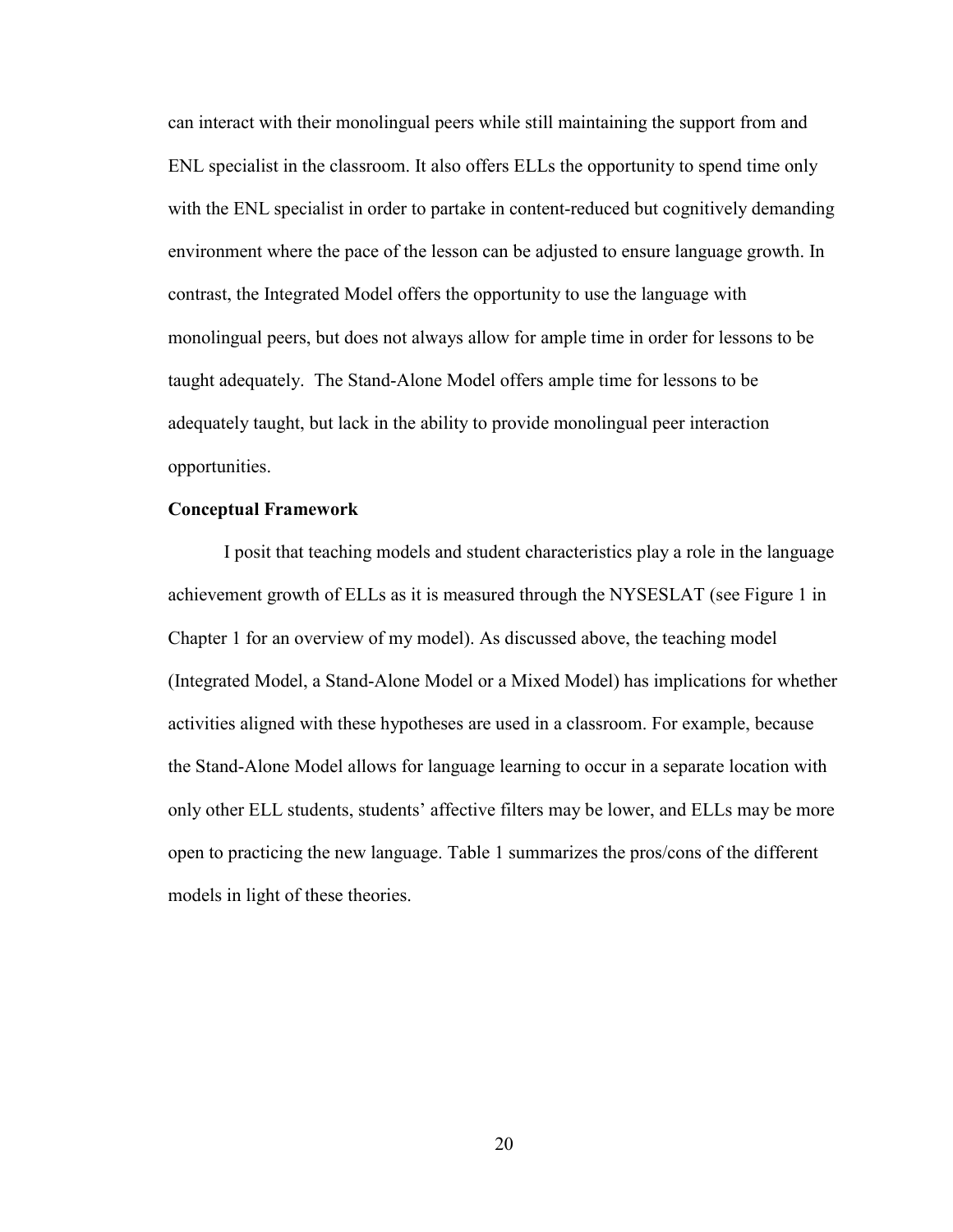# **Table 1**

# *Description of How Krashen's and Cummins' Hypotheses Interact with Different*

|                                                                                              | <b>Stand Alone</b>                                                                                                                                            | Mixed                                                                                                                                                                                                                                                                                                 | Integrated                                                                                                                                                                                                               |
|----------------------------------------------------------------------------------------------|---------------------------------------------------------------------------------------------------------------------------------------------------------------|-------------------------------------------------------------------------------------------------------------------------------------------------------------------------------------------------------------------------------------------------------------------------------------------------------|--------------------------------------------------------------------------------------------------------------------------------------------------------------------------------------------------------------------------|
| Input Hypothesis:<br>Scaffolded,<br><b>Inductive Learning</b><br><i><b>Opportunities</b></i> | Language-learning<br>is done in a<br>smaller, focused<br>group, so teachers<br>may more easily<br>scaffold student<br>learning.                               | Language learning<br>is done in small and<br>large groups<br>allowing for<br>scaffolding to occur<br>in the smaller<br>group setting when<br>necessary.                                                                                                                                               | Focused lessons<br>may be challenging<br>in larger groups<br>where the students<br>are heterogenous.                                                                                                                     |
| <b>Affective Filter</b><br>Hypothesis:<br>Reduced Anxiety<br>During Learning                 | Since language is<br>taught in smaller<br>groups with<br>homogenous peers,<br>ELL may take<br>more risks and feel<br>less vulnerable to<br>ridicule by peers. | The Affective Filter<br>might shift<br>depending on the<br>group size and<br>peers. Students<br>might experience a<br>low Affective Filter<br>with ELLs and a<br>high Affective filter<br>with monolingual<br>peers since they<br>might feel deficient<br>when interacting in<br>the target language. | When learning a<br>language,<br>practicing a<br>language in large<br>groups of<br>monolingual peers<br>may cause a high<br>Affective Filter in<br>ELLs since the<br>disparity may be<br>significant between<br>students. |
| Monitor Hypothesis:<br><b>Ability to Practice</b><br>and Self-Check                          | This model allows<br>the student to take<br>moderate risks in<br>language in a<br>setting in which<br>peers are at the<br>same language<br>level.             | Since ELLs are<br>with monolingual<br>peers for a large<br>portion of the<br>school day, they<br>risk becoming<br>Monitor-Over<br>Users because they<br>may feel the need<br>to continuously<br>compare<br>themselves to their<br>monolingual peers.                                                  | ELLs in this model<br>run the same risk as<br>in the Mixed<br>Model.                                                                                                                                                     |
| Interdependence<br>Hypothesis: Ability<br>to Draw on Native                                  | Because ELLs are<br>in smaller groups,<br>it allows the ENL<br>specialist to focus                                                                            | In this model,<br>students have the<br>opportunity to work<br>in smaller and                                                                                                                                                                                                                          | Very little<br>flexibility in the<br>lesson is available<br>in order to draw                                                                                                                                             |

# *Teaching Models*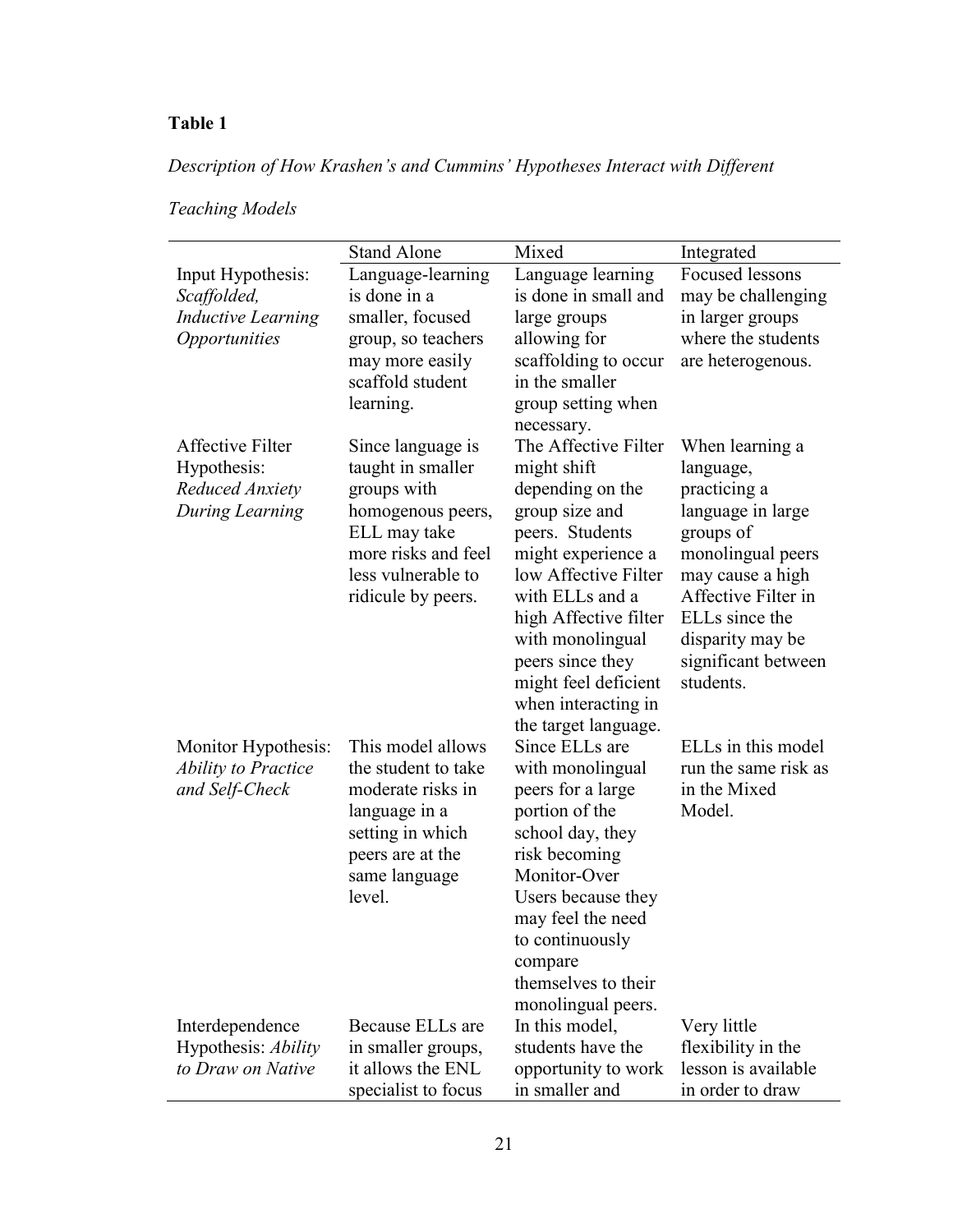| Language               | on underlying       | larger groups. If   | parallels between    |
|------------------------|---------------------|---------------------|----------------------|
| Knowledge              | similarities        | the lesson is       | the home language    |
|                        | between the home    | perceived as too    | and target language  |
|                        | language and the    | difficult in the    | thus possibly        |
|                        | target language     | larger group,       | reteaching skills    |
|                        | thus avoiding to    | students may move   | that have been       |
|                        | reteach skills that | to a small group    | mastered.            |
|                        | have already been   | setting which       |                      |
|                        | mastered in the     | allows for more     |                      |
|                        | home language.      | flexibility within  |                      |
|                        |                     | the lesson being    |                      |
|                        |                     | taught.             |                      |
| Mastery of both        | Mastery of BICS     | The mastery of      | The mastery of       |
| <b>BICS</b> and CALPS: | can become          | CALP is the last    | BICS is the first    |
| Time to Practice       | challenging since   | step in language    | step towards         |
| both Speaking and      | monolingual peers   | acquisition. The    | learning a language, |
| Academic Skills        | are needed in order | Mixed Model         | and it needs to be   |
|                        | to practice the     | grants ELLs the     | practiced.           |
|                        | language.           | opportunity of      | Therefore,           |
|                        |                     | participating in a  | monolingual peers    |
|                        |                     | content-reduced but | play a vital role.   |
|                        |                     | cognitively         |                      |
|                        |                     | demanding           |                      |
|                        |                     | environment when    |                      |
|                        |                     | needed.             |                      |
|                        |                     |                     |                      |

The Mixed Model, in theory, may be the most effective because it allows the ENL teacher to control many factors in the classroom as it relates to the Input Hypothesis as well as the Interdependence Hypothesis, while also allowing for more practice time with monolingual peers. Lessons can be scaffolded and similarities in the target language and home language can be used to build the foundation of new skills being taught. This teaching model allows for sufficient flexibility in the lessons taught so that language proficiency growth can continuously occur.

Beyond the models explored, it is noteworthy to mention that all students have characteristics that can potentially change the ELL experience. These characteristics shape students and the experiences that they may encounter in a classroom setting. Male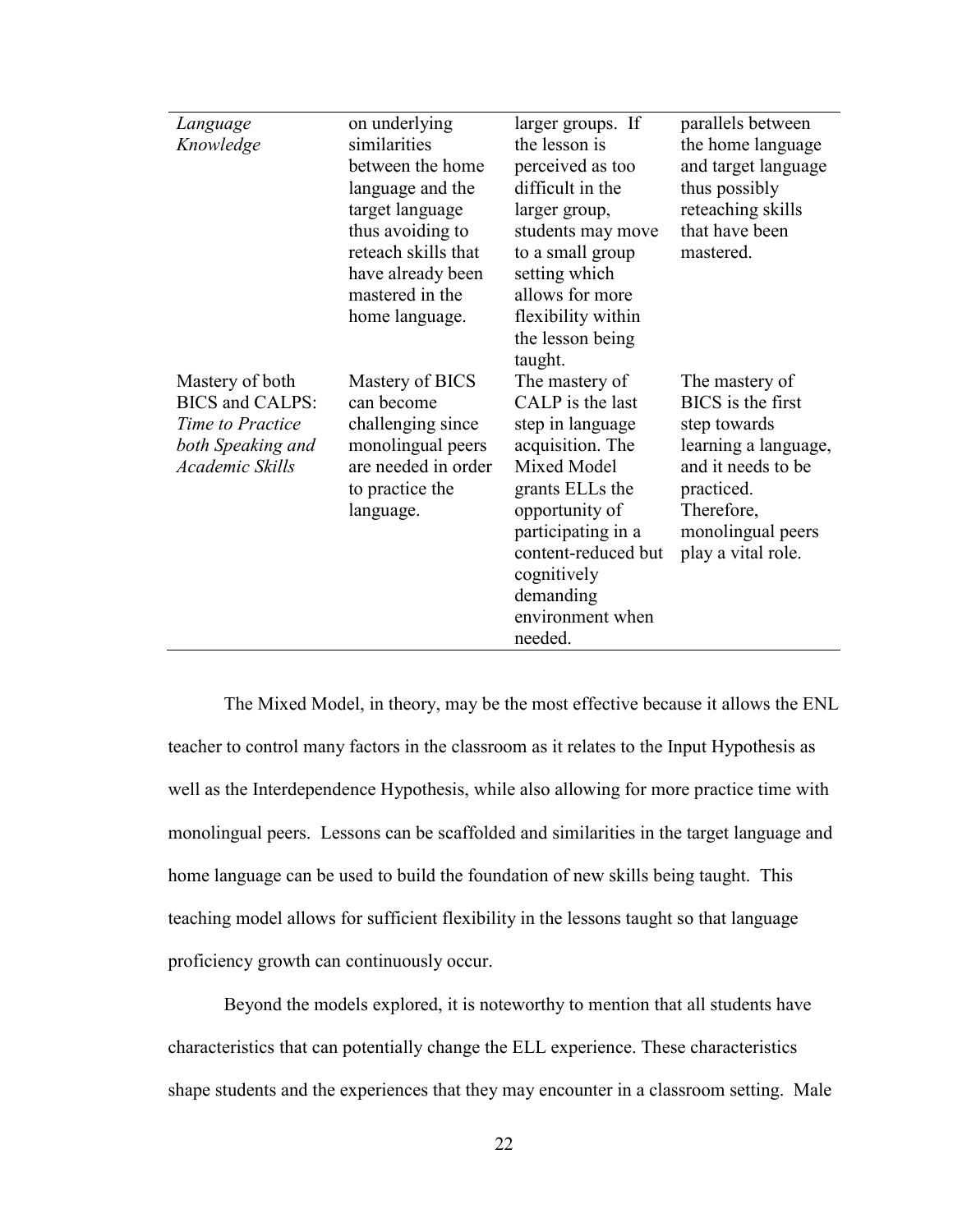students and disabled students are more "at risk" for poor language acquisition according to prior literature. Male students are not prone to make as much progress in subjects that are deemed feminine in nature such as languages (Achtziger & Bayer, 2018; Hofer & Stern 2016; Kessels et al., 2006). Male students have a tendency instead to excel in academic subjects that are considered to have masculine attributes such as science and math. In state studies conducted in Arizona and Utah, researchers found that females outperformed males when taking ELA state exams or proficiency language exams (Barrat et al., 2020; Haas et al., 2016). Both were longitudinal studies which tracked students from the onset of their educational careers beginning in kindergarten.

Another characteristic that has demonstrated to influence the acquisition of language, regardless of whether it is the primary or target language, is disability status. In longitudinal studies conducted at the state level, non-disabled students have outperformed disabled students as it relates to ELA and language proficiency assessments (Barrat et al., 2020; Haas et al., 2016). In the efforts of reducing the achievement gap, the state of Arizona conducted a longitudinal study with students entering kindergarten (Barrat et al., 2020). They tracked their progress through  $3<sup>rd</sup>$  grade. At the conclusion of the study, researchers found that disabled students were one of the groups that had "lower cumulative passing rates on the statewide ELA assessment over five years" (Barrat et al., 2020). Disability status within the ELL community was significantly associated with ELA proficiency. In a similar study conducted in Utah, researchers also considered disability to be an important factor that affected ELA and language proficiency levels Haas et al., 2016). In this six-year longitudinal study, disability was also found to be significantly associated with poor performance in the ELA statewide exam. According to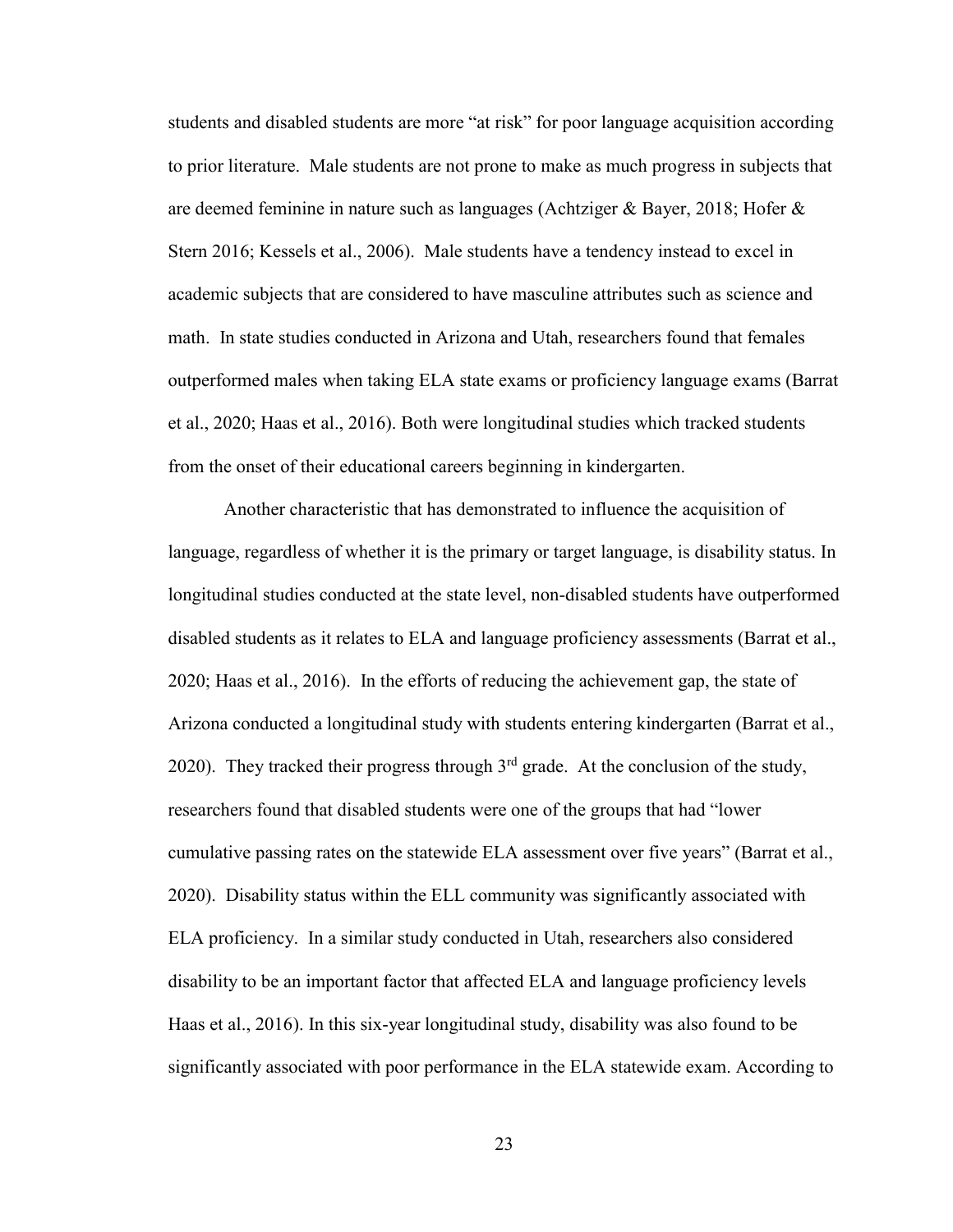the literature, disability status is a predictor for how well a student might perform in ELA or language proficiency assessments.

## **The Historical Background of the United States School System for ELL**

For the last fifty years, many policies have been crafted in order to make the educational experience of ELLs more productive while closing the educational gap between ELLs and their counterparts. Undoubtedly, these policies have been driven by the 1968 Bilingual Education Act, which is also known as Title VII of the Elementary and Secondary Education Act, and later the 1974 Amendments. Title VII gave language minority students the right to quality education in a public school setting. It provided supplemental funding for schools to provide programs that met the needs of English language learners in the United States. Title II of the 1974 Amendments Act, also called the Equal Educational Opportunity Act (EEOA), served to provide definitions of what constituted a denial of equal educational opportunity in the school system. The EEOA declared that educational institutions must "take appropriate action to overcome language barriers that impede equal participation by their students" (EEOA, 1974). An educational agency could no longer simply provide English content classes with no additional language support because it was deemed educational inequality.

 Court cases have led to additional legislation. *Lau v. Nichols*, 1974, was a landmark court case that brought to the forefront issues regarding education for the English language learner population in the United States. In the Lau case, immigrant parents of 1,800 Chinese students sued the San Francisco School District because they were denied access and participation to educational programs due to their inability to effectively communicate in English. The majority decision stated, "There is no equality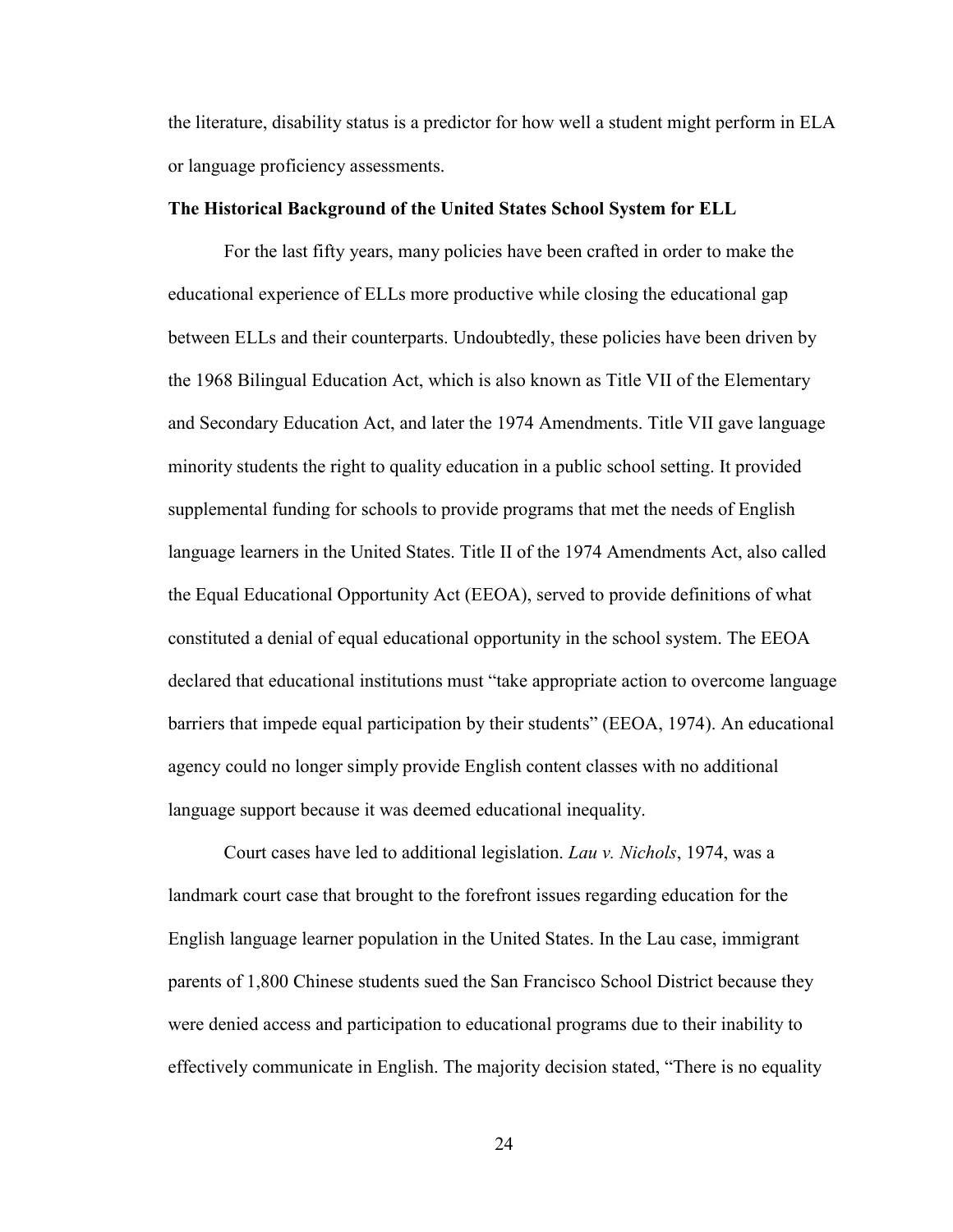of treatment merely by providing students with the same facilities, textbooks, teachers and curriculum; for students who do not understand English are effectively foreclosed from any meaningful education" (Lau v. Nichols, 1974). Therefore, the district by only giving access to an education was denying them educational equality. This decision provided ELL students with an equal opportunity as their English-speaking counterparts (Samway & McKeon, 2007).

 The Office of Civil Rights (OCR) was subsequently tasked to oversee compliance with the legislation and set national policy for language education while refraining from mandating specific programs for the instruction of ELL students. It left the states and the local school districts to decide and develop appropriate programming that:

[was] deemed sound by experts in the field or considered a legitimate experimental strategy; use[d] practices that [were] reasonably calculated to effectively implement the educational theory adopted by the school; and succeed[ed] after a legitimate trial, in producing results indicating that students' language barriers [were] actually being overcome. (OCR, 1991, p.1)

 In response to these federal directives, transitional bilingual programs as well as English as a Second Language (ESL) accommodations became widespread in ELL education in the United States (Ruiz-de-Velasco et al., 2000). These approaches were grounded in the fact that instructional goals and needs of ELL students differed from those of mainstream students. Students required different teaching approaches and specialized curricula in order to have them achieve language and academic proficiency since the goal was for ELL students to reach the same academic and language proficiency as their mainstream counterparts. "It marked the beginning of a national interest in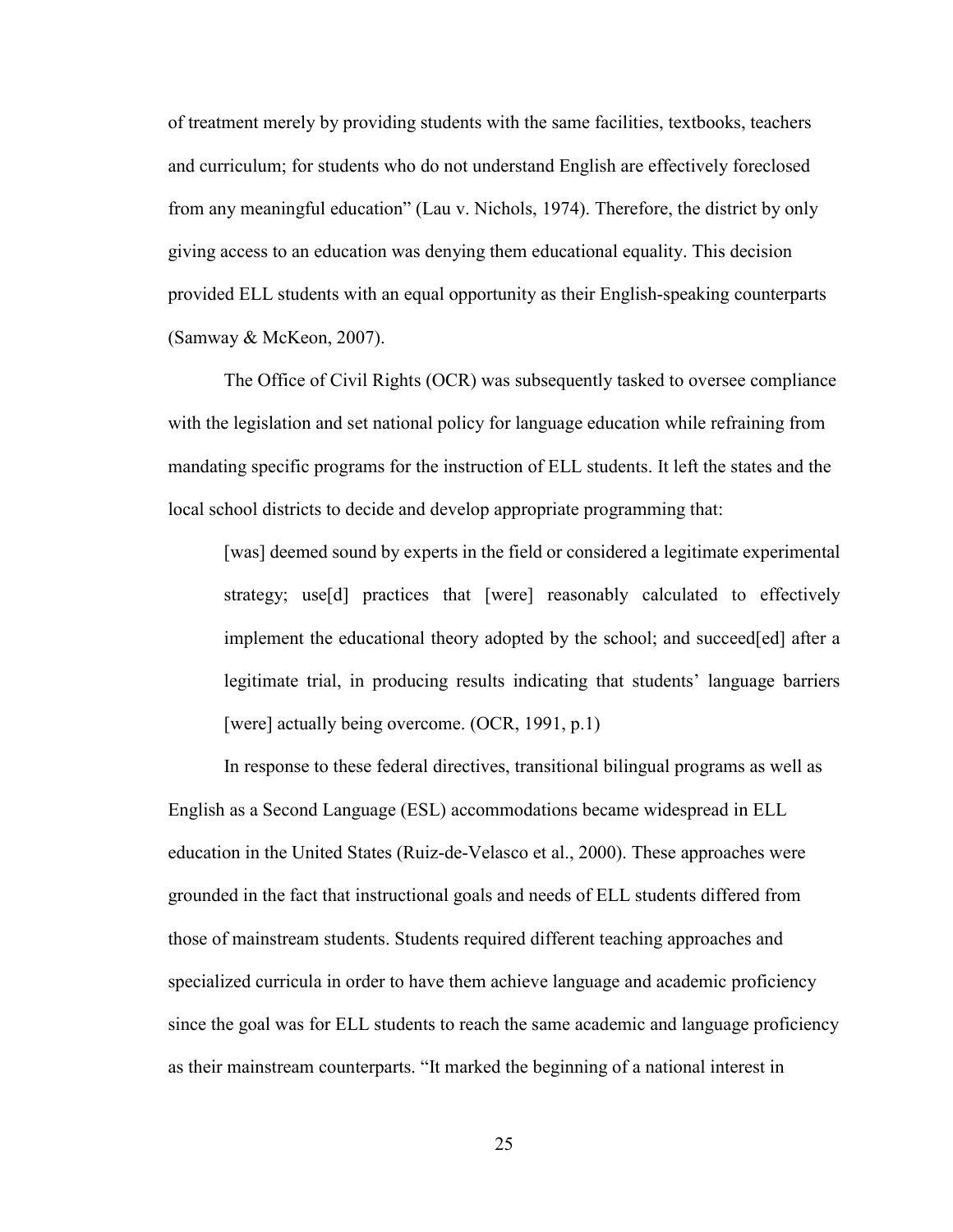educational equality for language minority students and provoked policymakers throughout the country to respond to the special needs of this growing student population" (Lucas et al., 1990).

 Today, New York State has the Next Generation Learning Standards which was adopted in September 2017 and is to be fully implemented into the curriculum by September 2022 (New York State Education Department, 2019). They were developed between the State Education Department of New York and several partners which included the New York State United Teachers, the Big 5 School Districts in New York State, BOCES superintendents as well as representatives from school districts from around the state. These standards laid the road map of what students are expected to know and what their academic performance should be in a classroom setting as it relates to English Language Arts (ELA) and Mathematics. The standards are also used to help New York State students achieve the goals set forth by Every Student Succeeds Act (ESSA) which is the latest reauthorization of the federal Elementary and Secondary Education Act (ESEA). This Act was passed on December 2015, and it has components that are specific to ELLs. Timelines are set by which ELLs are expected to reach proficiency level in English. In New York state, ELLs are expected to achieve proficiency by their 5<sup>th</sup> year in any given teaching model. The English language proficiency progress is also factored into the state's accountability calculations, thus making it important for states to show academic growth within the ELL subgroup of the student population. Furthermore, ESSA holds states accountable for the progress made in English language proficiency for ELL.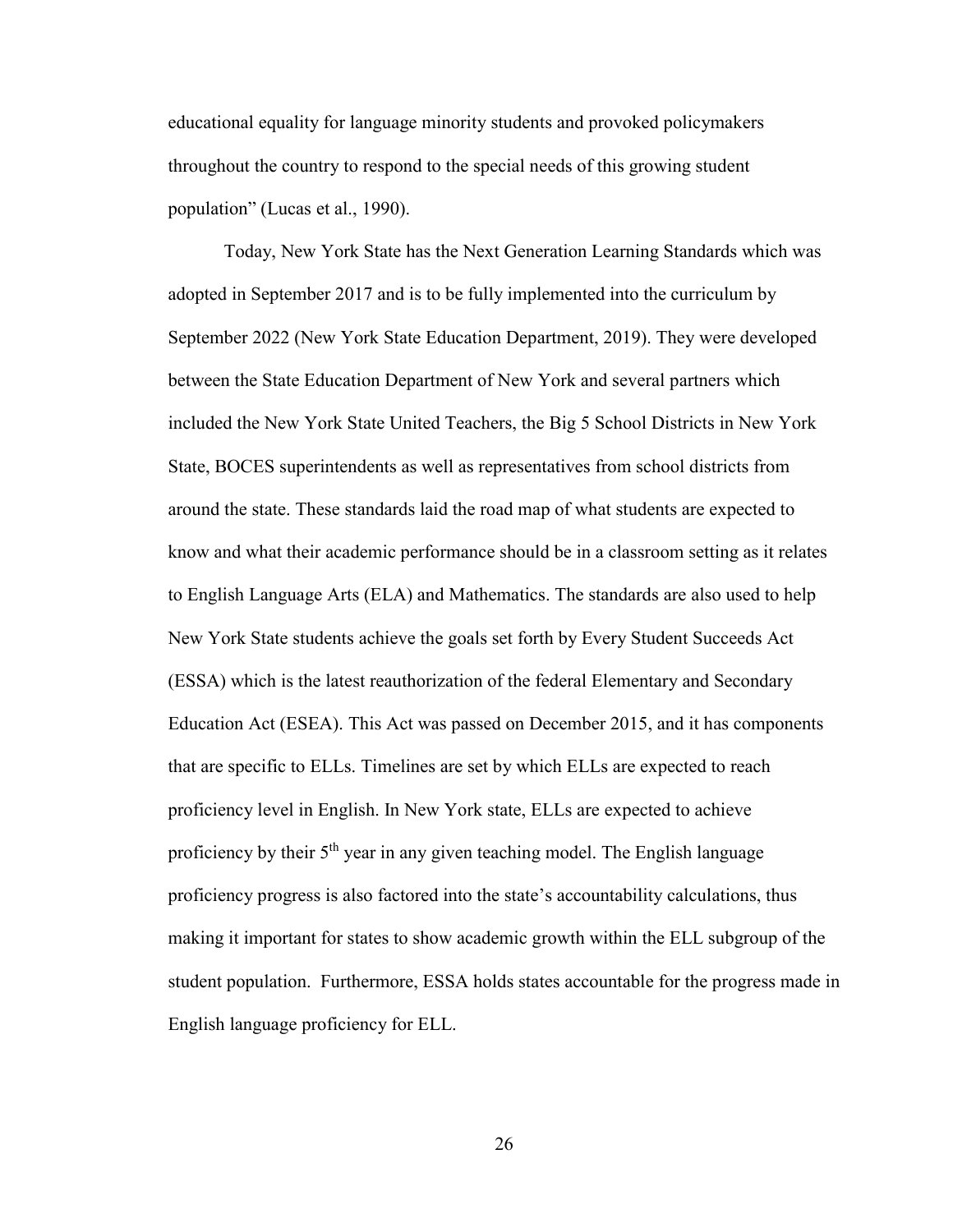## *The Need to Understand the Various Teaching Models*

As stated previously, the historical background and the theories previously mentioned laid the foundation for the development of various teaching models. Furthermore, the influx of ELL students coming into the U.S. educational institutions in recent years has made understanding these models timely and critical. In New York State alone, there were over three hundred fifteen thousand ELL students registered in both public and non- public schools (Office of Bilingual Education and Foreign Language Studies, 2012). With these growing numbers, school districts must implement the best programs available in order for students to successfully acquire English.

# **Review of Related Research on the Advantages and Disadvantages of Language Teaching Models**

Empirical literature on the Stand-Alone and Integrated models is reviewed below. The Mixed Model is not included as a separate section, as it is hybrid of those two models.

## *Stand Alone Model*

Empirical literature confirms the posited benefits of the Stand-Alone Model. Whiting (2017) surveyed 71 teachers to understand their perceptions of the Stand-Alone and Integrated models. Overall, teachers viewed the Stand-Alone Model as more favorable than the Integrated Model. Whiting (2017) found that these Stand-Alone classrooms were free from mainstream classroom interruptions. Teachers also had more control over the curriculum which could be guided by the needs of the ELLs in the classroom (Whiting, 2017). Therefore, lessons could be tailored with ease. Teachers felt empowered and autonomous when they had their own classroom. This, in turn, allowed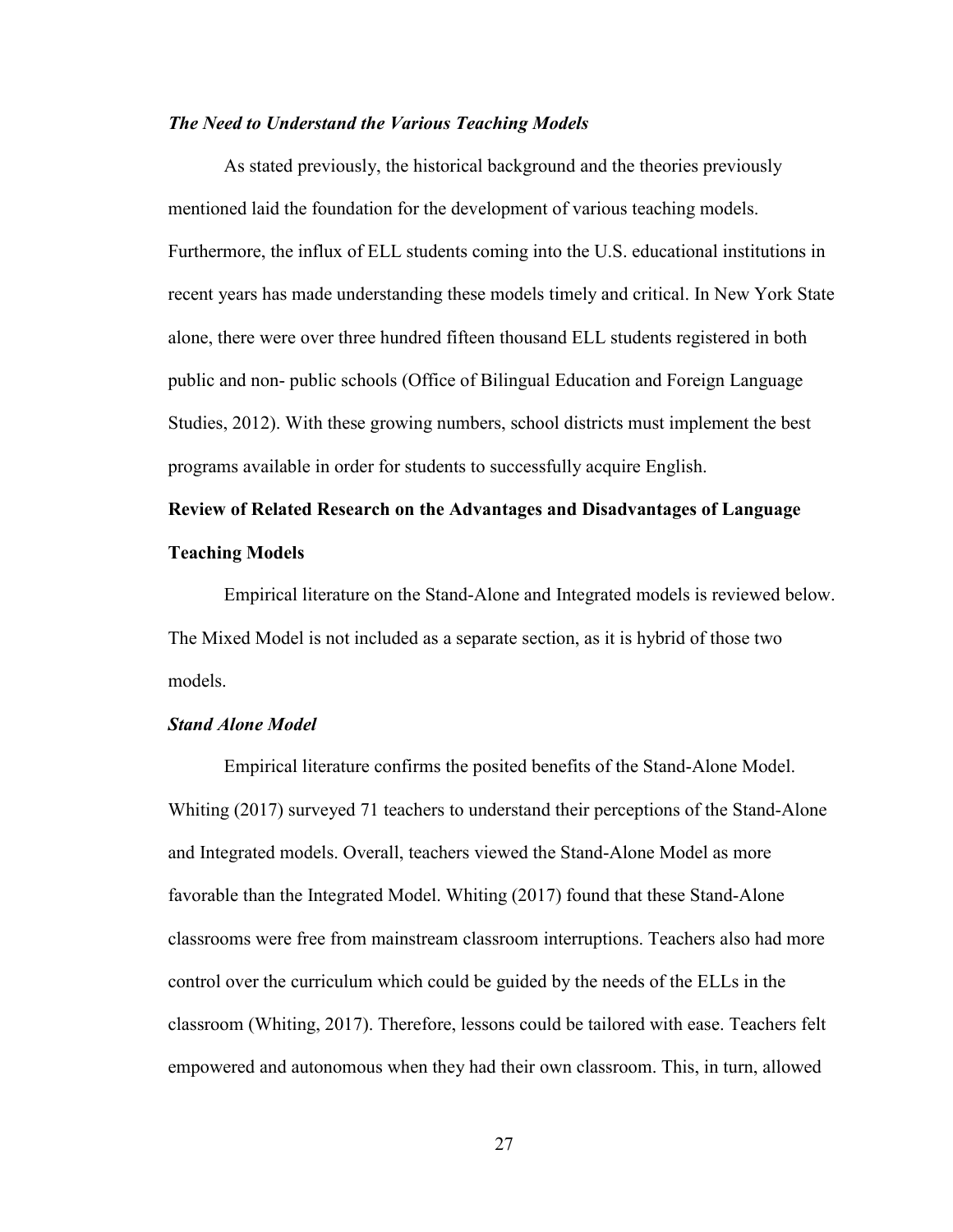the teachers to create a safe zone for the ELLs "where a community and relationships could develop" (Whiting, 2017). This sense of community led ELLs to take more linguistic and academic risks without the fear of having their monolingual counterparts in the same classroom.

In a study conducted by Bell and Baecher (2012), 72 participants answered a questionnaire. The data collected was both qualitative and quantitative in nature. The participants had worked in both an Integrated and Stand-Alone models. The study sought to uncover the ENL teachers' beliefs about teaching models. It also sought to uncover the challenges and benefits that were perceived within each teaching model. The findings of the study clearly stated that 64% of the participants preferred the Stand-Alone Model since the school community was not supportive of collaboration within ENL and general education teachers. In this study, it was noted that even though 98% of the teachers wanted to collaborate almost half felt that the culture of collaboration did not exist in their school thus making a successful Integrated Teaching Model very difficult.

In an ethnographic study conducted by Harklau (1994), the researcher found many advantages that directly benefitted the ELL population. Four Chinese students in California participated in this study for three and a half years in which 315 hours of observation was conducted in various settings. The researcher found clear differences that benefitted the ELLs population experience in a Stand-Alone classroom. In these classrooms, there was superior input by the teacher and more frequent opportunities for interaction between the teacher and students as well as between peers. The spoken and written language could be targeted in order for comprehensible input to occur. This study also demonstrated that the Stand-Alone Model fostered peer networks which helped ELL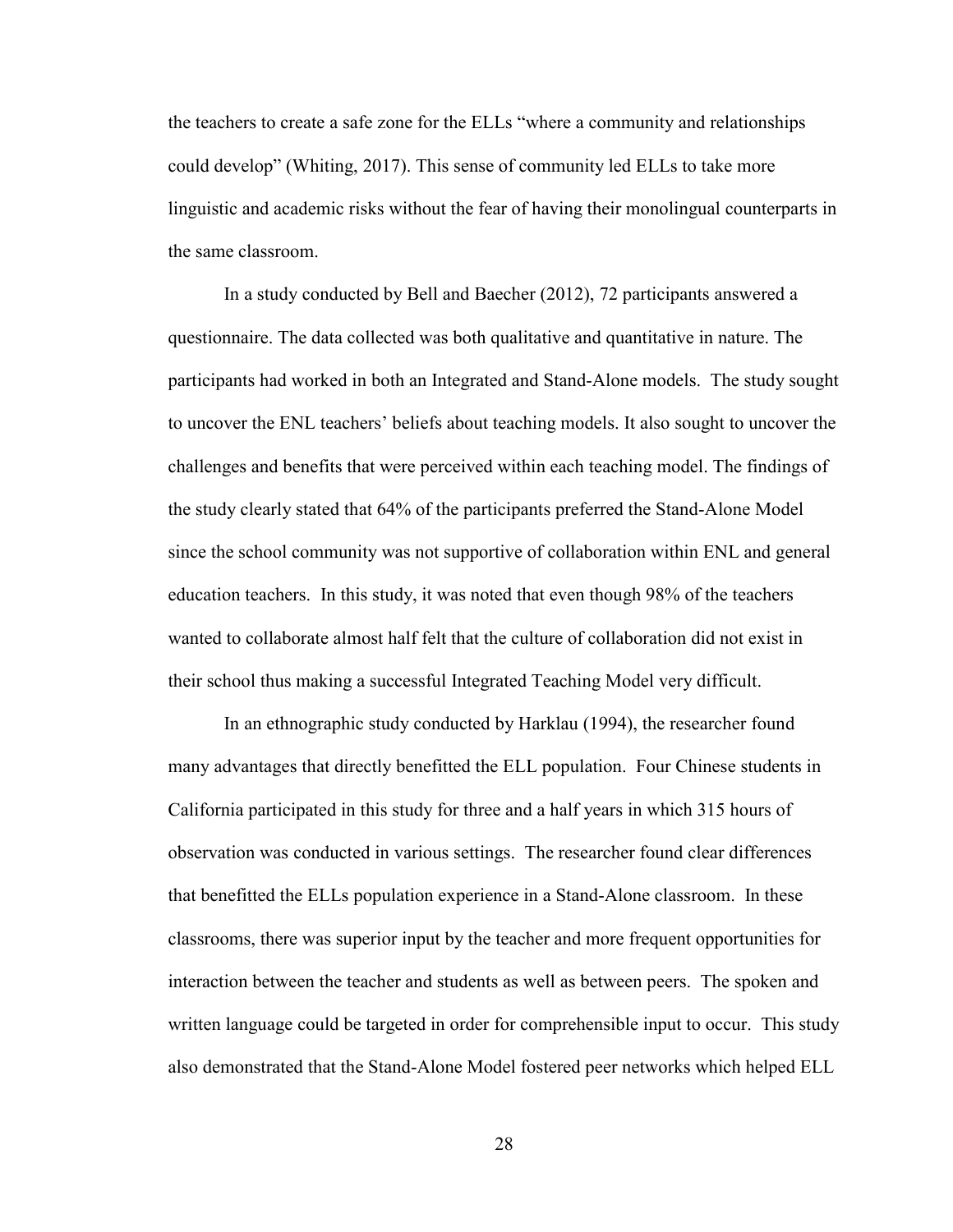students navigate the school community. Finally, it showed that, in the Stand-Alone Model, the language instruction received was always at the students' English level (Harklau, 1999). Thus, the instruction was comprehensible to the ELL student.

Last but not least, ELL students were found to acclimate to the U.S. while still being able to preserve features of their native culture and language (Gibson, 1988). In this two-year study of Sikh children being raised in rural California, Gibson (1988) detailed their adjustments to American life and explored the factors that affected their education in the U.S. In this research, it was explained as to why this group was successful in the educational realm and why they outperformed other minority groups that were going through the same transition in a new country. ELL students felt free to draw on previous knowledge in their native language in order to gain understanding of what was being taught in the classroom without the fear of being stigmatized by their monolingual peers.

These studies, however, also highlighted some drawbacks to the Stand-Alone Model. First example, students miss classroom work when they are being pulled out (Bell & Baecher, 2012; Whiting, 2017). This situation is further compounded because the ENL teacher lacks the expertise of the content being taught in the mainstream classroom and therefore, is unable to teach the subject matter that is being missed (Bell & Baecher, 2012). This causes ELL students to fall behind academically.

## *Integrated Model*

The Bell and Baecher (2012) and Whiting (2017) studies also highlighted some benefits of the Integrated Model, although the Stand-Alone was preferred in both studies. For example, in the Integrated Model, ELL students were seen as a member of the classroom which helped boost their self-esteem (Whiting, 2017). This setting was also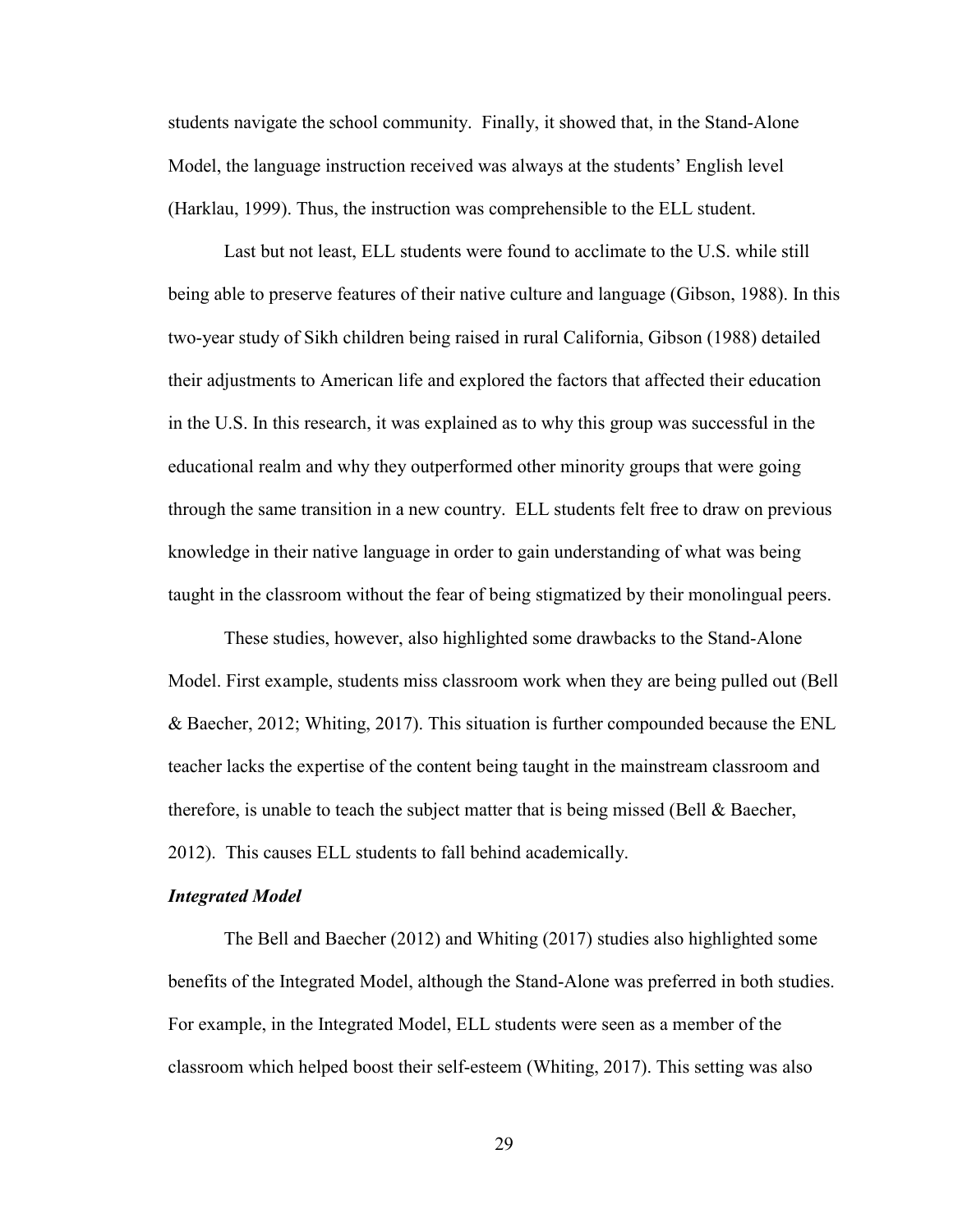conducive to the development of BICS (the social language) since they had more opportunities to interact in the classroom (Whiting, 2017). ELL students were provided with language models throughout the course of the entire day through their monolingual peer interactions (Bell & Baecher, 2012). They also gained content information by remaining in the classroom (Bell & Baecher, 2012, Whiting, 2017). Furthermore, the ENL teacher also benefitted since he or she developed more of an in-depth knowledge of the curriculum in the general education classroom (Whiting, 2017).

In a three-year case study conducted by York-Barr et al. (2007) in an urban school in Minnesota, researchers found that providing instruction in an Integrated Model setting produced positive academic gains in both reading and math. The population in this study consisted of approximately 150 to 160 first and second grade students for each of the three years. The ELL population made up between 50% and 55% of the total population, and 5% were classified as Special Education students. The standardized assessments conducted in reading and math showed substantial gains for both ELLs and the general education students. All students involved benefitted from an Integrated Model.

Pardini (2006) examined the ELA assessment scores of three consecutive years of the St. Paul Public Schools. They had an Integrated Model where 45% of its kindergarten students were classified as ELL students. During the course of three years, this school system closed the reading gap between ELLs and non-ELLs from 13 to 6 percentage points as measured on the Minnesota Comprehensive Exam. Also, math experienced the same gap closure. The percentage points in this exam fell from 6.7 to 2.7 percentage points between ELL students and non-ELL students. This study demonstrated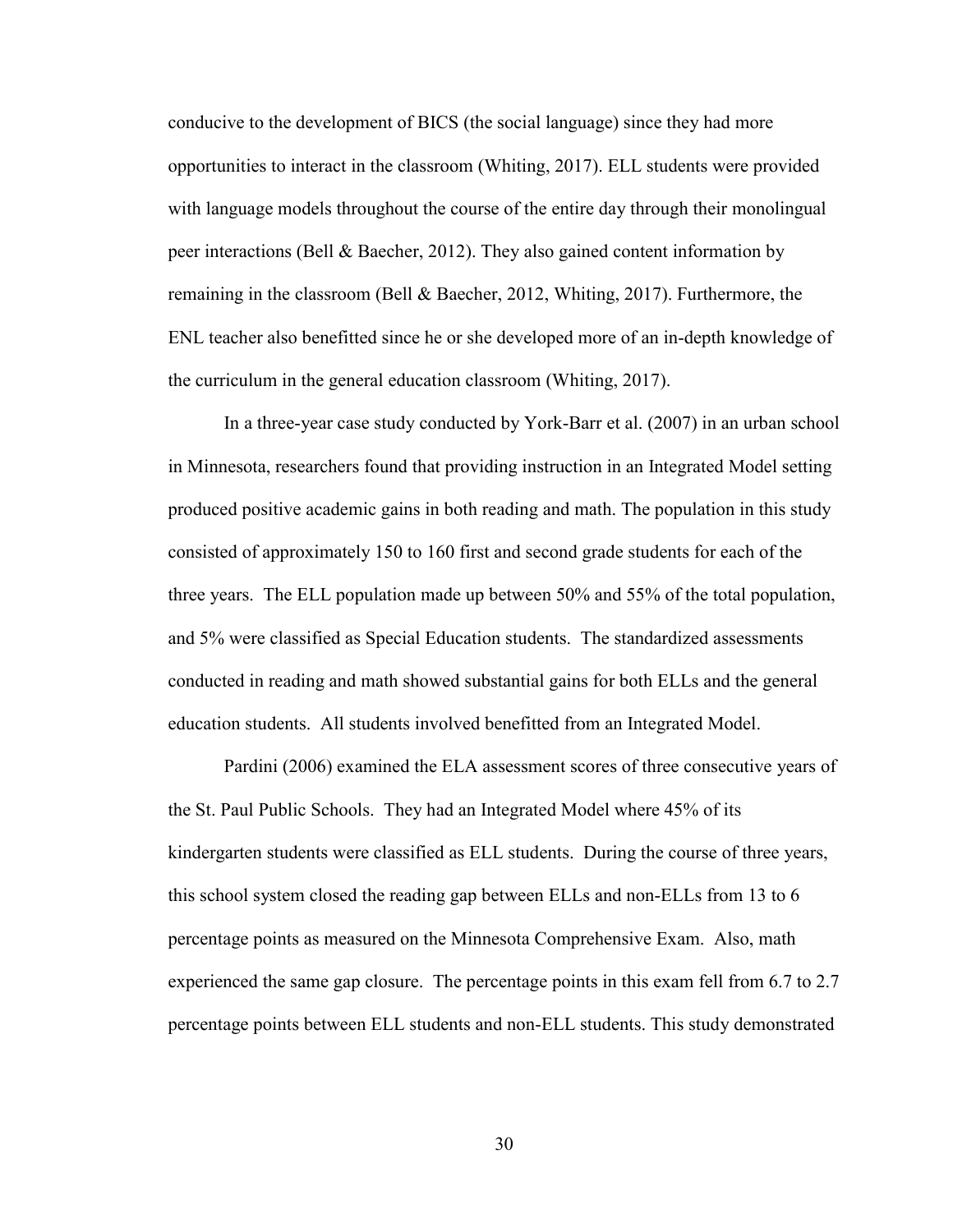that the Integrated Model could be successful both in ELA and math since the gap between ELLs and non-ELLs was reduced.

The Integrated Model also has its flaws. In a longitudinal study conducted in an Integrated Model carried out between 2003 and 2009, McClure and Cahnmann-Taylor (2010) stated that their results indicated that ENL teachers felt inhibited from doing their best work because they felt restricted by the perception of their co-teachers. During the course of six years, the researchers conducted 19 classroom observations that focused on the co-teaching time in the classroom as well as the transition time before and after. Planning sessions were also observed as well as interviews conducted with both ENL teachers and the general education teachers. This research yielded unfavorable results as it pertained to the Integrated Model. The ENL teacher felt restricted and powerless because she was unable to focus on the complexities of teaching language and content. Content was at the center of the lesson, and it was difficult to scaffold the lesson. Little to no administrative support was also a major problem. Last but not least, the ENL teacher was made to feel like a teacher's assistant and not as a collaborative peer who had the potential to enrich the classroom experience for all students. As noted by the researchers, "coteaching [in an Integrated Model] is a complicated, multidimensional endeavor" (McClure & Cahnmann-Taylor, 2010).

Therefore, there are many challenges to the Integrated Model as noted by many researchers. Common planning time for the language specialist and the general education teacher can be a challenge (Friend, 2008). Within this model, ELLs might not feel a safe environment to practice and develop their language skills. Anxiety and embarrassment can adversely affect an ELLs learning (Baker, 2007; Strong, 1983; Whiting, 2017). Last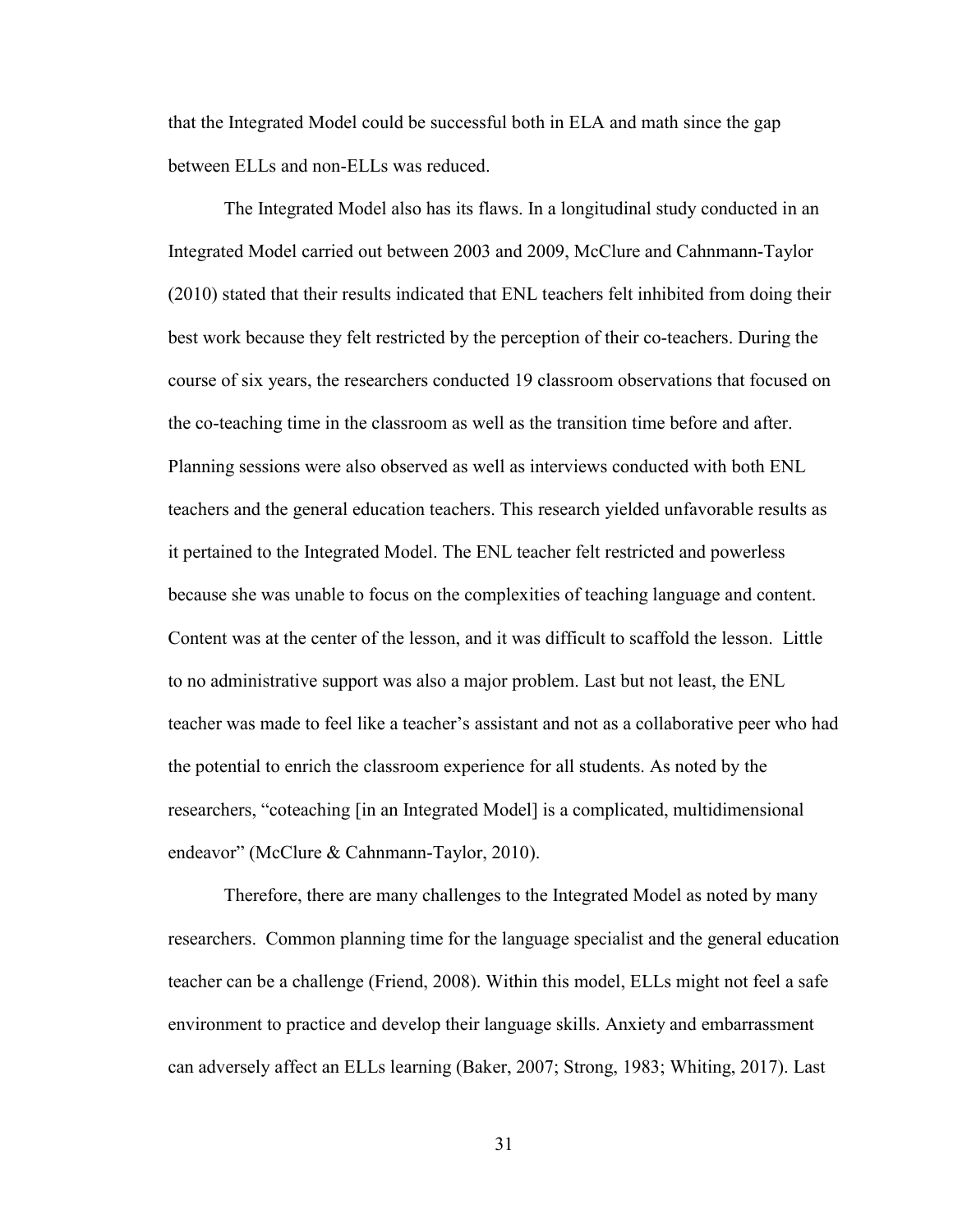but not least, ELLs might not receive individualized instruction in the target language since the focus might be on the content being taught rather than the language being learned (Whiting, 2017).

## **Conclusion**

As the theory evidence shows, the Stand-Alone, Integrated, and Mixed teaching models have advantages and disadvantages—suggested both by theory and empirical literature. Also, the models have the same goal. They aim to have students "learn English and eliminate the need for ENL services" (Murphy et al., 2019). What is still unclear is whether one model, in practice, yields higher benefits or show the most significant growth with the ELL student population as it pertains to the NYSESLAT.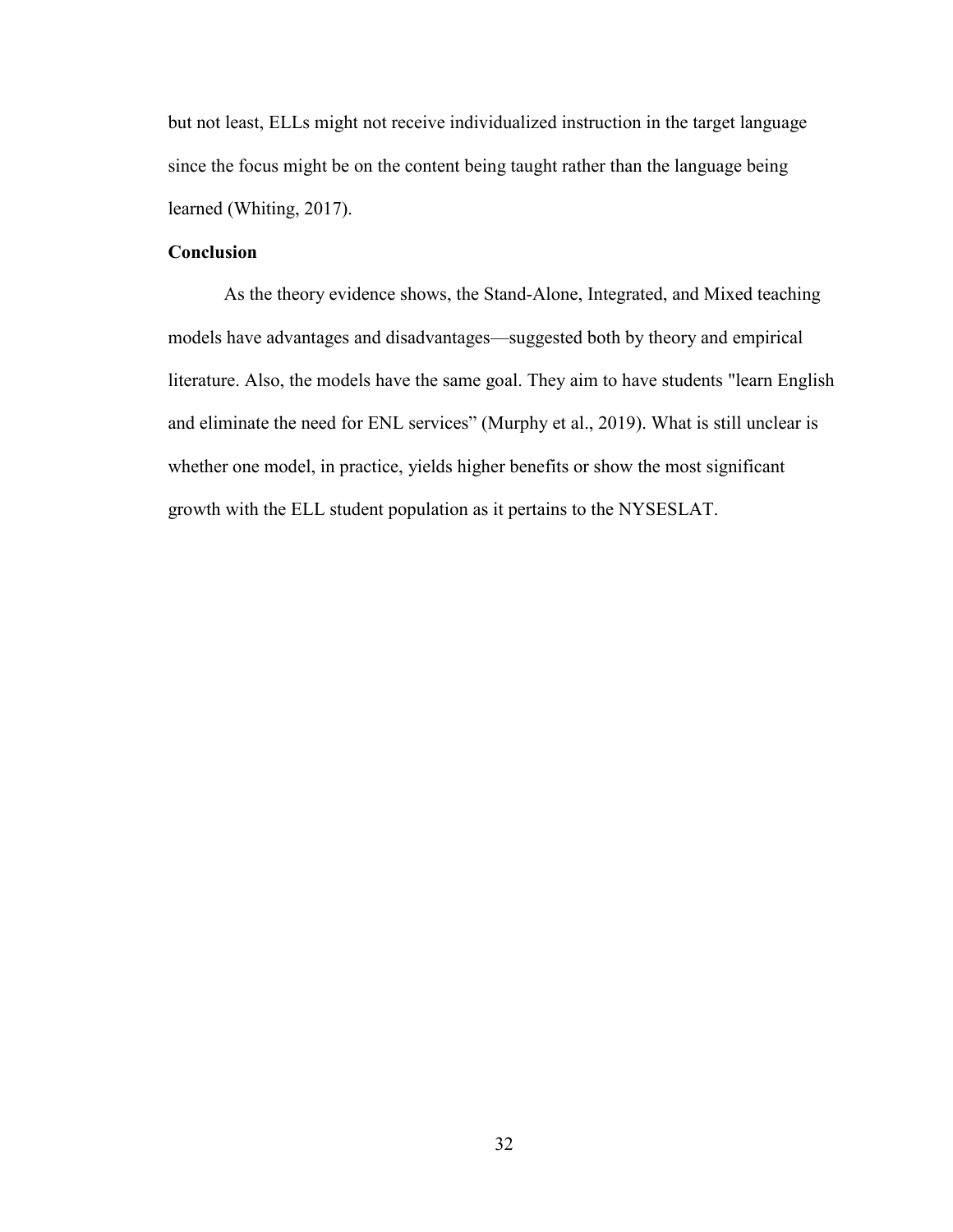#### **CHAPTER 3**

This quantitative study evaluated whether teaching models (Integrated, Stand-Alone, or Mixed Model) and student characteristics (gender and disability status) are related to differences in student growth on the New York State English as a Second Language Achievement Test (NYSESLAT) among the ELL student population. In this study, the NYSESLAT scores of the elementary school children in  $3<sup>rd</sup>$  and  $4<sup>th</sup>$  grades were analyzed from one school district in New York. The same NYSESLAT Exam was administered in 3<sup>rd</sup> and in 4<sup>th</sup> grade, so there were no differences in test scale that needed to be accounted for. The  $3<sup>rd</sup>$  grade scores were used as the starting point to examine student growth since the exam was taken at the end of the school year. This was followed by the 4<sup>th</sup> grade exams which were taken the following year. Therefore, this study examined the effect of one full year of instruction using one of the models analyzed in this study (during  $4<sup>th</sup>$  grade) on their performance growth from  $3<sup>rd</sup>$  to  $4<sup>th</sup>$  grade.

## **Research Questions and Hypotheses**

**Research Question 1.** Is there a statistically significant difference in the average fourth grade language proficiency level between the different teaching models (Integrated Model, Stand-Alone Model or Mixed Model)?

H0: There will be no variation in the average NYSESLAT proficiency level of students among the Integrated Model, Stand-Alone Model or Mixed Model programs.

H1: There will be statistically significant variation in the average NYSESLAT proficiency level of students in the Integrated Model, Stand-Alone Model or Mixed Model programs.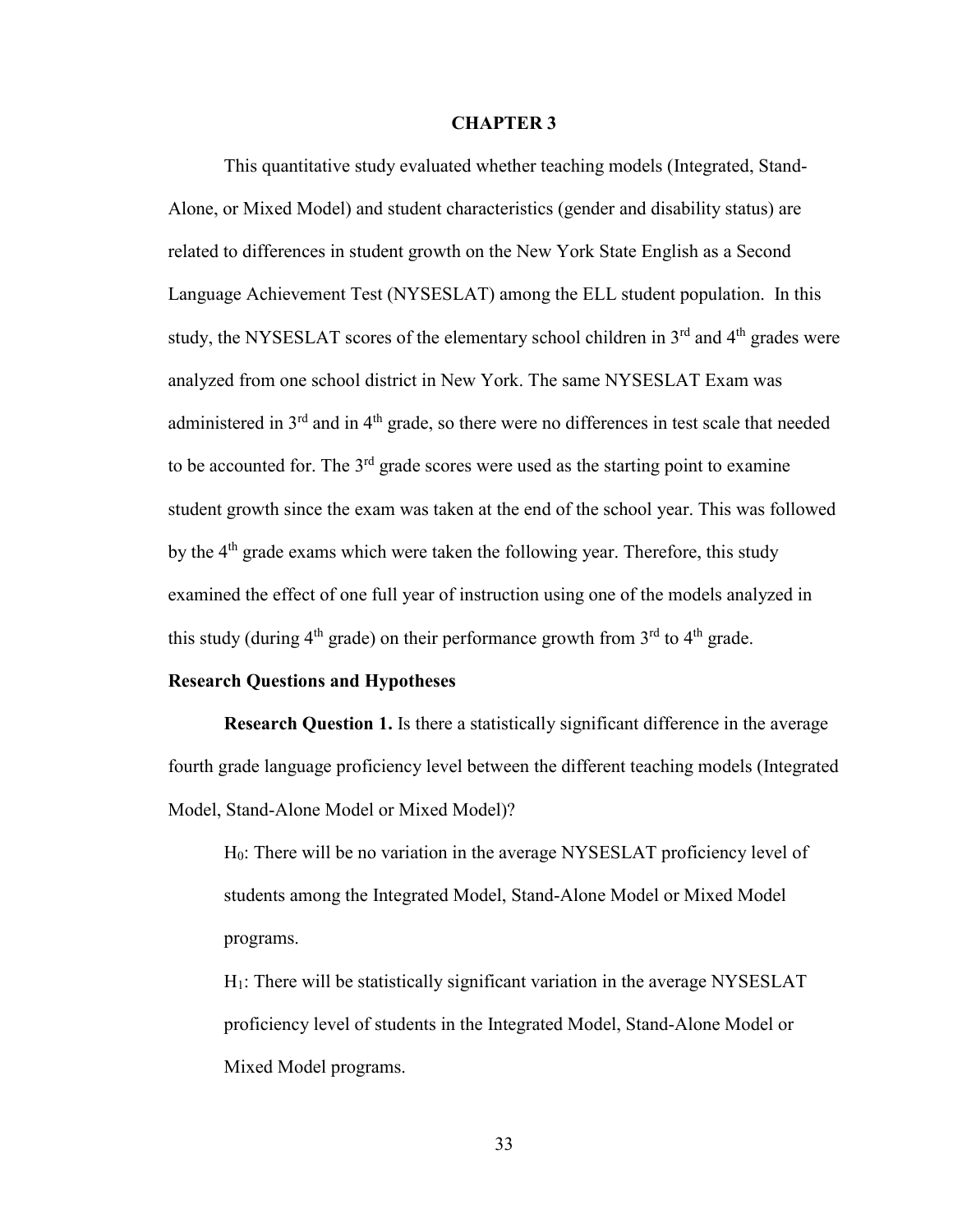**Research Question 2.** Is there a statistically significant difference in the language growth from third to fourth grade for students experiencing different teaching models (Integrated Model, Stand-Alone Model or Mixed Model)?

H0: There will be no variation in the average NYSESLAT growth of students in the Integrated Model, Stand-Alone Model or Mixed Model programs.

H1: There will be statistically significant variation in the average NYSESLAT growth of students in the Integrated Model, Stand-Alone Model or Mixed Model programs.

**Research Question 3.** Are the different teaching models differentially effective by gender for NYSESLAT growth?

Factor 1: Program Type

H0: There will be no variation in the average NYSESLAT growth of students in the Integrated Model, Stand-Alone Model or Mixed Model programs

 $H<sub>1</sub>$ : There will be statistically significant variation in the average NYSESLAT growth of students in the Integrated Model, Stand-Alone Model or Mixed Model programs

Factor 2: Gender

H0: There will be no statistically significant difference between average growth of male and of female students.

H1: There will be a statistically significant difference between average growth of male and of female students.

Interaction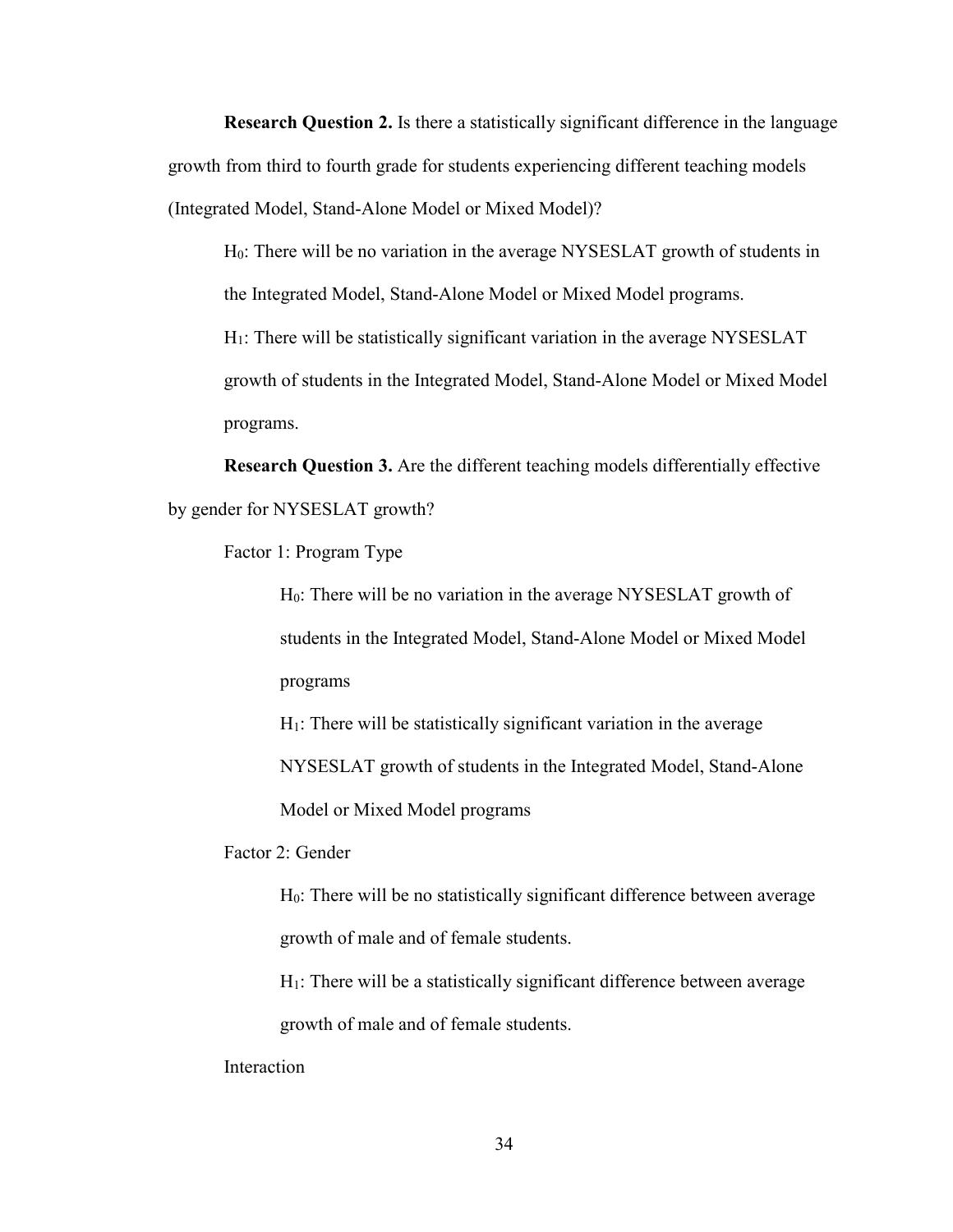H0: There will be no statistically significant interaction between program type and gender.

 $H<sub>1</sub>$ : There will be a statistically significant difference between program type and gender.

**Research Question 4.** Are the different teaching models differentially effective by disability status (non-disabled vs. disabled) for NYSESLAT growth?

Factor 1: Program Type

H0: There will be no variation in the average NYSESLAT growth of students in the Integrated Model, Stand-Alone Model or Mixed Model programs

 $H<sub>1</sub>$ : There will be statistically significant variation in the average

NYSESLAT growth of students in the Integrated Model, Stand-Alone

Model or Mixed Model programs

Factor 2: Disability Status

H0: There will be no statistically significant difference between average growth of disabled and of non-disabled students.

 $H<sub>1</sub>$ : There will be a statistically significant difference between average growth of disabled and of non-disabled students.

Interaction

H0: There will be no statistically significant interaction between program type and disability status.

 $H<sub>1</sub>$ : There will be a statistically significant difference between program type and disability status.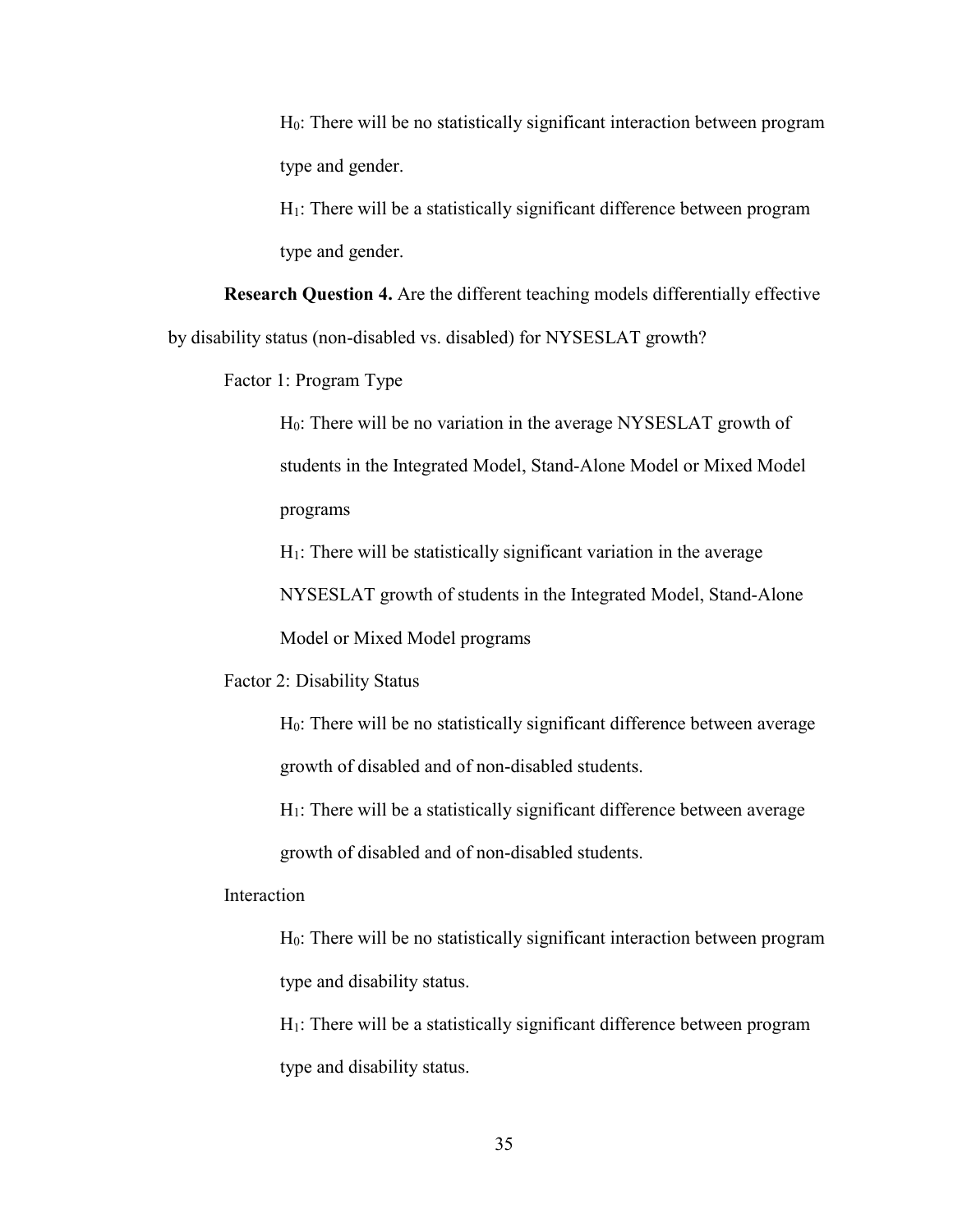## **Research Design**

 The study is a secondary analysis of data from a single school district in New York State. This district is one of the largest in the state of New York. It is situated in an urban area which includes a wealth of different cultures and languages spoken among the families registered. The data analyzed includes student proficiency levels on the NYSESLAT, student demographics and school ELL program model (e.g., whether the program was Integrated, Stand-Alone, or Mixed). To analyze the data, this study used a series of one-way and two-way ANOVAs. Details are provided below on the procedures for collecting and analyzing the data.

## *Procedure for Collecting Data*

Secondary data was requested from an urban school district in New York State. The student data requested included the NYSESLAT proficiency levels for students in 3<sup>rd</sup> and 4th grade in 2015-2016 academic year, as well as student gender, race/ethnicity, disability status, and free and reduced-price lunch status. In addition, all of the elementary schools were asked to report which ELL teaching model they used. This data was collected via survey that could be completed by the principal or ENL teachers in a school. The survey was distributed via email. In total, data was collected for 4<sup>th</sup> grade students in 29 schools in the district.

#### **Sample and Population**

The target population for this study was  $4<sup>th</sup>$  grade ELL students in New York. ELL students constitute approximately 13% of the overall student population. Most ELL students in New York State, almost 79%, come from a Spanish speaking background. Many of the other languages spoken by the ELL community are Arabic, Albanian, Urdu,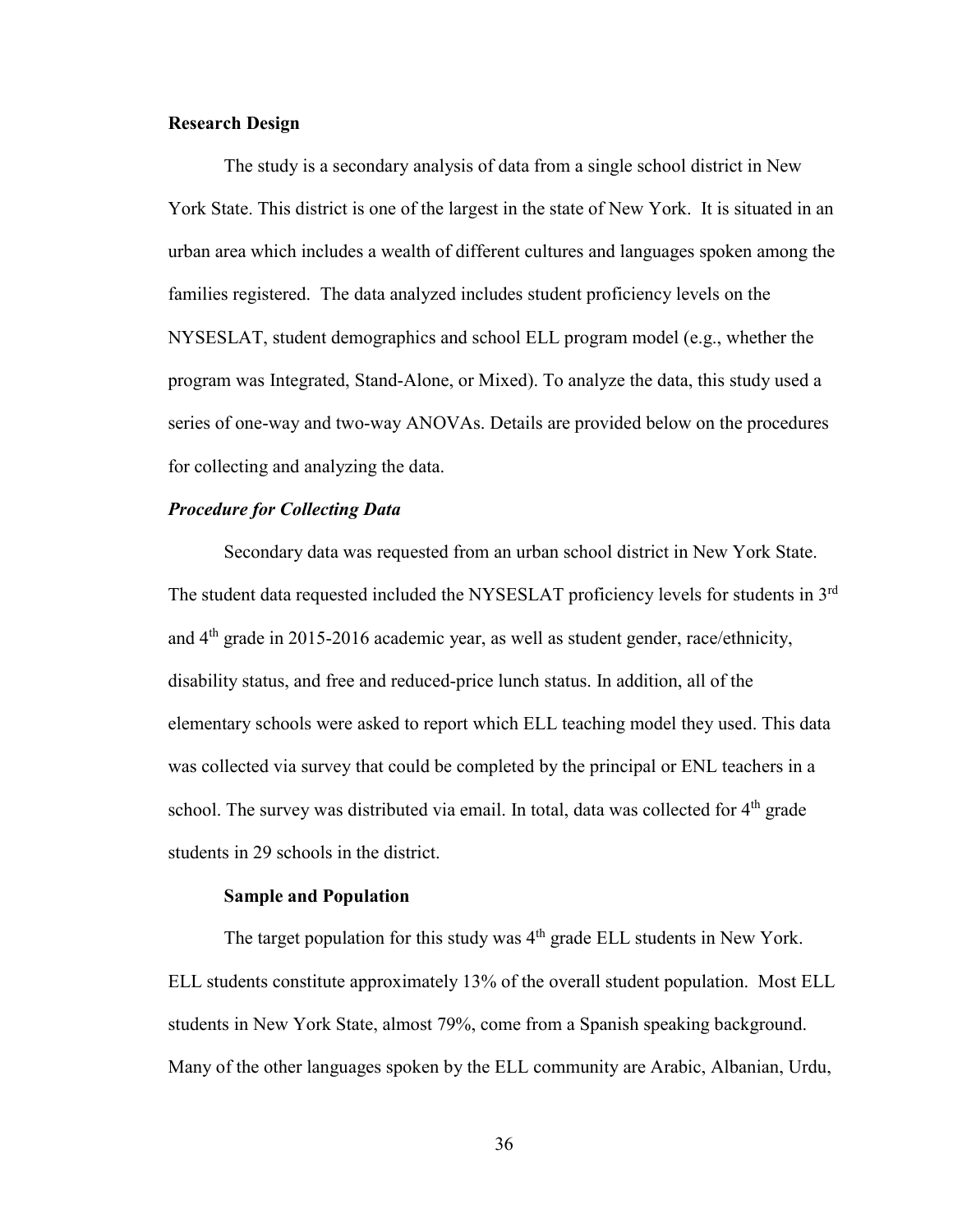Malayalam, Twi, Creole, Ukrainian and Chinese as indicated by the Home Language Questionnaire which is filled out when a student first registers in their perspective district.

The final sample for this study included  $292.4<sup>th</sup>$  grade students in a single school district in New York State from which the researcher had 3<sup>rd</sup> and 4<sup>th</sup> grade NYSESLAT proficiency levels and complete demographic information. All of the students are ELLs and approximately 89.3% of the students are categorized as Title I who qualify to receive free or reduced lunch. Their ages are between eight and ten. The ELL population is ethnically classified as being 90.1% Hispanic or Latino, 5.5% White (not Hispanic), 2.1% Asian or Pacific Islander and 2.4% Black or African American (not Hispanic). From this population, 38.4% are female students and 61.6% are male students classified as second language learners. From the ELL population being studied, 24.7% are classified as disabled while 75.3% do not have a disability. In the  $4<sup>th</sup>$  grade, 32.2% received instruction in the form of Integrated Model, 36.3% received instruction in the form of a Mixed Model and 31.5% received instruction in the form of the Stand-Alone Model.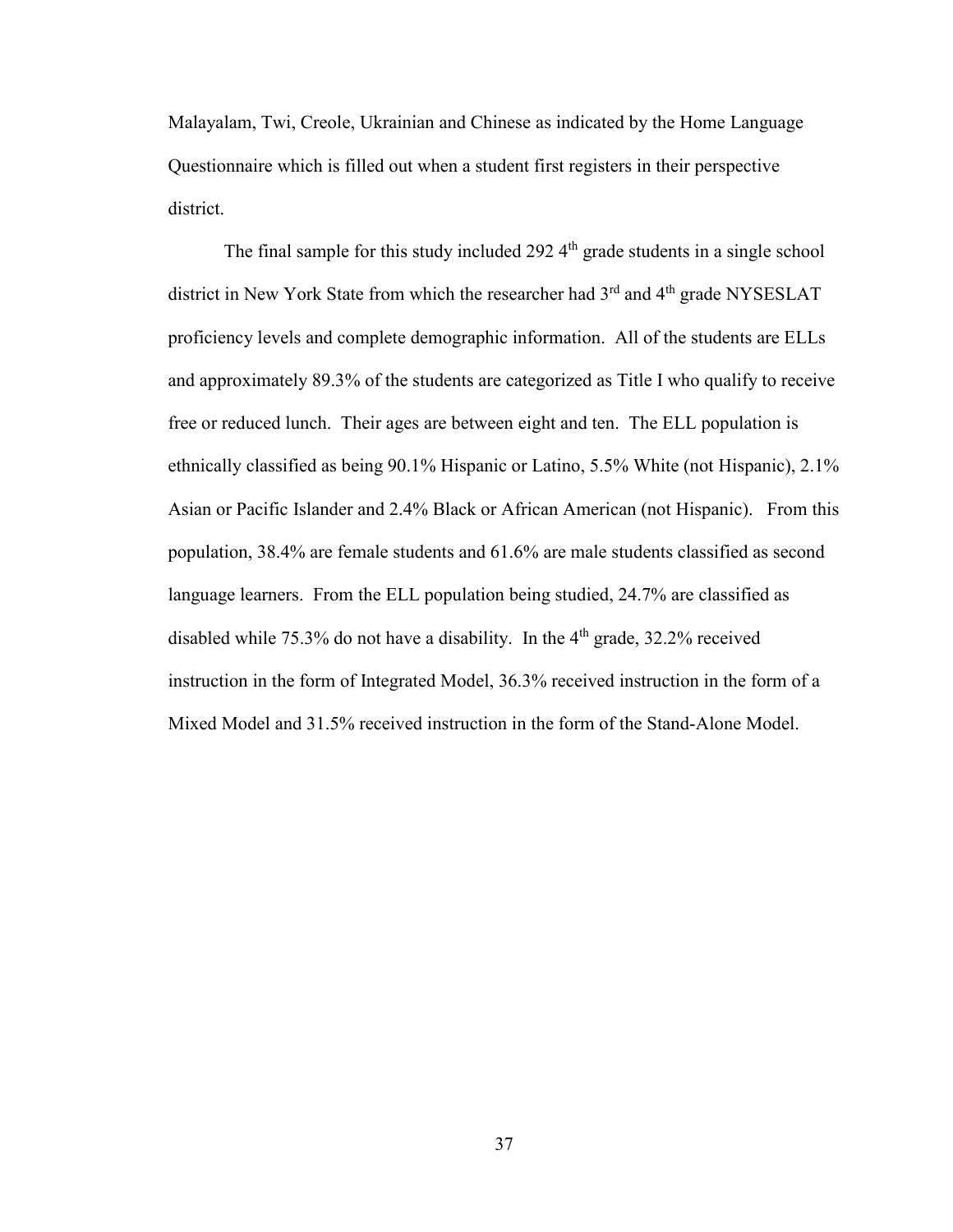# **Table 2**

# *Description of Participants in the Study*

|                                                         | Number of | Percentage  |
|---------------------------------------------------------|-----------|-------------|
|                                                         | Students  | of Students |
| <b>Teaching Model</b>                                   |           |             |
| <b>Integrated Model</b>                                 | 94        | 32.2        |
| <b>Stand-Alone Model</b>                                | 92        | 31.5        |
| Mixed Model                                             | 106       | 36.3        |
| English Level Proficiency in the Beginning of the Study |           |             |
| Entering                                                | 33        | 11.3        |
| Emerging                                                | 81        | 27.7        |
| Transitioning                                           | 162       | 55.5        |
| Expanding                                               | 16        | 5.5         |
| Commanding                                              |           |             |
| English Level Proficiency at the End of the Study       |           |             |
| Entering                                                | 19        | 6.5         |
| Emerging                                                | 72        | 24.7        |
| Transitioning                                           | 122       | 41.8        |
| Expanding                                               | 9         | 3.1         |
| Commanding                                              | 70        | 24.0        |
| Gender                                                  |           |             |
| Males                                                   | 180       | 61.6        |
| Females                                                 | 112       | 38.4        |
| <b>Disability Status</b>                                |           |             |
| Non-Disabled                                            | 72        | 75.3        |
| Disabled                                                | 220       | 24.7        |
| Ethnicity                                               |           |             |
| Hispanic or Latino                                      | 263       | 90.1        |
| White (not Hispanic)                                    | 16        | 5.5         |
| Black or African American (not Hispanic)                | 7         | 2.4         |
| Asian / Pacific Islander                                | 6         | 2.1         |
| Free or Reduced Lunch                                   |           |             |
| Free Lunch                                              | 241       | 82.5        |
| No Free or Reduced Lunch                                | 31        | 10.6        |
| Reduced Lunch                                           | 20        | 6.8         |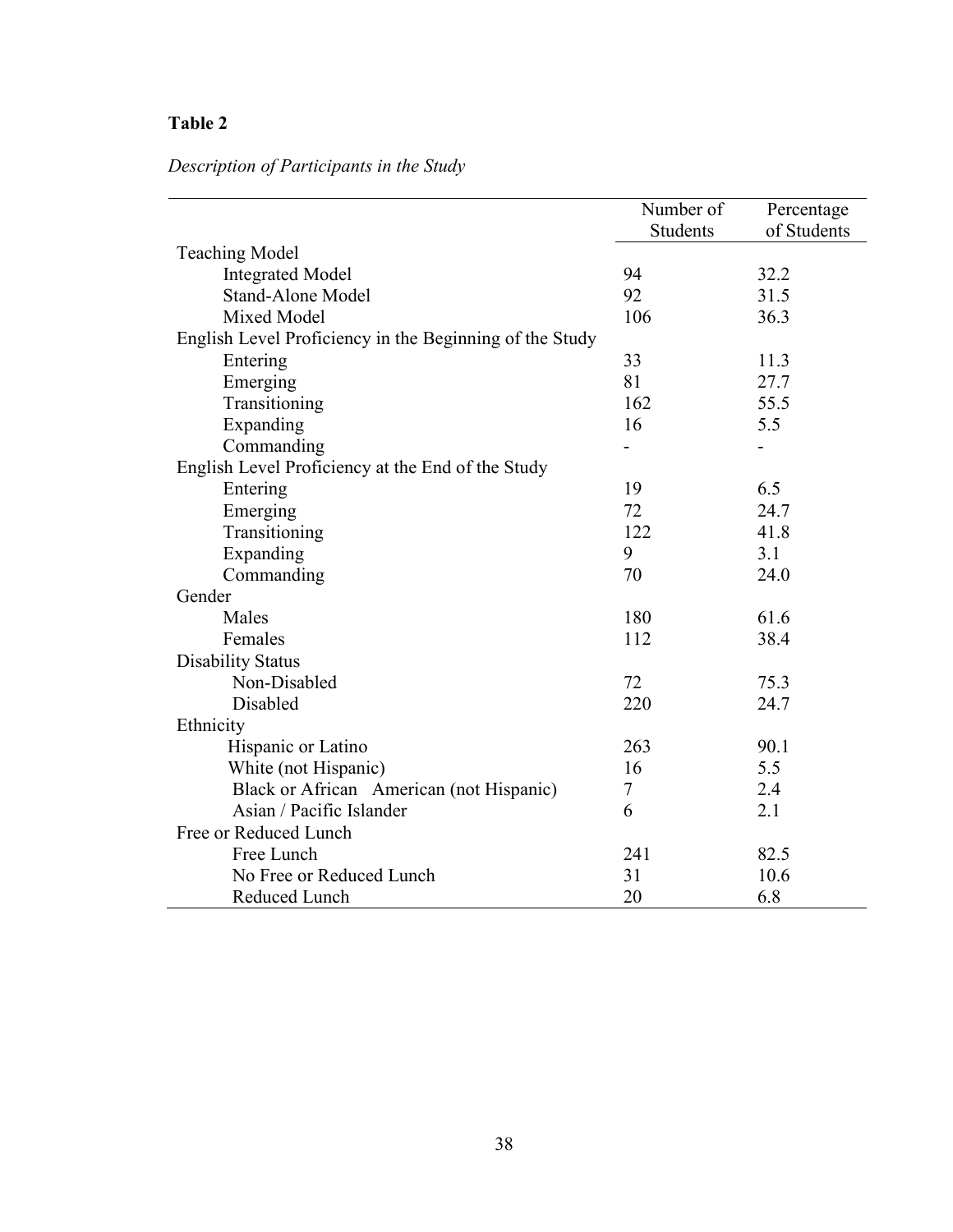## *Instruments*

The NYSESLAT Exam is used to measure the English proficiency level of the ELL population in grades kindergarten through twelfth grade. It is a test given by New York State Department of Education. This exam is given every spring during the months of April and May. The NYSESLAT is divided into four basic domains which consist of speaking, listening, reading and writing. The exam consists of multiple choice, constructed responses, short responses and extended response items. For the  $3<sup>rd</sup>$  and  $4<sup>th</sup>$ grade assessment, the NYSESLAT Exam has a reported reliability score of .93 for Listening and Speaking, and a reliability score of .92 in Reading and Writing (Pearson, 2009).

## *Research Ethics*

The St. John's University's Institutional Review Board reviewed the planned research study and found it to be exempt (IRB #06-30-14-0614-011, see Appendix A). The district and schools provided data for the study on a voluntary basis and their data was kept confidential to the greatest extent possible. All data was kept in password protected files in a secure location. Moreover, the student identification numbers were replaced with randomized serial numbers to ensure anonymity of the students in the data and no schools are identified by name in this dissertation.

#### **Data Analysis**

## *Research Question 1*

 A one-way between-subjects ANOVA was used to determine whether students' average 4th grade NYSESLAT proficiency level varies among the three program models.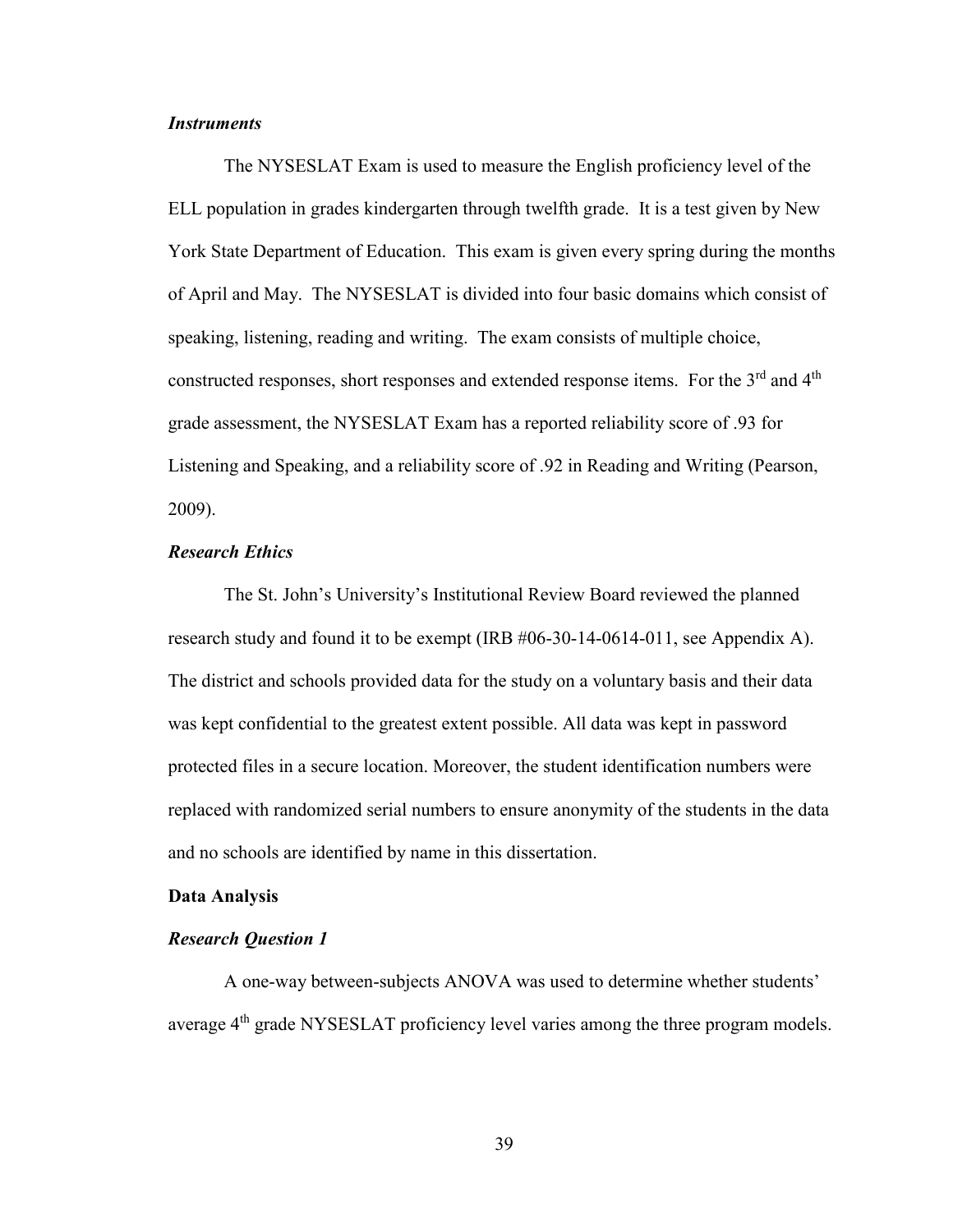The independent variable was program type (Integrated, Stand-Alone, and Mixed) and the dependent variable was  $4<sup>th</sup>$  grade NYSESLAT proficiency level.

## *Research Question 2*

A one-way between-subjects ANOVA was used to determine whether students' average 4<sup>th</sup> grade NYSESLAT proficiency growth varies among the three program models. The independent variable was program type (Integrated, Stand-Alone, and Mixed) and the dependent variable was  $4<sup>th</sup>$  grade NYSESLAT proficiency growth. Proficiency growth is defined as the fourth-grade proficiency level minus the third-grade proficiency level.

## *Research Question 3*

A two-way between-subjects ANOVA was used to determine whether students' average 4th grade NYSESLAT proficiency growth varies by program type or gender, as well as whether there is an interaction between program type and gender. The independent variables were program type (Integrated, Stand-Alone, and Mixed) and gender (male and female). The dependent variable was  $4<sup>th</sup>$  grade NYSESLAT proficiency growth, as defined above.

## *Research Question 4*

A two-way between-subjects ANOVA was used to determine whether students' average  $4<sup>th</sup>$  grade NYSESLAT proficiency growth varies by program type or disability status, as well as whether there is an interaction between program type and disability status. The independent variables were program type (Integrated, Stand-Alone, and Mixed) and disability status (disabled and not-disabled). The dependent variable was  $4<sup>th</sup>$ grade NYSESLAT proficiency growth.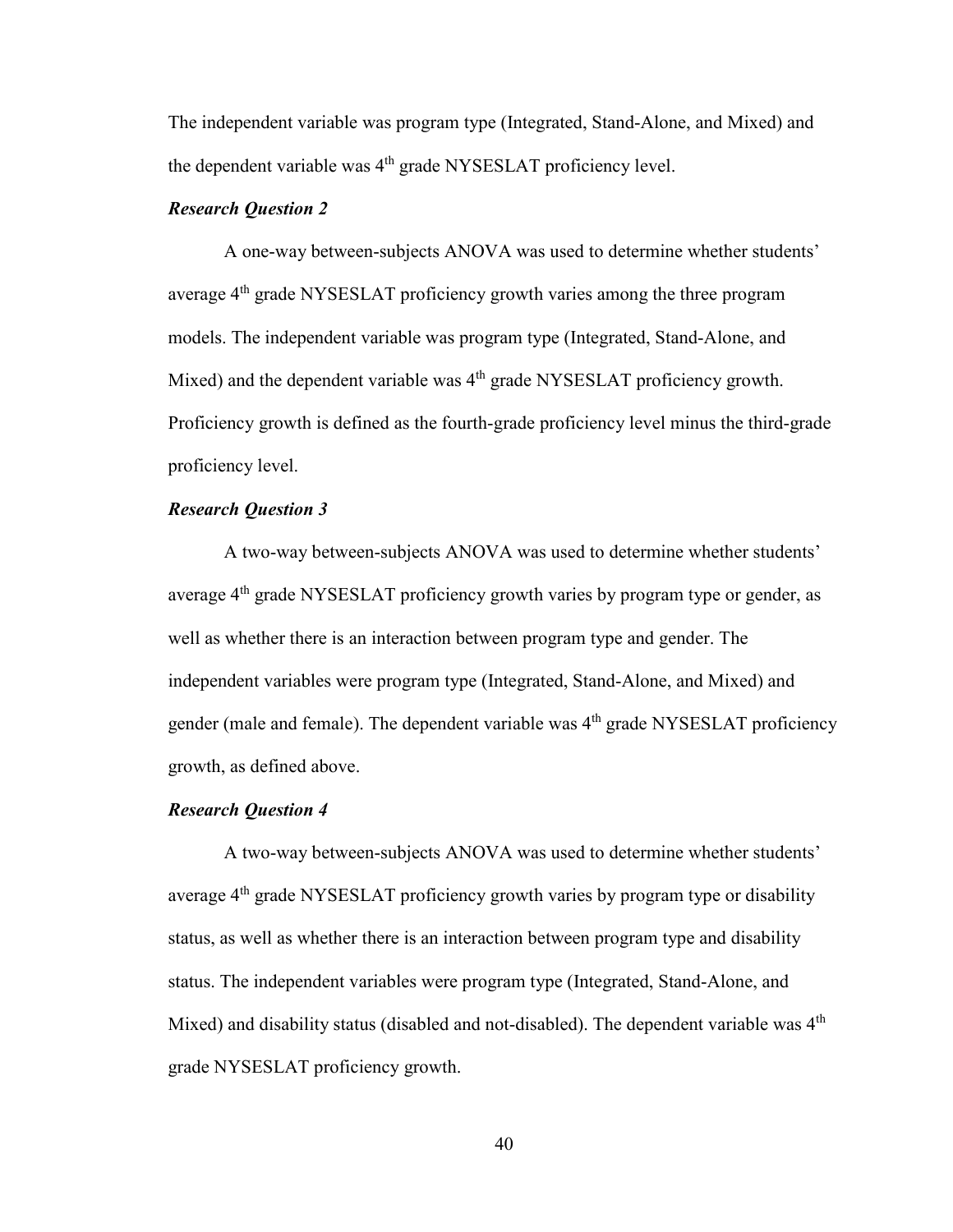# **Conclusion**

 The results of these analyses are described in Chapter 4 and the limitations of these analyses in Chapter 5.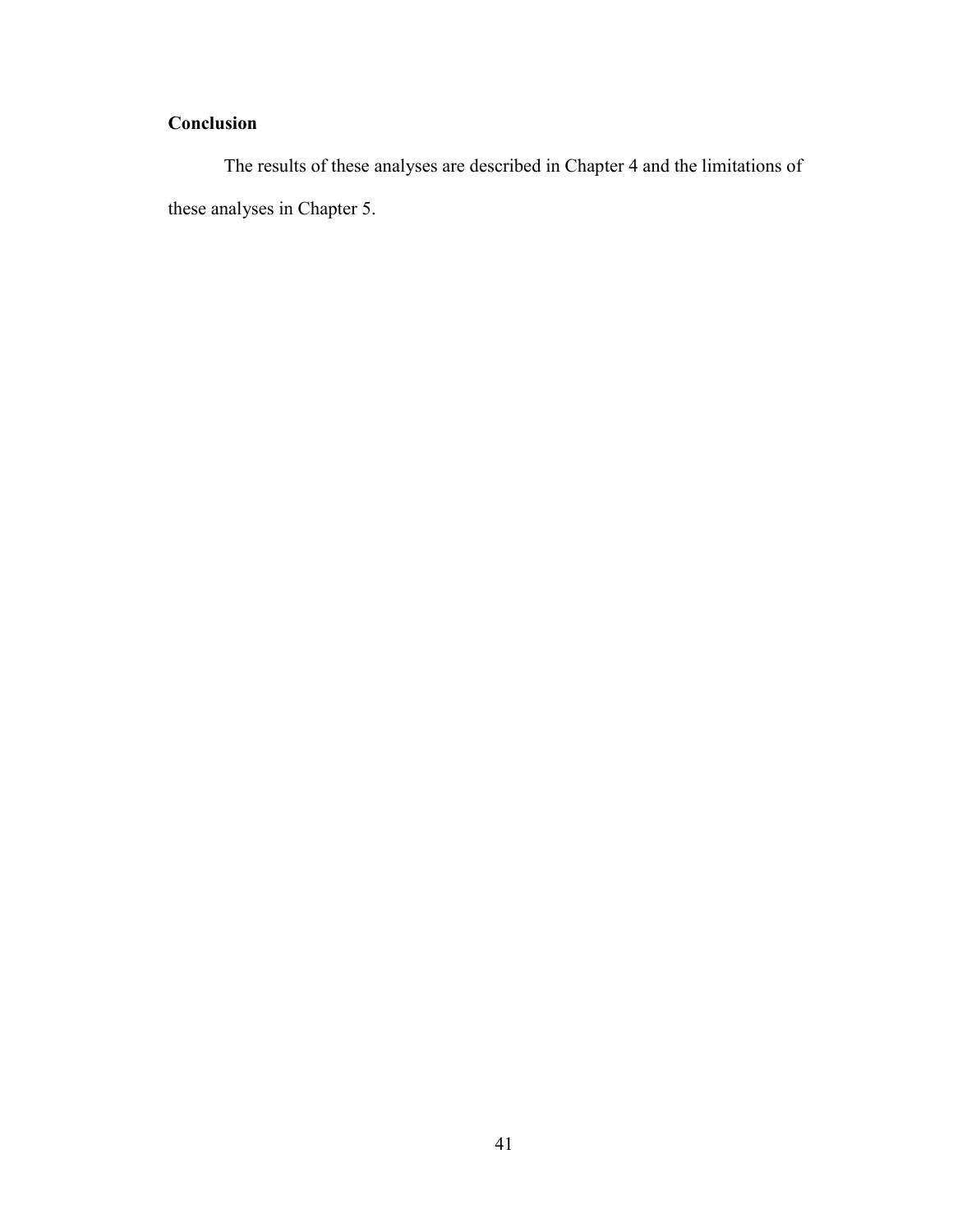#### **CHAPTER 4**

## **Descriptive Statistics**

Secondary data from 292 4<sup>th</sup> grade students from a single New York State school district was analyzed in this study. All students were designated as ELLs, with NYSESLAT scores from the previous year  $(3<sup>rd</sup>$  grade). They ranged in level of NYSESLAT proficiency; there were students in the Entering, Emerging, Transitioning and Expanding levels at the beginning of the study. Those that had scored Commanding were excluded since they would not take the NYSESLAT Exam in the spring of their 4<sup>th</sup> grade year. Most students were in the Emerging level according to their  $3<sup>rd</sup>$  grade NYSESLAT scores. The distributions of scores by teaching model are shown in Table 3.

## **Table 3**

| Descriptive Statistics of NYSESLAT Proficiency Levels by Teaching Model |
|-------------------------------------------------------------------------|
|-------------------------------------------------------------------------|

| <b>Teaching Models</b>  | N   | M     | <b>SD</b> | Minimum | Maximum |
|-------------------------|-----|-------|-----------|---------|---------|
| <b>Integrated Model</b> | 94  | 22.44 | .824      | 21      | 24      |
| Mixed Model             | 106 | 22.54 | .679      | 21      | 24      |
| Stand-Alone Model       | 92  | 22.68 | .783      | 21      | 24      |

*Note.* This table demonstrates that all of the students at the beginning of the study had a NYSESLAT proficiency between Entering (21) and Expanding (24). Students that had scored Commanding were excluded at the beginning of study.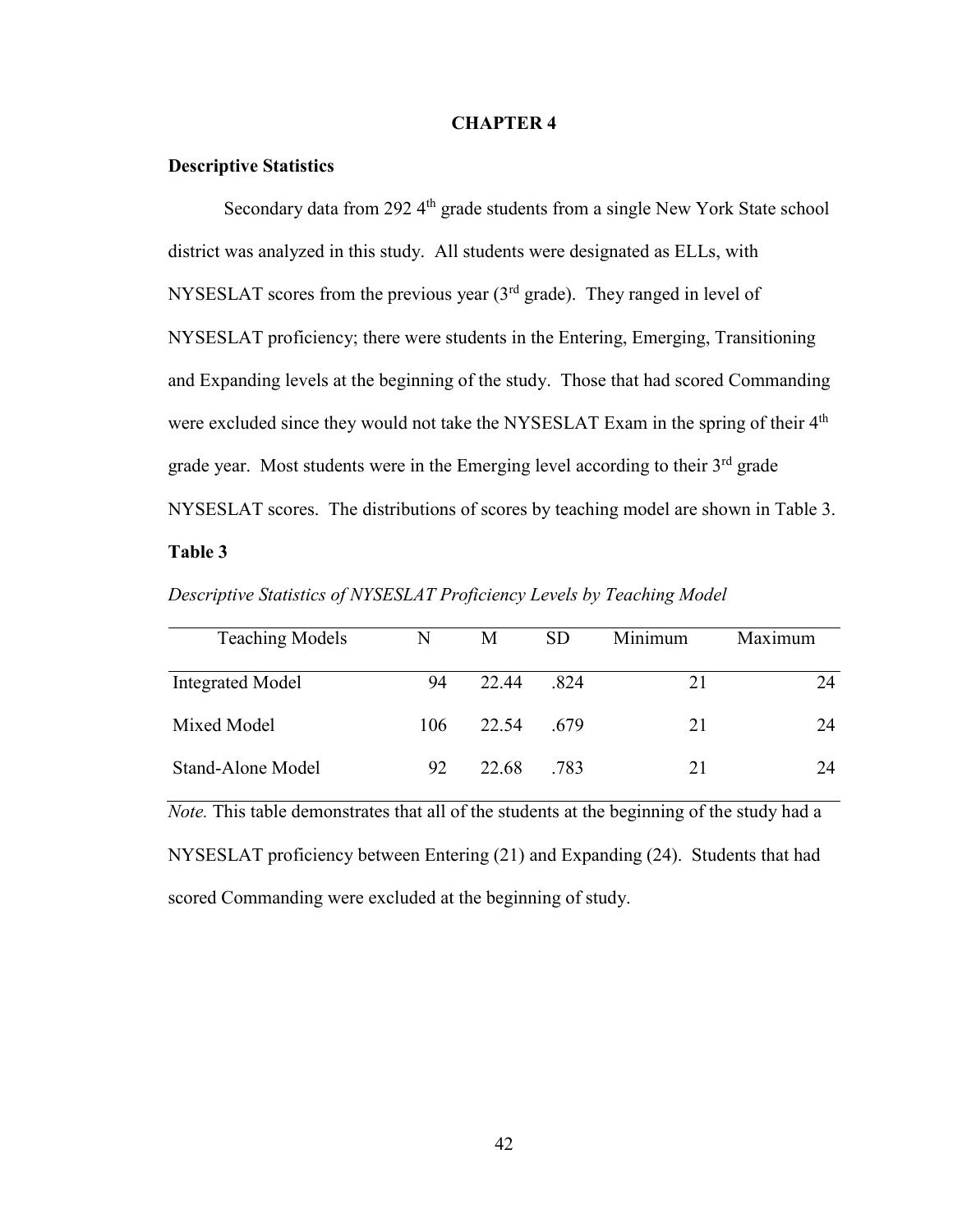The majority of students were male  $(N=180)$  and the majority of students were categorized as non-disabled (N=220). Only 72 participants held an Individualized Educational Plan (IEP) at the time this study was conducted. Programs had roughly equal distributions of student by gender (Table 4) and disability status (Table 5).

## **Table 4**

| <b>Teaching Models</b>  | Gender | N   |
|-------------------------|--------|-----|
| <b>Integrated Model</b> | Male   | 55  |
|                         | Female | 39  |
| Mixed Model             | Male   | 66  |
|                         | Female | 40  |
| Stand-Alone             | Male   | 59  |
| Model                   | Female | 33  |
| Total                   | Male   | 180 |
|                         | Female | 112 |

*Gender of 4th Grade Participants in Each Teaching Model* 

*Note.* The table demonstrates that male students outnumbered female students in all three teaching models.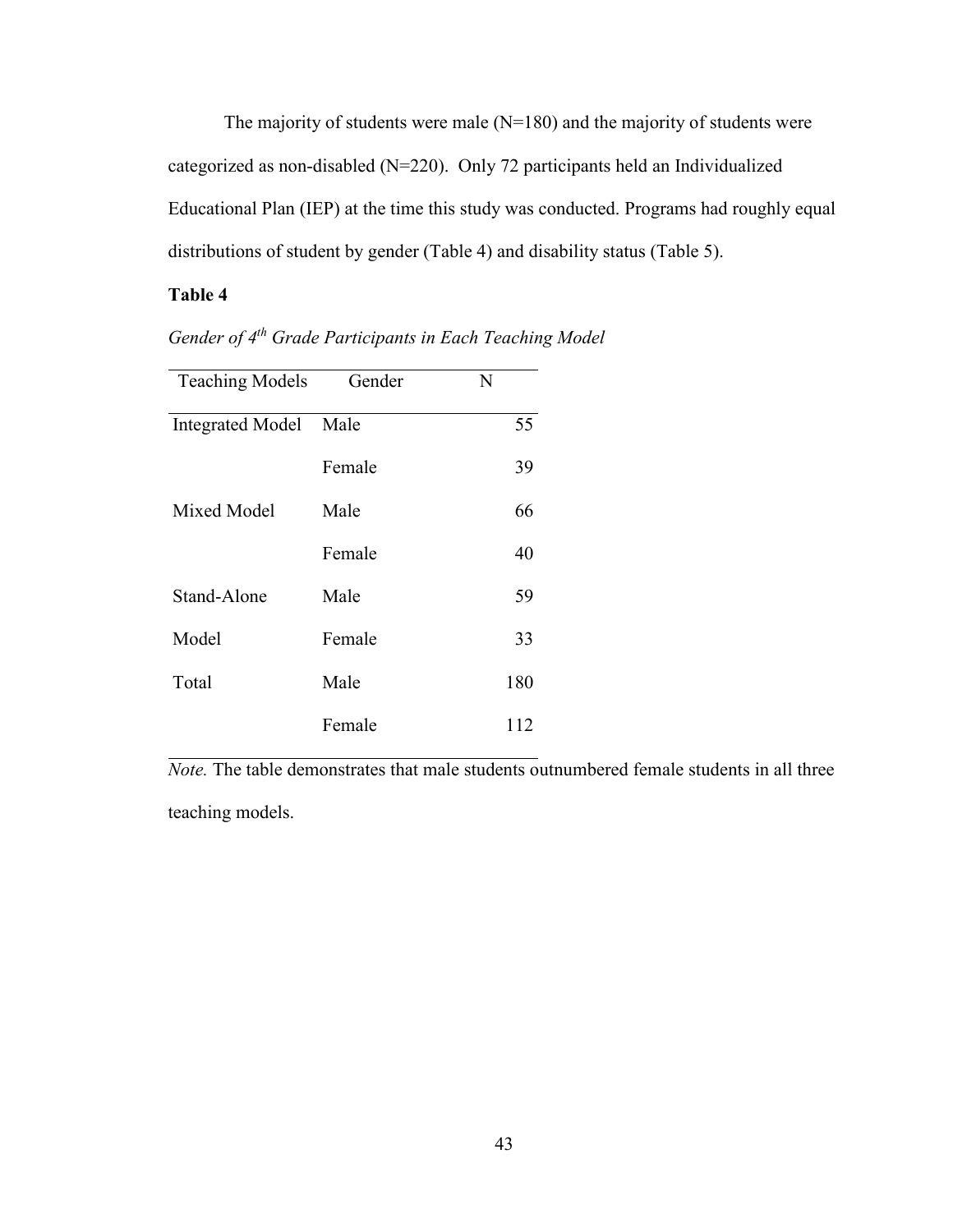## **Table 5**

| Disability Status of 4 <sup>th</sup> Grade Participants in Each Teaching Model |  |  |  |  |
|--------------------------------------------------------------------------------|--|--|--|--|
|                                                                                |  |  |  |  |

| <b>Teaching Model</b>   | <b>Disability Status</b> | N   |
|-------------------------|--------------------------|-----|
| <b>Integrated Model</b> | Non-Disabled             | 70  |
|                         | Disabled                 | 24  |
| Mixed Model             | Non-Disabled             | 90  |
|                         | Disabled                 | 16  |
| Stand-Alone Model       | Non-Disabled             | 60  |
|                         | Disabled                 | 32  |
| Total                   | Non-Disabled             | 220 |
|                         | Disabled                 | 72  |

*Note.* Non-disabled students outnumbered disabled students in all three teaching models.

#### **Research Question 1**

Research Question 1 examined whether there was a statistically significant difference in the average fourth grade language proficiency level between the different teaching models (Integrated Model, Stand-Alone Model or Mixed Model). A One-Way ANOVA was conducted for this research question. The independent variables were the three teaching models (Integrated Model, Mixed Model, Stand-Alone Model). The dependent variable was the NYSESLAT 4<sup>th</sup> Grade proficiency levels which were Entering, Emerging, Transitioning, Expanding and Commanding. The assumptions for this research question were as follows. For the homogeneity of variance, the distributions of NYSESLAT proficiency levels by teaching model failed the Levene's Test,  $F(2,289) = 6.421$ ,  $p < .01$ . Because of this, the Welch *F*-Test was used in place of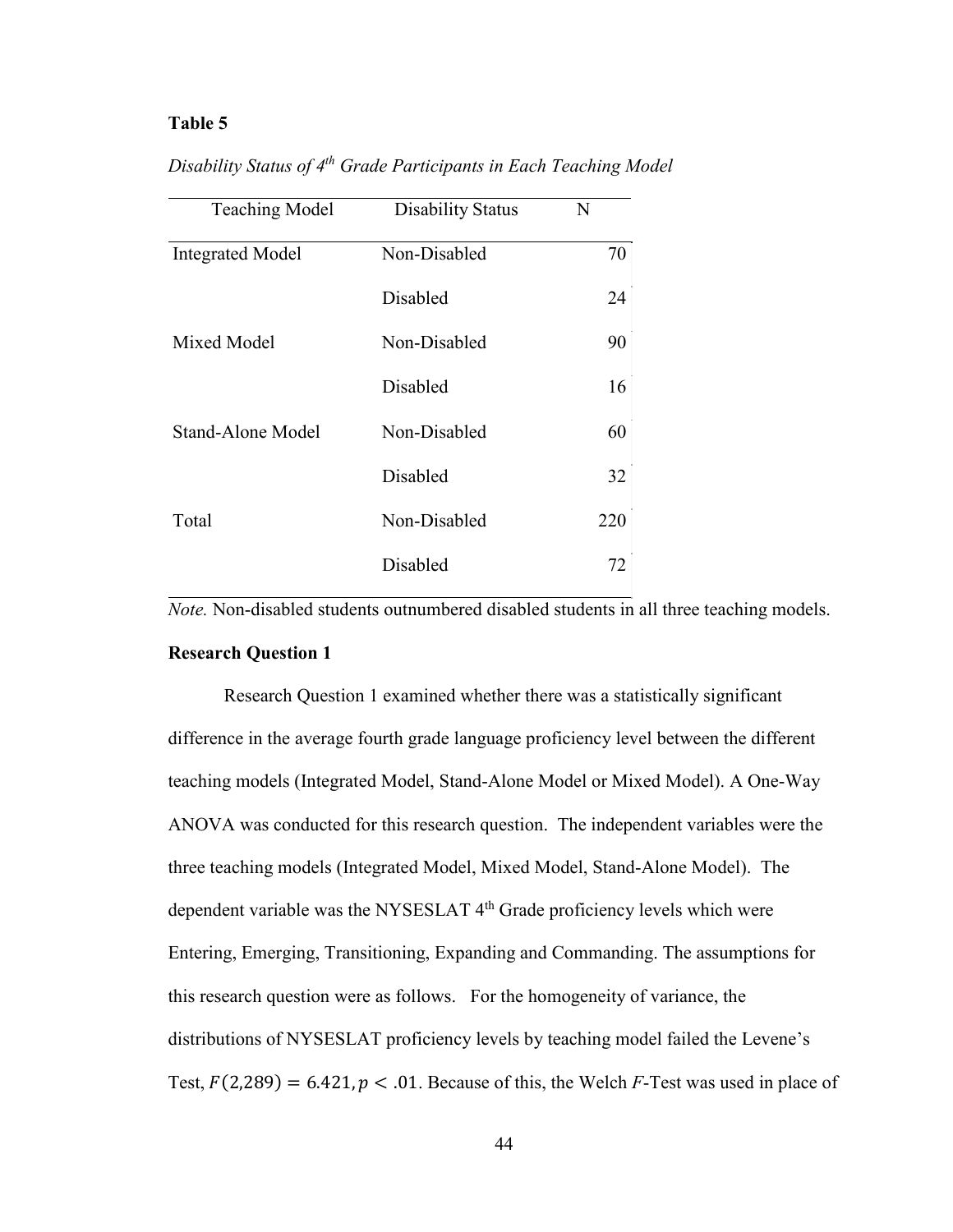the ANOVA with the Games-Howell post-hoc comparisons. When it came to normality, the three distributions all failed the Shapiro Wilk tests; however, evaluation of the histograms shows near-normal distributions of NYSESLAT scores for all groups. Welch's adjusted *F*-Test is robust to violations of normality, so therefore this was not overly concerning. The results were the following. The Welch adjusted *F*-test was significant,  $F(2,187.4) = 3.911, p < .05$ .

Because the Welch's adjusted *F*-test was significant, Games-Howell post-hoc comparisons were explored. These show that there was a significant difference between the average 4<sup>th</sup> grade NYSESLAT scores of students in the Integrated Model classrooms and those in the Stand-Alone Model classrooms,  $MD = -.509, p < .05$ . This suggested that students in the Stand-Alone Model achieved higher growth scores in 4<sup>th</sup> grade than those in the Integrated Model by about one-half a NYSESLAT level. However, it is important to note that this does not control for students' prior scores, which is a segue to Research Question 2.

#### **Table 6**

| <b>Teaching Model</b>   | Teaching Model (J) | Mean Difference between | Std.  | $\boldsymbol{p}$ |
|-------------------------|--------------------|-------------------------|-------|------------------|
| (1)                     |                    | Teaching Models (I-J)   | Error |                  |
| Integrated Model        | Mixed Model        | $-.161$                 |       | .166.597         |
| <b>Integrated Model</b> | Stand-Alone Model  | $-509$                  |       | .185 .018        |
| Mixed Model             | Stand-Alone Model  | $-348$                  | .172  | $-108$           |

*Games Howell Post-hoc Test Results, Teaching Model Comparison*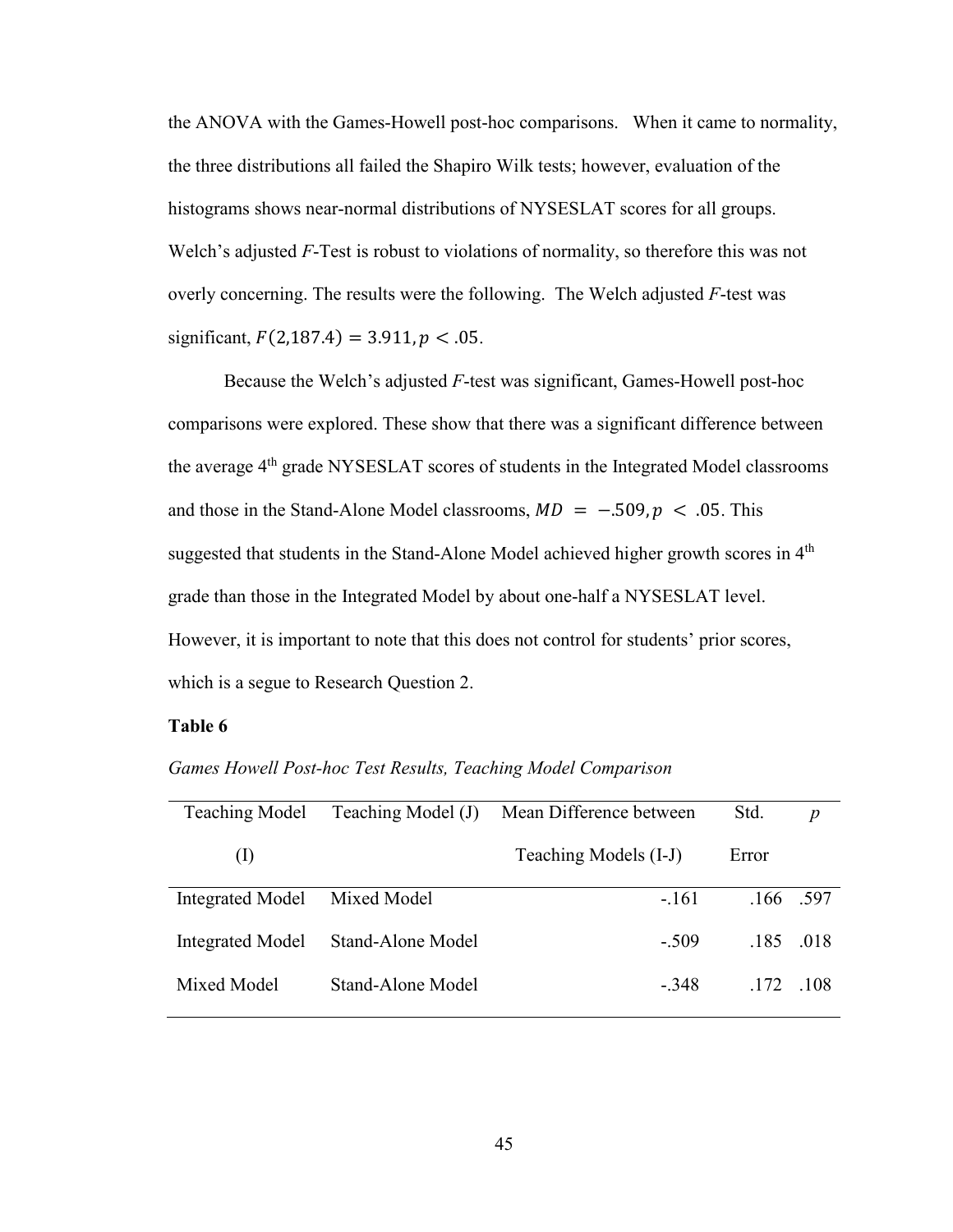## **Research Question 2**

Research question 2 focused on growth between  $3<sup>rd</sup>$  and  $4<sup>th</sup>$  grade in order to control for differences in the levels at which students started, which may have varied by program type. It focused on whether or not there was a statistically significant difference in the language growth from third to fourth grade for students experiencing different teaching models (Integrated Model, Stand-Alone Model or Mixed Model).

For this research question, a One-Way ANOVA was conducted where the independent variables were the teaching models (Integrated Model, Mixed Model, Stand-Alone Model). The dependent variable was the change in the NYSESLAT proficiency grade level or "growth score" ( $4<sup>th</sup>$  grade level minus  $3<sup>rd</sup>$  grade level). The assumptions were as follows. For homogeneity of variance, the distributions of NYSESLAT proficiency levels by teaching model passed the Levene's Test,  $F(2,289) = 2.055$ ,  $p >$ .05. When it came to normality, the distributions all failed the Shapiro Wilk tests; however, evaluation of the histograms shows near-normal distributions of NYSESLAT scores for all groups. The ANOVA is robust to violations of normality, so this was deemed acceptable.

 The results of the ANOVA were as follows. The ANOVA was non-significant,  $F(2,289) = 2.173$ ,  $p = .116$ , which suggests that there were no differences in the average growth scores of students among the three teaching models.

### **Research Question 3**

Research question 3 focused on how the different teaching models and how gender affected the NYSESLAT growth. A Two-Way Between-Subjects ANOVA was conducted for this research question. The independent variables were the teaching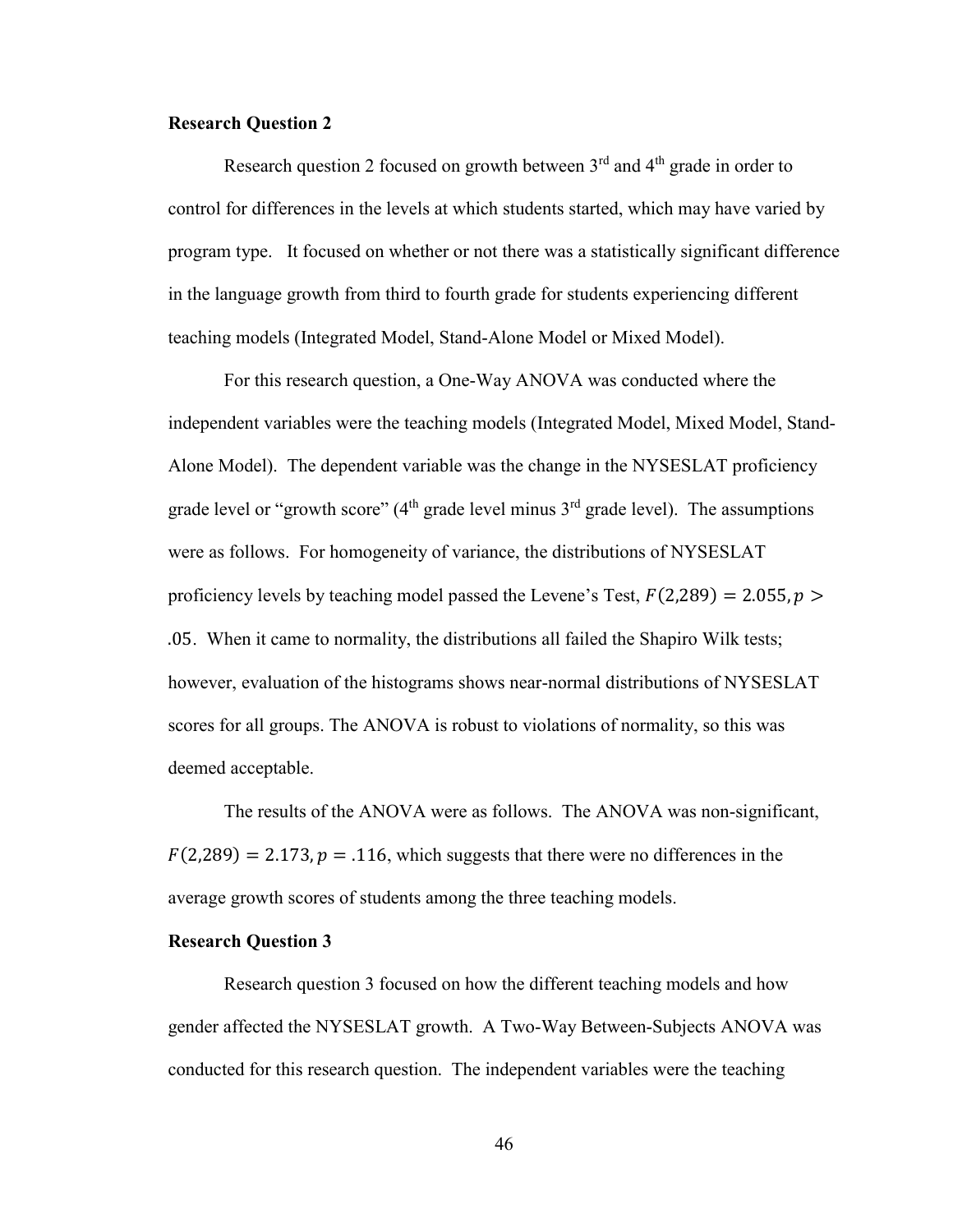models (Integrated Model, Stand-Alone Model and Mixed Model) and Gender (Male and Female). The dependent variables were the NYSESLAT growth scores  $(4<sup>th</sup>$  grade level – 3<sup>rd</sup> grade level). The assumptions were as follows. For homogeneity of variance, the distributions of NYSESLAT proficiency levels by teaching model and gender passed the Levene's Test,  $F(5,286) = 1.499$ ,  $p > 0.05$ . For normality, all distributions failed the Shapiro-Wilk test of normality; however, visual inspection showed them to be sufficiently normal. Because the ANOVA is robust to violations of normality, I proceeded with the analysis.

The results of this analysis were as follows. There was no significant interaction effect of instructional model and gender on NYSESLAT growth,  $F(2, 286) = .285$ ,  $p >$ .05. There was no significant effect of instructional model on NYSESLAT growth,  $F(2, 286) = 2.441$ ,  $p > .05$ . Furthermore, there was no significant interaction effect of gender on NYESLAT growth,  $F(1, 286) = .255$ ,  $p > .05$ . This suggests that neither gender nor teaching models significantly affected the NYSESLAT scores of the students.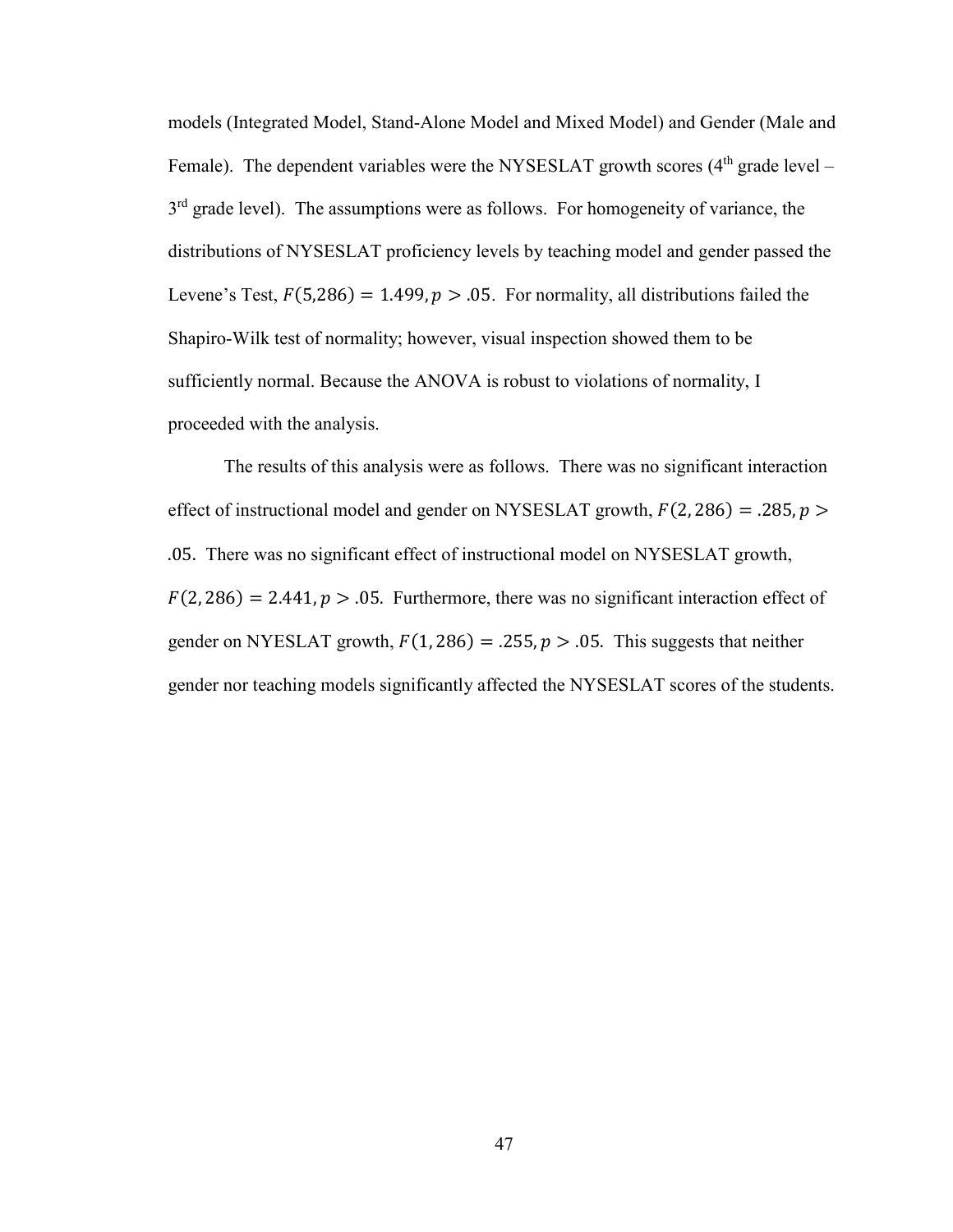## **Table 7**

|                        | Type III Sum of |                |             |                  |                  |
|------------------------|-----------------|----------------|-------------|------------------|------------------|
| Source                 | Squares         | Df             | Mean Square | $\boldsymbol{F}$ | $\boldsymbol{p}$ |
| Corrected Model        | $4.112^{a}$     | 5              | .822        | 1.019            | .407             |
| Intercept              | 96.405          | $\mathbf{1}$   | 96.405      | 119.403          | .000             |
| <b>Teaching Model</b>  | 3.942           | $\overline{2}$ | 1.971       | 2.441            | .089             |
| Gender                 | .206            | $\mathbf{1}$   | .206        | .255             | .614             |
| Teaching Model *       | .460            | $\overline{2}$ | .230        | .285             | .752             |
| Gender                 |                 |                |             |                  |                  |
| Error                  | 230.915         | 286            | .807        |                  |                  |
| Total                  | 334.000         | 292            |             |                  |                  |
| <b>Corrected Total</b> | 235.027         | 291            |             |                  |                  |

*Two-Way ANOVA Results, Teaching Model and Gender* 

#### **Research Question 4**

Research question 4 examined whether the different teaching models (Integrated Model, Stand-Alone Model or Mixed Model) and disability status (non-disabled vs. disabled) affected the NYSESLAT growth. A Two-Way Between-Subjects ANOVA was conducted where the independent variables were the teaching models (Integrated Model, Mixed Model, Stand-Alone Model) and the Disability Status (Non-Disabled or Disabled). The assumptions were as follows. For homogeneity of variance, the distributions of NYSESLAT proficiency levels by teaching model and gender passed Levene's Test,  $F(5,286) = 2.010, p > .05$ . All distributions failed the Shapiro-Wilk test of normality;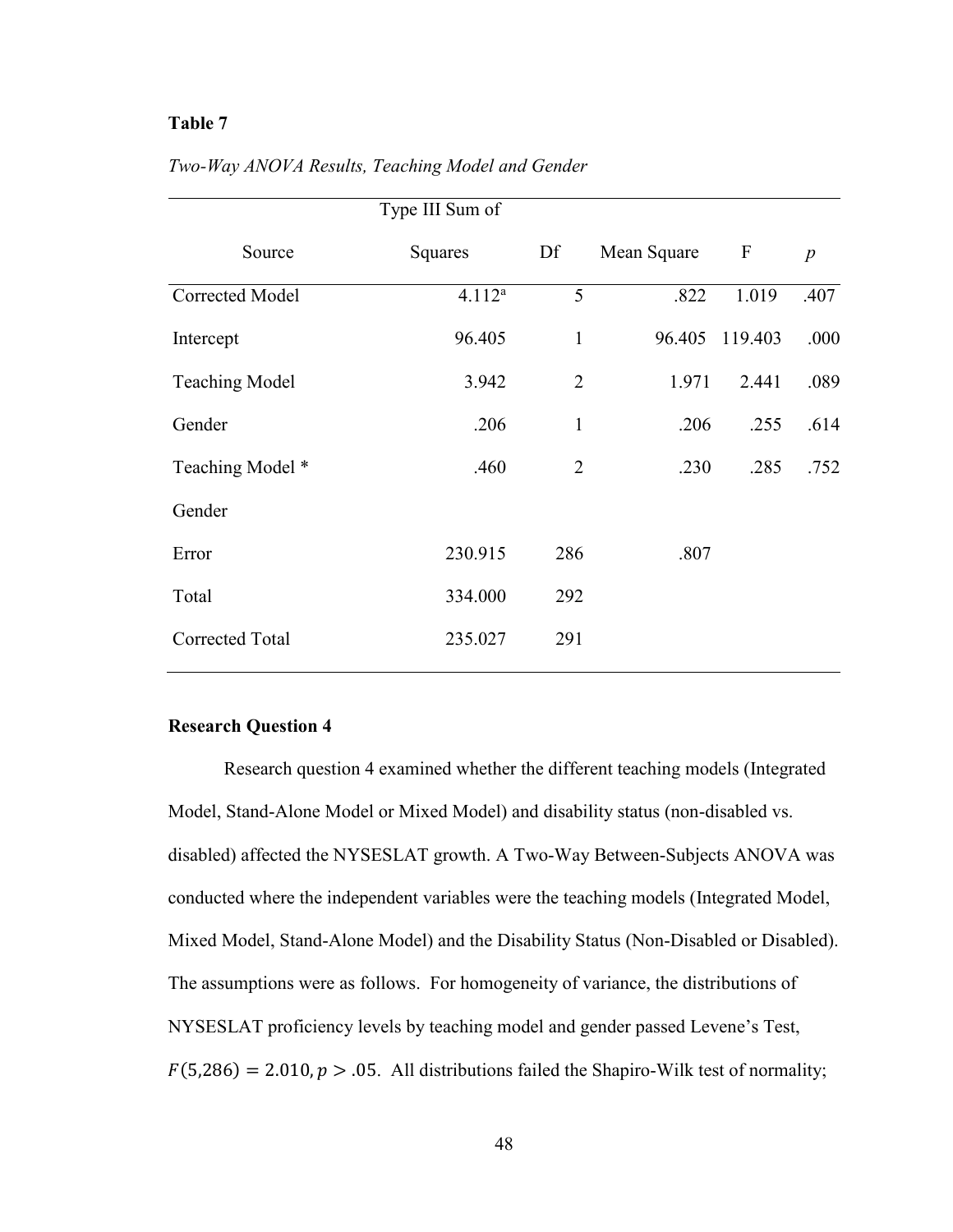however, visual inspection showed them to be sufficiently normal. Because the ANOVA is robust to violations of normality, I proceeded with the analysis.

The results were as follows. There was no significant interaction effect of instructional model and disability status on NYSESLAT growth,  $F(2, 286) = .294$ ,  $p >$ .05. Also, there was no significant effect of instructional model on NYSESLAT growth,  $F(2, 286) = 2.953, p > .05$ . However, there was a significant effect of disability status on NYESLAT growth,  $F(1, 286) = 4.983$ ,  $p = .017$ . The results suggest that students with disabilities showed less growth on average than their non-disabled peers.

## **Table 8**

|                          | Type III Sum |                |             |                  |                  |
|--------------------------|--------------|----------------|-------------|------------------|------------------|
| Source                   | of Squares   | Df             | Mean Square | $\boldsymbol{F}$ | $\boldsymbol{p}$ |
| Corrected Model          | 7.560        | 5              | 1.512       | 1.901            | .094             |
| Intercept                | 52.312       | $\mathbf{1}$   | 52.312      | 65.773           | .000             |
| <b>Teaching Model</b>    | 4.697        | $\overline{2}$ | 2.349       | 2.953            | .054             |
| <b>Disability Status</b> | 3.963        | $\mathbf{1}$   | 3.963       | 4.983            | .026             |
| Teaching Model *         | .468         | $\overline{2}$ | .234        | .294             | .745             |
| <b>Disability Status</b> |              |                |             |                  |                  |
| Error                    | 227.467      | 286            | .795        |                  |                  |
| Total                    | 334.000      | 292            |             |                  |                  |
| <b>Corrected Total</b>   | 235.027      | 291            |             |                  |                  |

*Two-Way ANOVA Results, Teaching Model and Disability Status*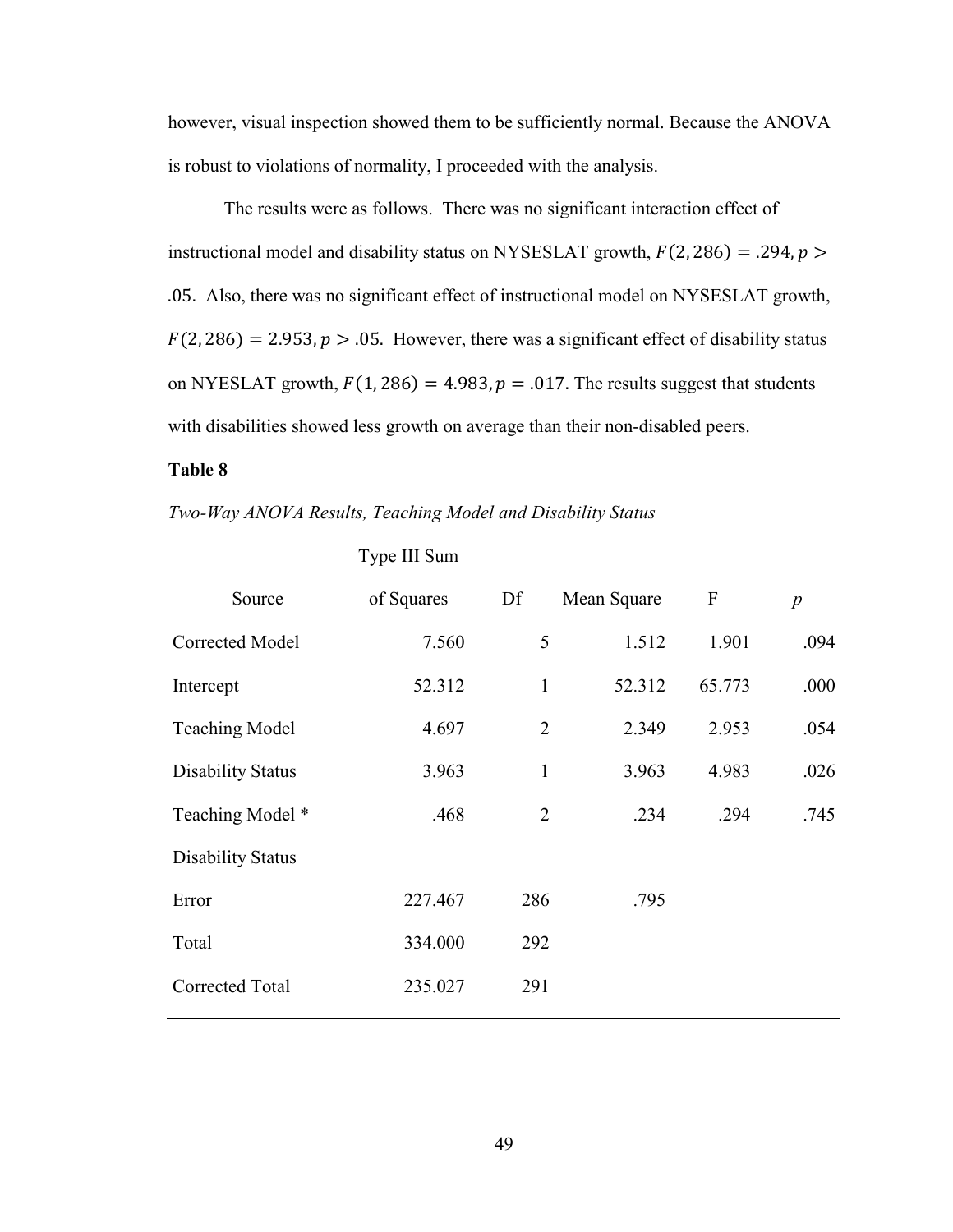## **Conclusion**

The results in this quantitative study indicate that while ELL students had higher average scores in the Stand-Alone Model than their counterparts that were in the Integrated or Mixed models, once prior performance was controlled for (by using a growth score) there were no association between prior performance and growth. Also, there was a statistical difference between non-disabled students and students classified as disabled. The non-disabled students made greater gains in language proficiency as it pertains to the NYSESLAT. In Chapter 5, these findings, their implications, and their connections to prior work will be further discussed.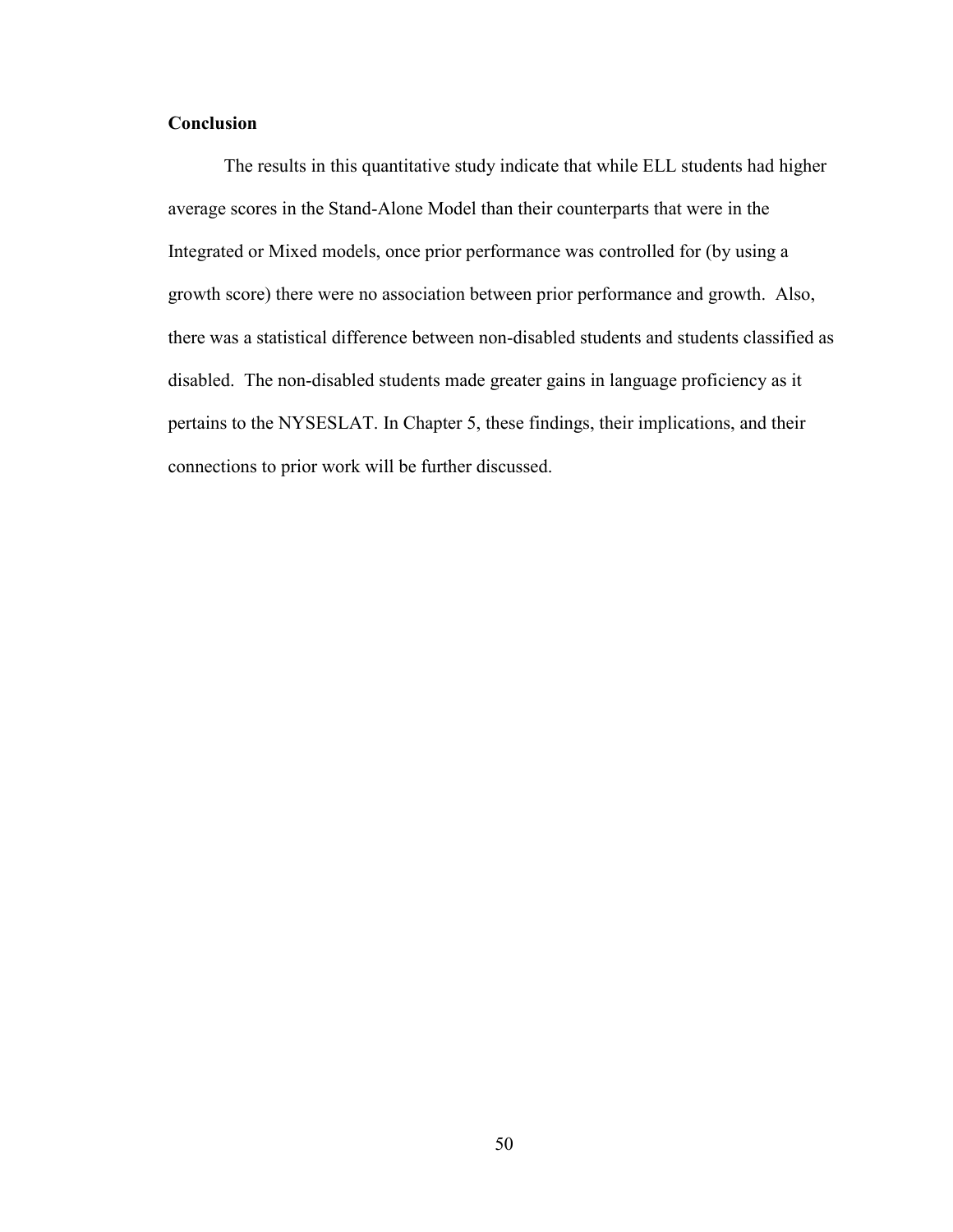#### **CHAPTER 5**

This chapter presents a summary of the findings as it pertains to the quantitative study that analyzed the NYSESLAT results within three teaching models. Chapter 5 discusses the findings, and concludes with recommendations for further research of the evaluation of instructional models for English Language Learners. In this quantitative study, the effectiveness of three teaching models (the Stand-Alone, Integrated and Mixed models) was evaluated. Students' characteristics of disability status and gender were taken into consideration in the analyses.

## **Summary and Implications of Findings**

The results demonstrated that program type did not appear to be a significant predictor of student learning. This leads one to believe that the different teaching models in this sample seem to function equally as it relates to student language proficiency growth. The only difference that was noted was the fact that non-disabled students performed better on the NYSESLAT than the students classified as disabled.

As noted in Chapter 2, the theories of Krashen (1982; 1985) and Cummins (1984; 1986) guided the evaluation of the teaching models. I hypothesized that the Mixed Model may be the best, as it overcomes the limitations of the Stand-Alone and Integrated models by combing them. However, my results showed that all teaching models fared well, and there was not a significant effect on one teaching model over another. Therefore, it leads one to believe that the components of effective language learning implied by the theories, e.g., scaffolding and inductive lessons, opportunities to transfer skills from native language, etc., are either present equally in all models, or each has relative strengths that lead to equivalent overall student performance. This would suggest that perhaps those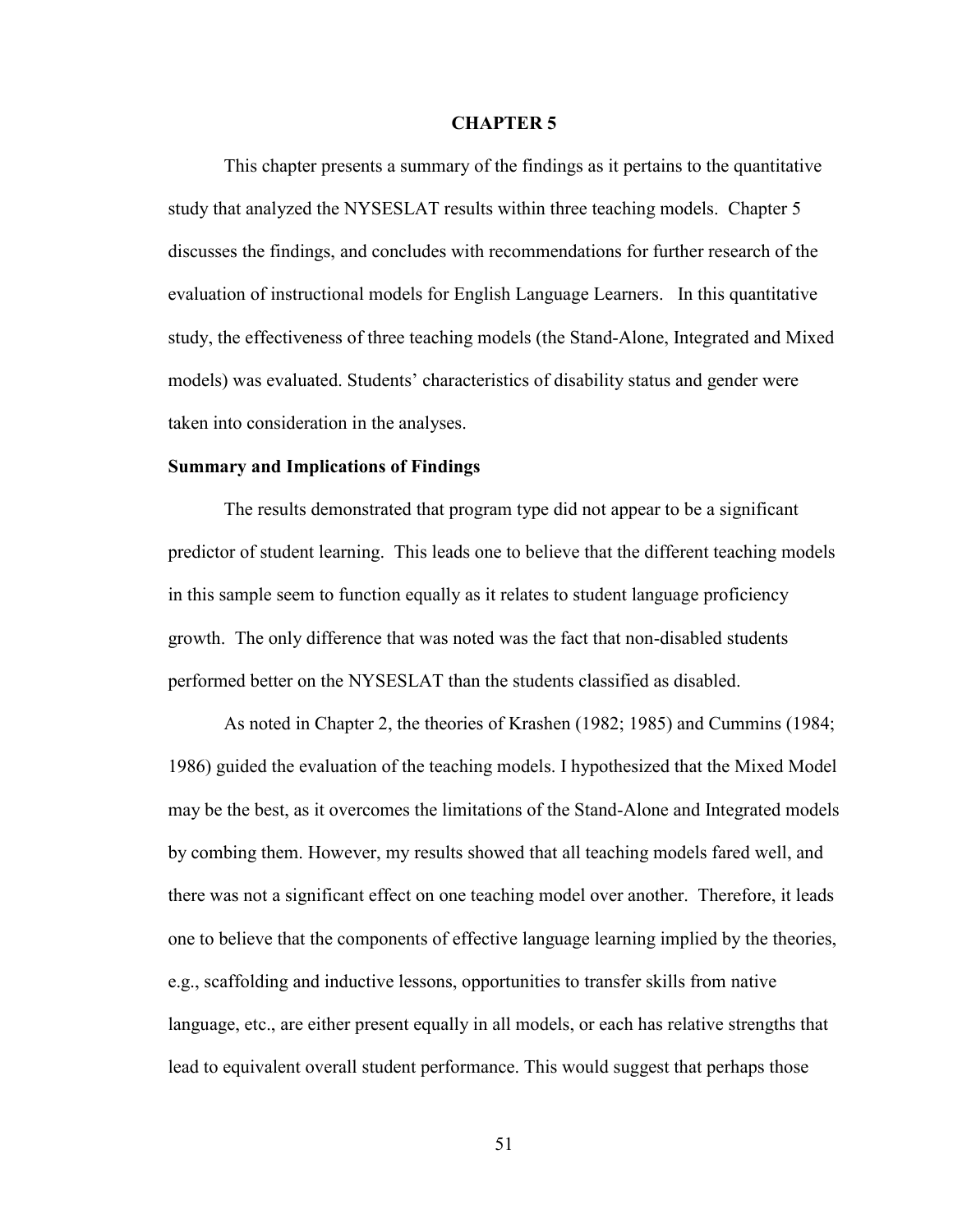deciding on which model to use should take other factors into consideration, such as teacher and student experiences in classrooms of each type, in order to decide which model is most effective.

Moreover, these results may lead one to believe that the focus should not be on the curricular model, but should shift to teacher training and the ability to teach students regardless of the disability status. Since students with disabilities did not fare as well as the non-disabled group regardless of the teaching model, professional training for teachers should be considered in order to help students with their disability in order to have them perform as well as their non-disable ELL counterparts. Professional training is important since dual certification in Special Education and TESOL is rare. Therefore, professional training for teachers is paramount in order to effectively teach ELL students with disabilities.

#### **Relationship to Prior Research**

 Because no differences were observed, the present research is somewhat at odds with prior literature. However, it is important to note that only student test scores were explored in this study, and prior literature has taken a more holistic approach to evaluating the models. For example, Whiting's (2017) research favored the Stand-Alone Model because it created a safe zone for students, the classroom was free from mainstream classroom interruptions, and the teacher had more control over the curriculum being taught. Other studies such as Harklau (1994) found that students in the Stand-Alone Model significantly benefitted from receiving superior input by the teacher. In this study, students appeared to all grow similarly in the three models and fared the same. Thus, the Stand-Alone Model was not superior to the others.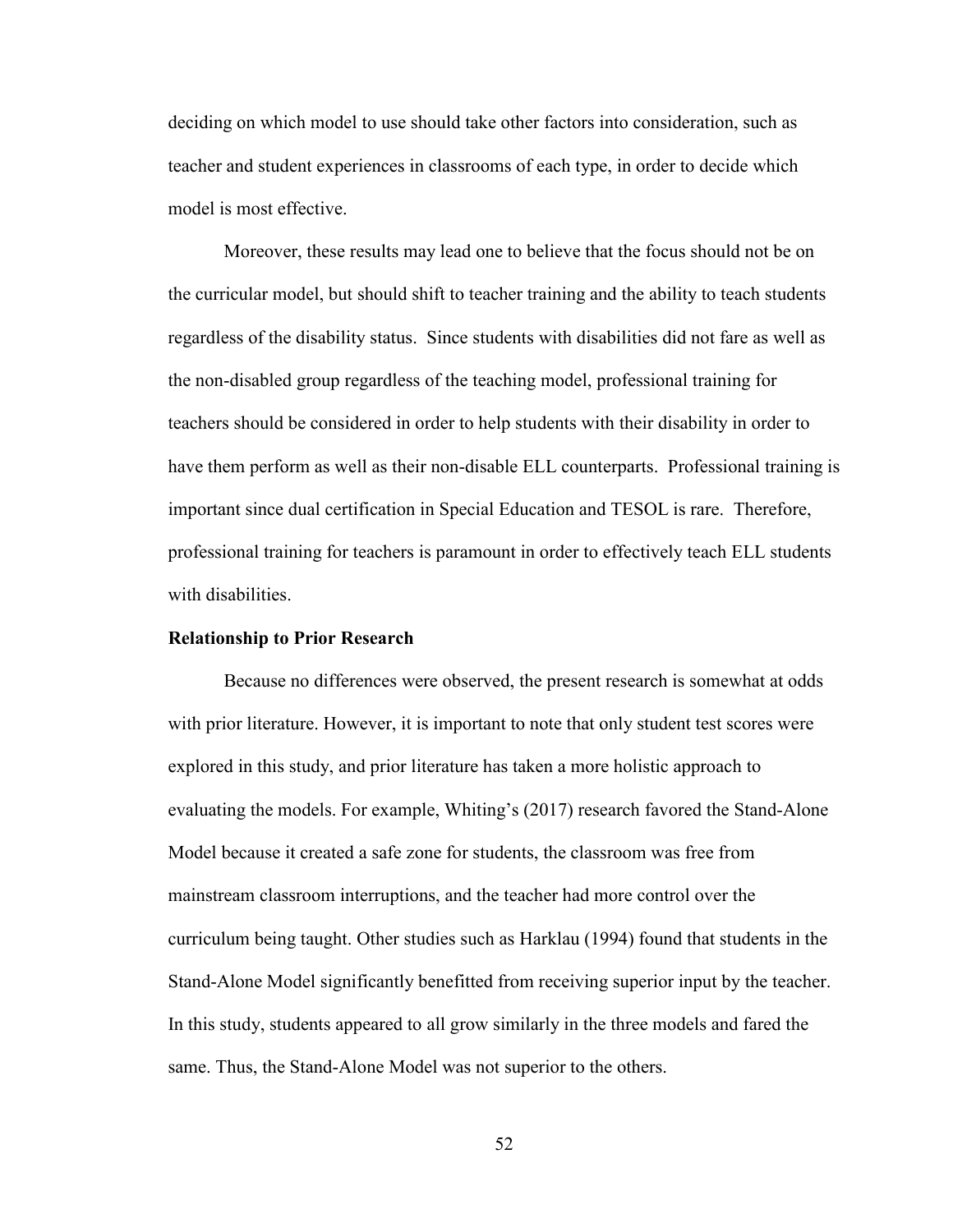Another possible explanation for this research not supporting any of the previous research studies is the selected sample used. Only students in the 4<sup>th</sup> grade that had previously receive NYSESLAT scores in the 3rd grade participated. Furthermore, only the scores of those students that had their teacher complete the questionnaire of the teaching models utilized during the 4<sup>th</sup> grade school year became part of the study. This made the pool selection very small because only certain students could participate. Perhaps if a larger sample was used, some differences may have been apparent.

#### **Limitations of the Study**

This study had numerous limitations. The sample used was small and limited to one district in New York. Therefore, broad claims cannot be made. Only 292 ELL students participated in this study, and all of the students lived in an urban area in New York State. More specifically, it only encompassed one city in New York State. This research may not be applied to rural or suburban populations. They may only be applied to school districts in urban environments with similar characteristics as the district included in the study therefore leading to poor generalizability.

As it relates to internal validity, since observations were not conducted on the different teaching modals, it cannot be stated that the implementation of the different teaching models were implemented with high fidelity. Only the responses according to the survey stated the teaching model that was implemented in the various schools within the district. In other words, the researcher cannot confirm that the school did implement the model described.

Another limitation is the disproportionate numbers of students that might be taught using one model versus any of the other two models. Many of the students in this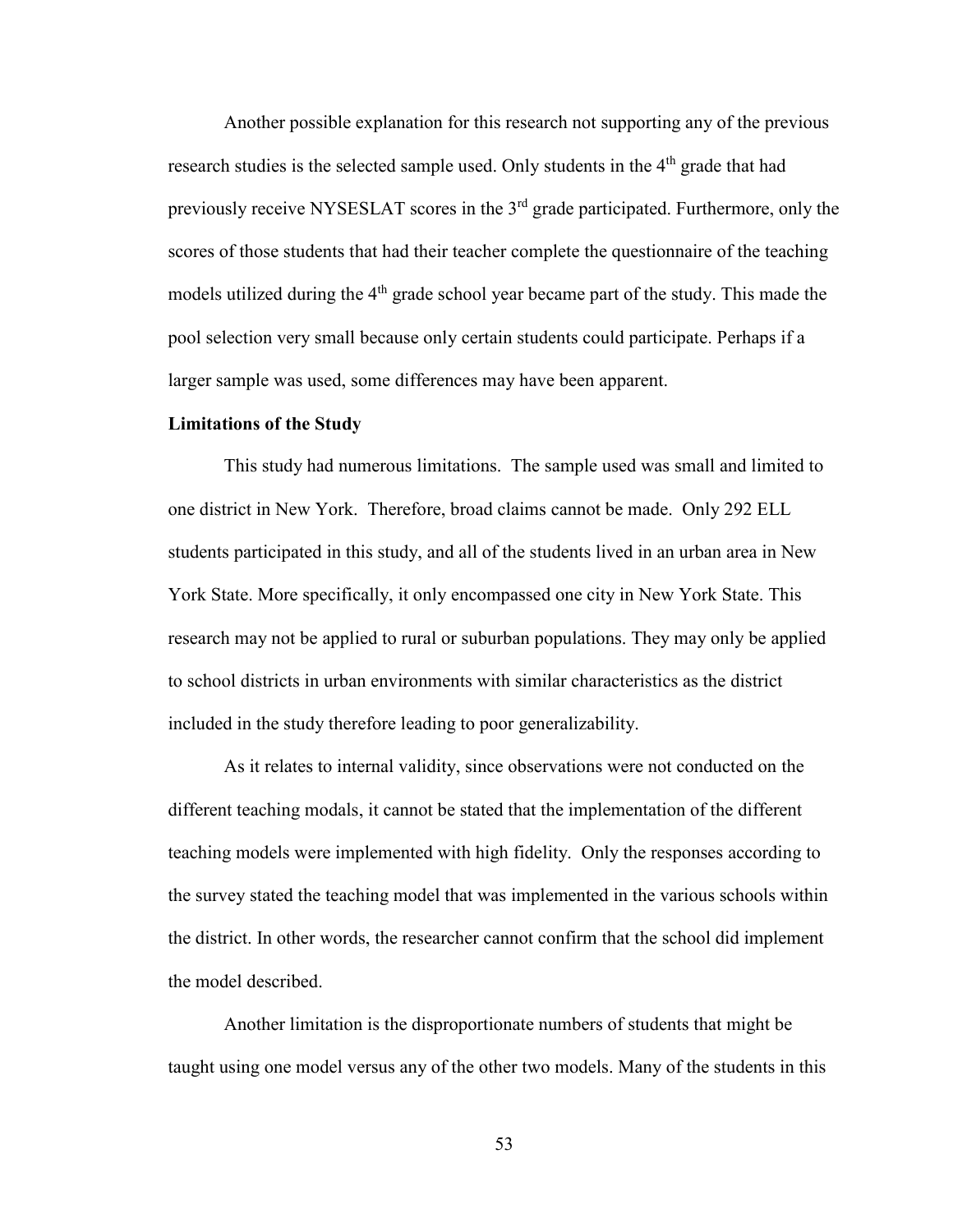research were taught using the Mixed Model while fewer students were involved in the Integrated or Stand-Alone teaching model. Also, the majority of the students were classified as non-disabled. This, along with the small sample size, may have led to underpowered analyses.

The teacher quality and teacher experience were also factors that could not be controlled. It was not part of the data that was granted by the educational system. Teachers with more experience outperform teachers that are new to the profession. Also, teachers that hold various degrees in several teaching areas are more versatile when teaching heterogenous populations. It is plausible that true real differences might be due to a teacher's individual ability to teach ELLs or the amount of professional development a teacher has had regarding the teaching models. This would warrant further research in which a teacher's qualifications are further examined.

Furthermore, omitted variable bias was present. Since the sample size was small and homogeneous to a certain extent, race and economic status could not be factored into the analysis due to the location of the study. Over 90% of the sample population were considered Hispanic or Latino and qualified for free or reduced lunch. Therefore, one cannot speculate if and how these factors might have played a role on how they might have affected the results presented in this study. Even though these personal characteristics could not be studied, we do know that they are important because they shape educational experiences and therefore might have affected the results.

Another limitation in this study was the calculation of growth as it relates to the NYSESLAT. Unfortunately, only the proficiency levels of the ELL students were available, and the underlying scores were not available. These scores would have granted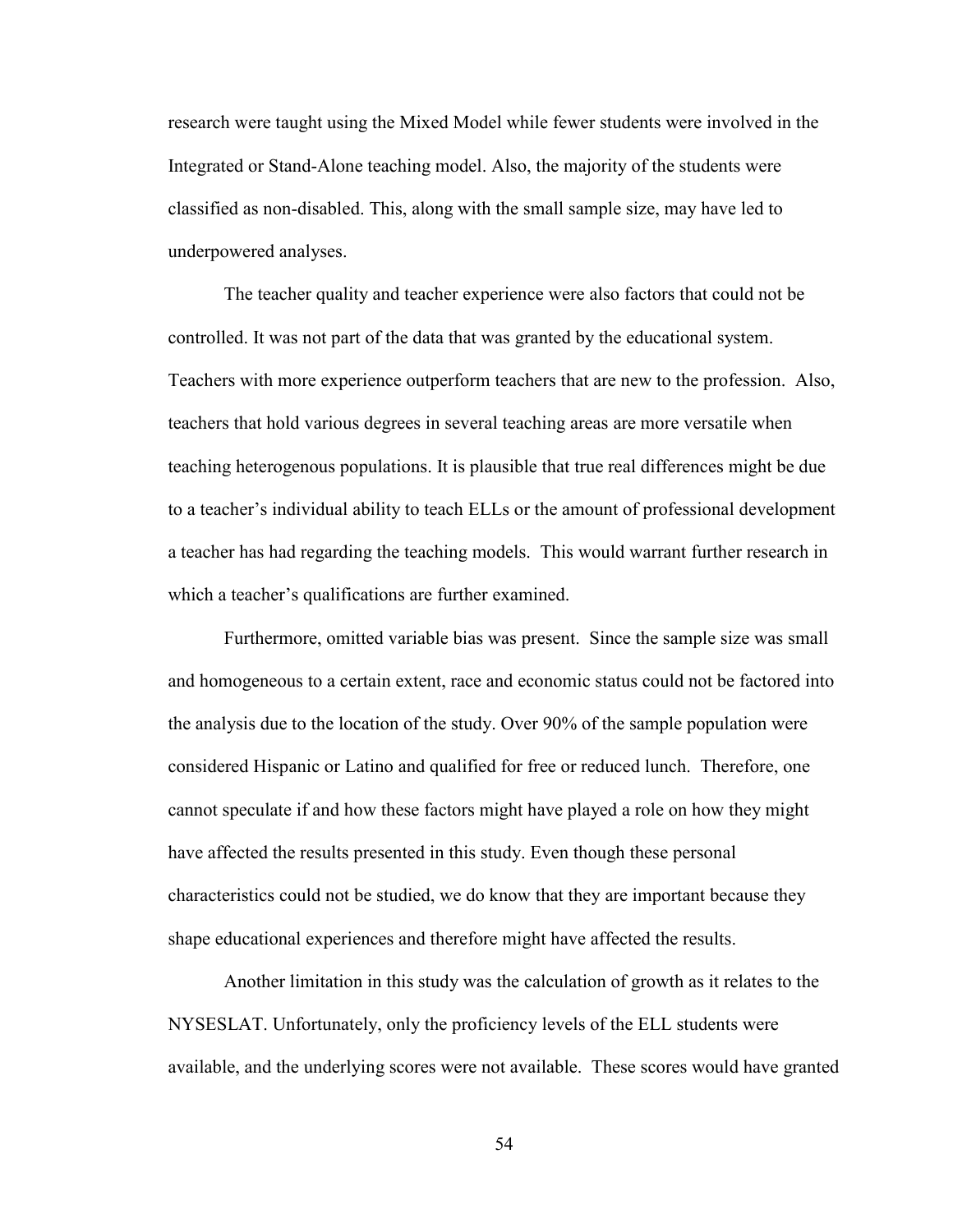further information as to where the student's performance was in relation to the proficiency level. Movement from one level to another may obscure the number of points gained (or the true amount of content learned).

The final limitation to this study is that the NYSESLAT is the only exam being used to measure the English language proficiency in the learning of English. This exam is only administered in the State of New York. Therefore, this research may not be applied to other parts of the United States where other instruments might be used to measure academic growth in the learning of English.

## **Recommendations for Future Practice**

 Given the lack of apparent differences in the models in terms of student learning, it is recommended that schools focus more on providing professional development in the field, specifically on how to accommodate the various needs of ELLs. Such professional development should be devised in conjunction with all stakeholder such as administrators, teachers and parents. All stakeholders must understand the particular model students are being required to partake so that they may better support the ELL population. By having an in-depth understanding of the complexities that can exist within language acquisition, the adult stakeholders can foster a supportive environment.

 The needs of the Special Education population should also be at the forefront. Teachers should have in-depth access to training and professional development as it pertains to the various disabilities that may exist in one classroom. Having the knowledge of pedagogy as it pertains to students classified as disabled can prove to be beneficial because it can enhance the learning experience of the ELL student with a disability. It can also help close the gap between the non-disabled ELL and the disabled ELL students.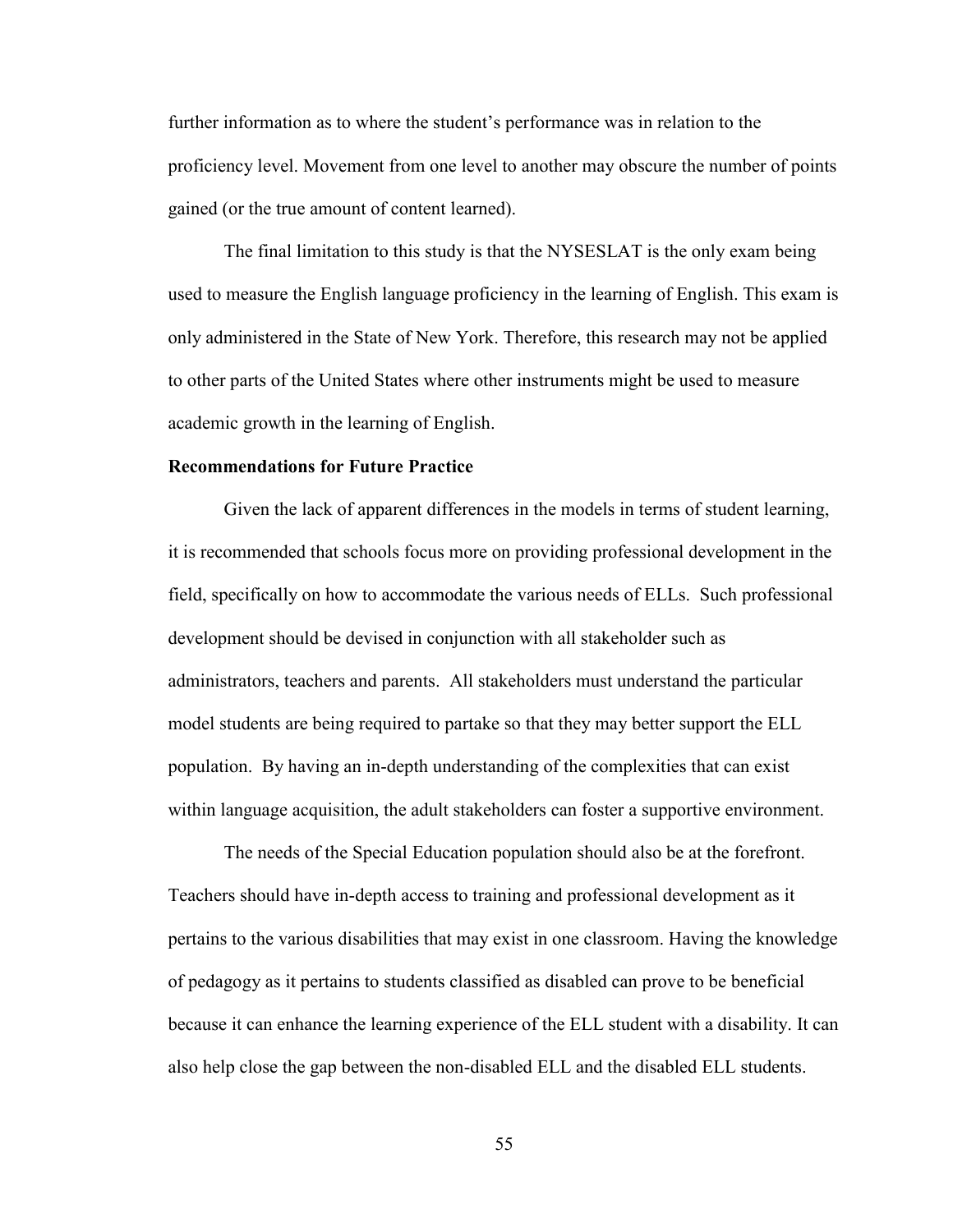Furthermore, administrators play a vital role in the implementation of the various programs. They should have an in-depth understanding of each model. By having this knowledge, they can then make recommendations on how to improve the teaching techniques within the classroom and ensure that whichever model is used is being employed with high fidelity.

 Parents and students also need to be part of the process. Assuming that all models are equally effective, parents and students need to have a full understanding of each model in order to select the model that works best for their learning style. Each student learns differently, and the teaching model selected may have the ability to enhance the school experience. For example, ELL students that are timid might benefit best from the Stand-Alone Model while students that are not may benefit from the Mixed or Integrated Model.

 Lastly, students' growth is not the only aspect to consider. If the teaching models discussed are equally effective, teachers should have flexibility to teach in the model that they feel most comfortable. As discussed previously, a teacher's perception of a model is important (Bell & Baecher, 2012; McClure & Cahnmann-Taylor, 2010; Whiting, 2017). A teacher that favors a model may be more accepting of positive critique when being observed from administrators. Also, teachers teaching in a favorable model tend to perform their teaching responsibilities better and with more ease, as well as be more receptive to suggestions for improving their skills.

#### **Recommendations for Future Research**

 First and foremost, this study should be replicated with modifications in order to be able to study many variables that were not considered. A longitudinal study should be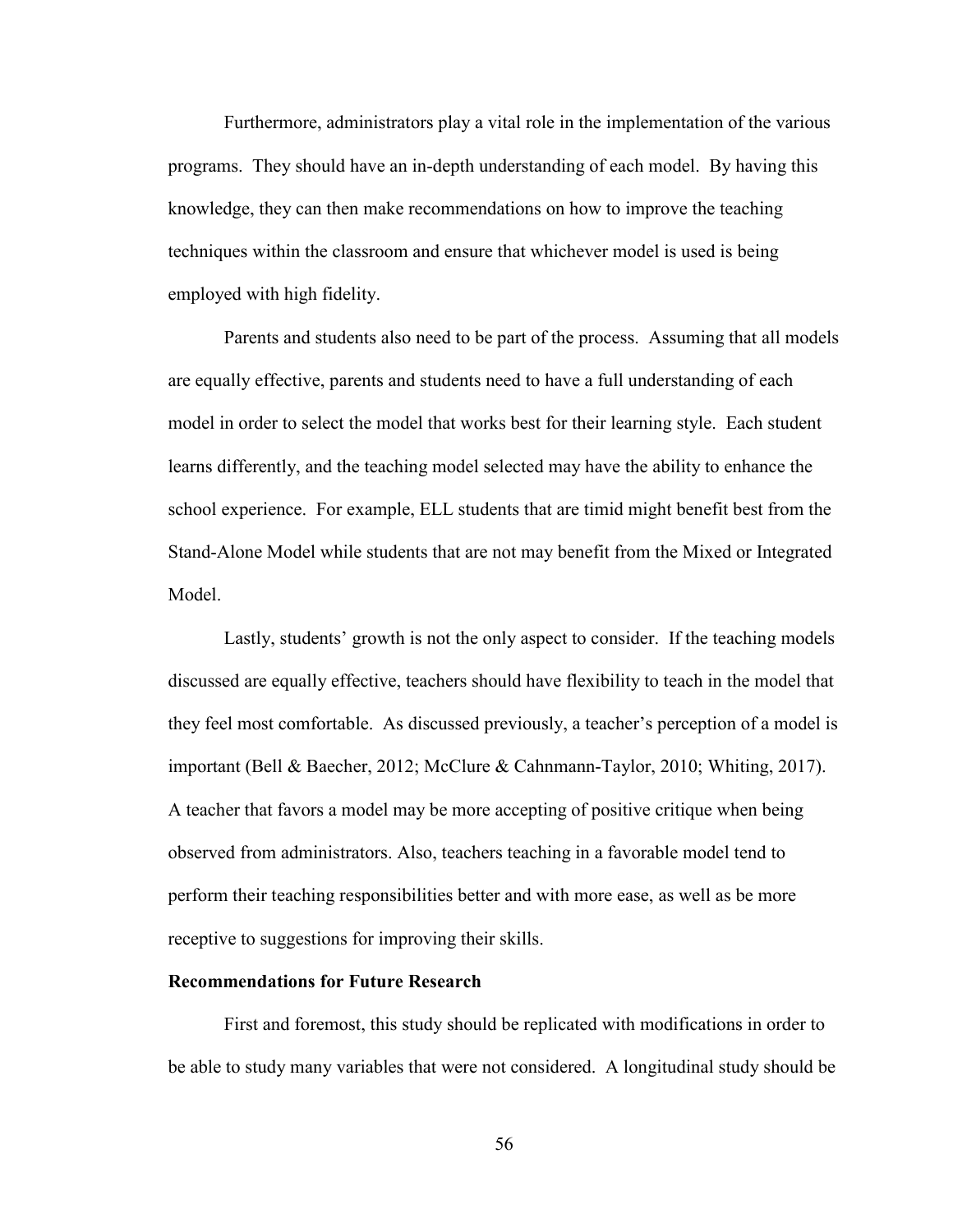considered in which districts from diverse socio-economic backgrounds are included. This would give the researcher the advantage of being able to follow the ELL students' progress during the course of several years. It would also give the researcher the advantage of being able to observe if factors such as parent education and socioeconomic status have a significant role in how students perform using the various teaching models. The study should also begin with the score from the NYSITELL. This would inform the research as to the proficiency level of the student in year "0". It would also give the researcher information as to the ENL class being assigned when the student is first being admitted into the program. Having several years of data can help determine whether or not there are proficiency levels (Entering, Emerging, Transitioning and Expanding) that require more time to master. Thus, this would lead to the question of whether additional supports are required in a particular proficiency level. It may also clarify whether students are consistently exposed to a particular teaching model, and if that cumulative exposure is beneficial. The longitudinal study would also grant researchers information as to whether a teaching model is more effective at particular grade levels or whether these teaching models perform equally independent of the grade level. It would also potentially inform on whether there are cumulative differences in the models over time.

 In future research, linguistic differences and cultural differences should also be considered. In the case of this study, most students identified as Hispanic, such that teachers may have had somewhat homogeneous students to work with in a given classroom. Having a more heterogenous sample allows for a closer inspection of how the three models might interact with the targeted population, and how they function in supporting students with different linguistic backgrounds.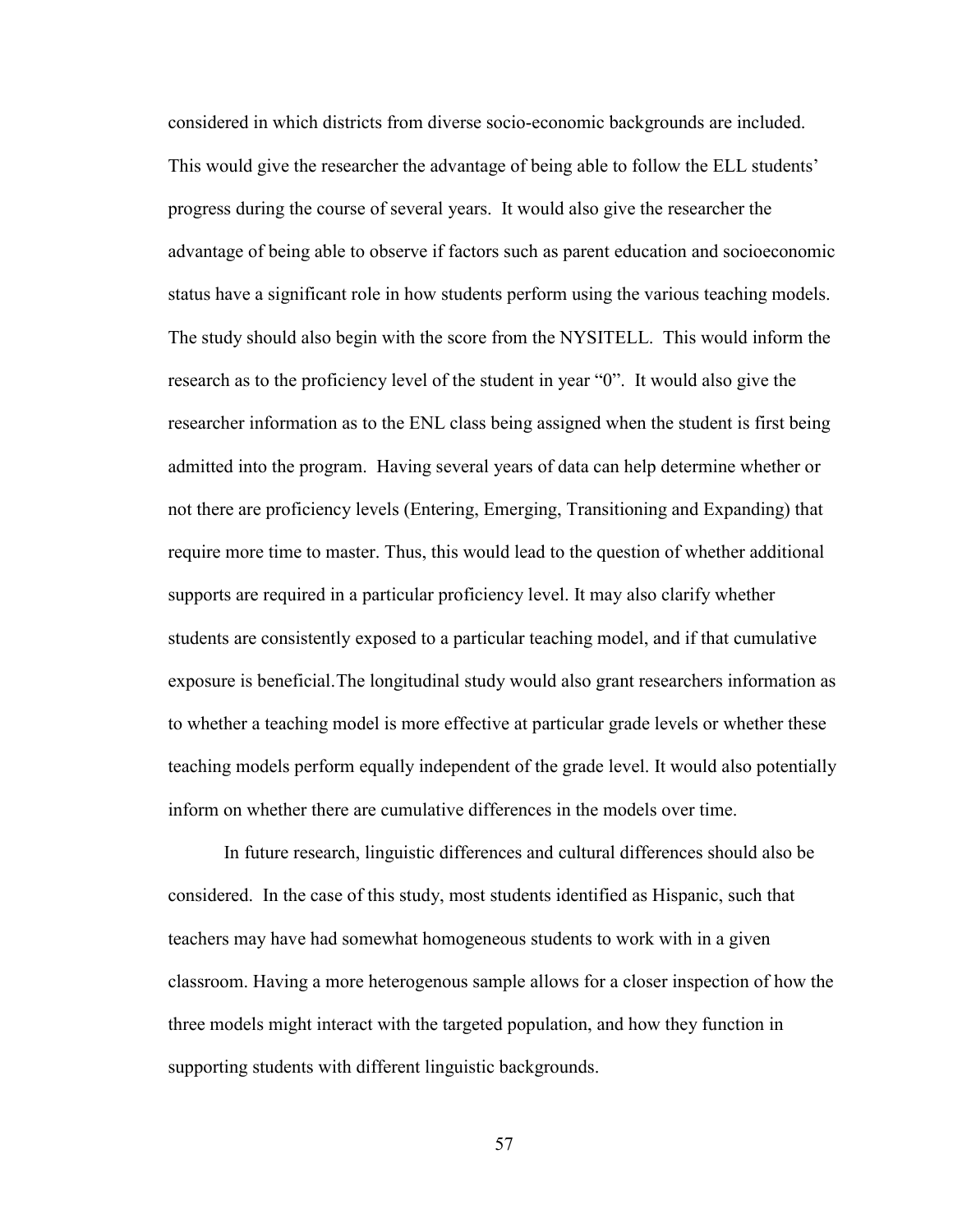Qualitative research should also be considered. Interviews on the comfort levels of teachers using particular teaching models would potentially yield valuable information when comparing to the NYSESLAT scores of students. Also, being able to observe ENL teachers teaching would help solidify the fidelity to which each ENL teacher is implementing the teaching model.

 Student perception of the different models would be equally as important to how ENL teachers view the various teaching models. It is important to understand student's perception of the model and whether he or she feels stigmatized when participating in a particular model. This would yield valuable information as to whether a model benefits a particular grade or age group since a student's perception may change with maturity.

 Lastly, progress for ELLs along other state exams such as ELA and Mathematics should also be considered since these exams are the state benchmarks which all students must meet. The NYSESLAT measures the growth of those students in the ENL program, and it is the benchmark used to measure the acquisition of language. Mathematics and ELA state exams measure the content of the grade level and whether the content taught has been mastered. The NYSESLAT and the ELA and Mathematics are equally important.

#### **Conclusion**

Overall, this study showed that ELL students were learning regardless of teaching model; however, gains were smaller for disabled students. We must continue to build a substantial body of evidence which may yield more information as to how ELL students learn and what supports will be most effective. The results can help shape future teaching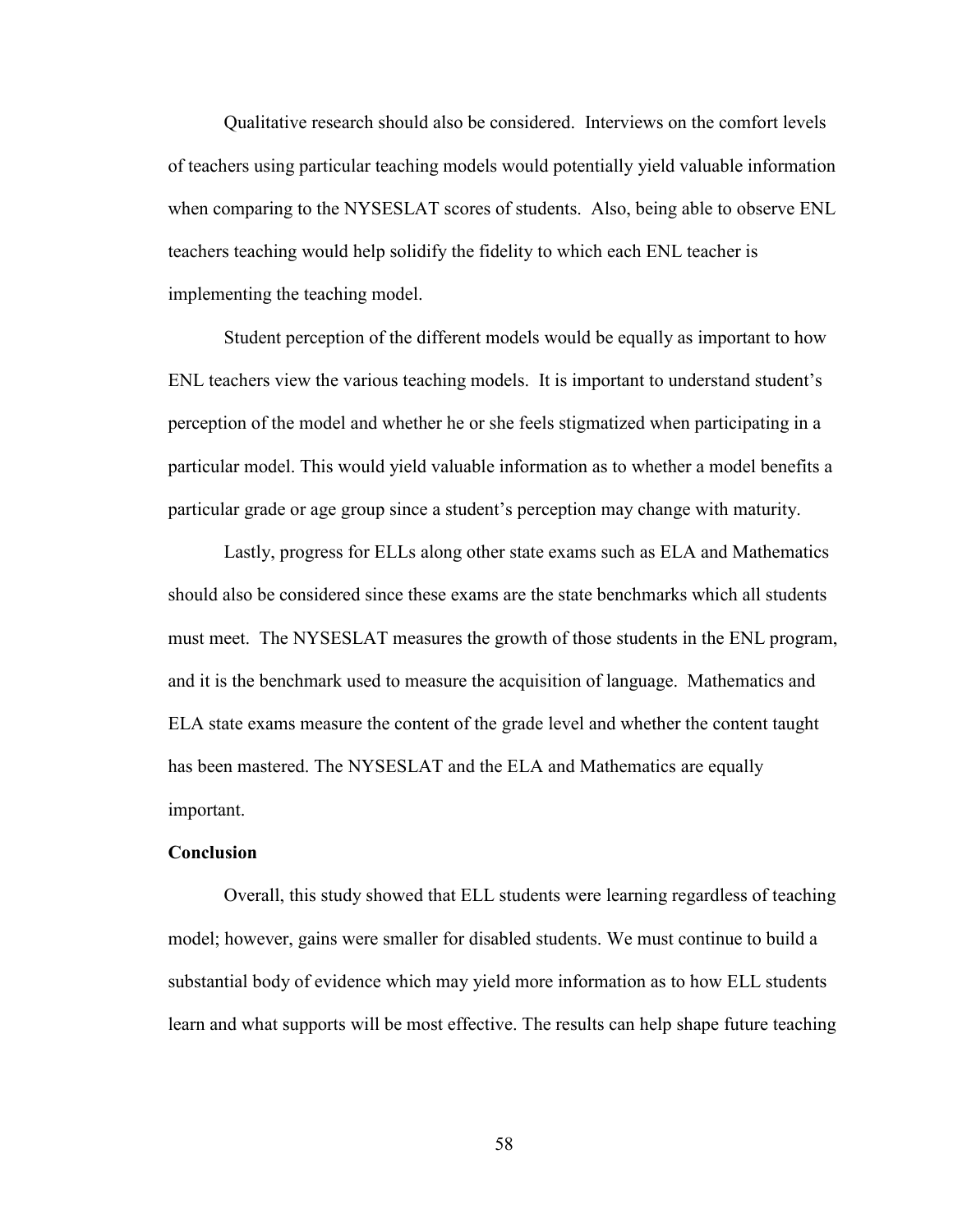models, and the development of ENL teaching professionals, that can better service the ELL community depending on the needs that exist within each community.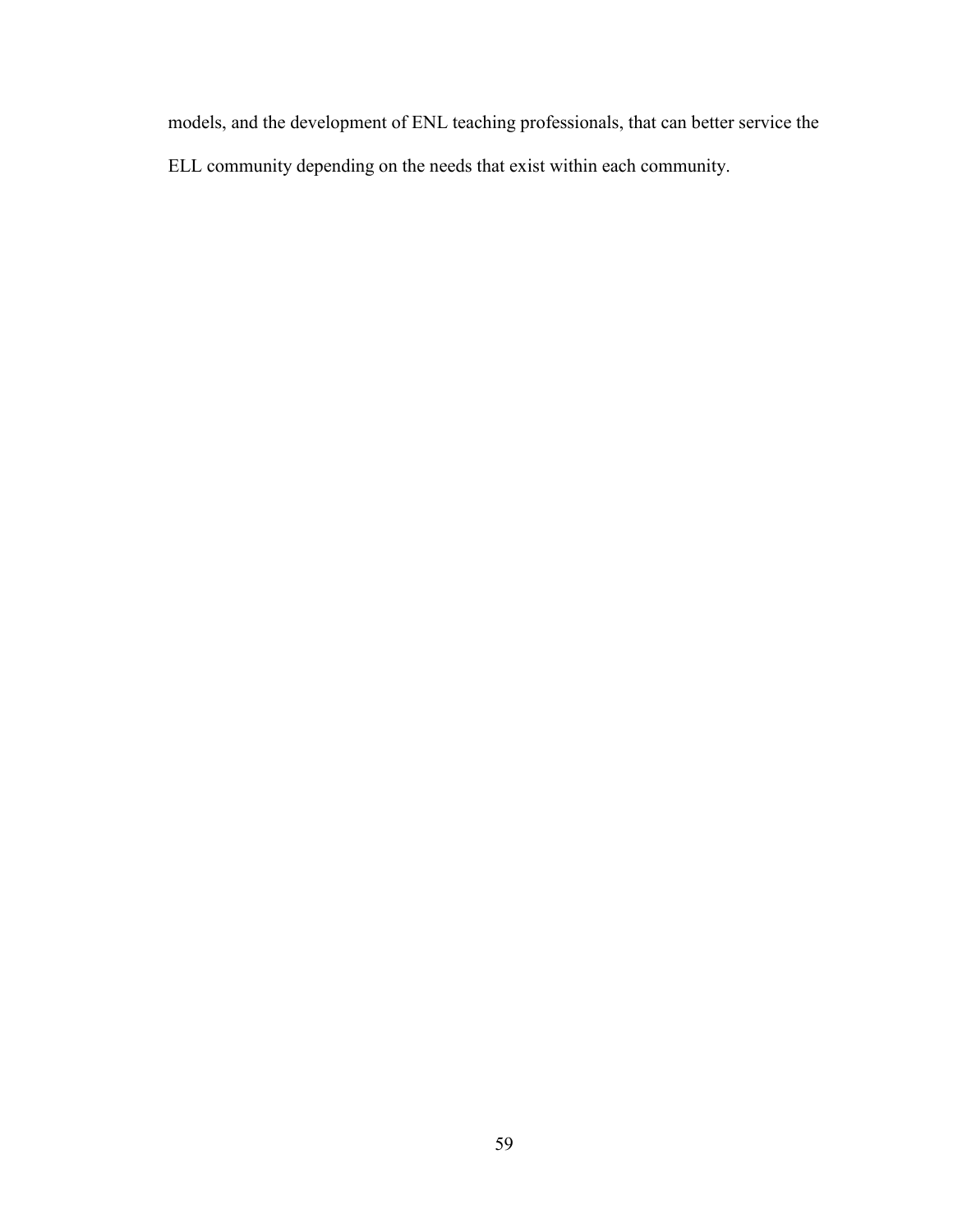## **APPENDIX A**

# **IRB Approval MEMO**

|                                     | <b>ST. JOHN'S</b><br><b>UNIVERSITY</b>                                             |                                                                                                                                                                                                                                              |  |
|-------------------------------------|------------------------------------------------------------------------------------|----------------------------------------------------------------------------------------------------------------------------------------------------------------------------------------------------------------------------------------------|--|
|                                     |                                                                                    | <b>MEMO</b>                                                                                                                                                                                                                                  |  |
|                                     | Institutional Review Board<br>Federal Wide Assurance: FWA00009066                  | Dr. Jay Zimmerman<br>Chair, Institutional Review Board<br>Tel 718-990-5500                                                                                                                                                                   |  |
| Date:                               | June 30, 2014                                                                      | zimmermi@stjohns.edu                                                                                                                                                                                                                         |  |
| To:                                 | Suahuil Valerio                                                                    |                                                                                                                                                                                                                                              |  |
|                                     |                                                                                    | Dr. Marie Nitopi                                                                                                                                                                                                                             |  |
| CC:                                 | Dr. Mary Jane Krebbs                                                               | <b>IRB</b> Coordinator                                                                                                                                                                                                                       |  |
|                                     | Dr. Rene Parmar<br>Dr. Barbara Cozza                                               | Tel 718-990-1440<br>nitopim@stjohns.edu                                                                                                                                                                                                      |  |
|                                     |                                                                                    |                                                                                                                                                                                                                                              |  |
| Protocol#<br><b>Protocol Title:</b> | 0614-011<br>Push-in or Mixed Teaching Modes<br>You are free to begin your project. | Language Acquisition Programs for the Culturally and Linguistically Diverse Population: Pull-out vs.<br>Please be advised that your human subject protocol has been reviewed by the IRB and is considered approved/exempt.                   |  |
|                                     | proposal since any change may require IRB review and approval.                     | Since the proposal is exempt, no further follow-up by the IRB is required. Please notify the IRB of any deviation from your                                                                                                                  |  |
|                                     | Best wishes for successful pursuit of this research.                               |                                                                                                                                                                                                                                              |  |
|                                     | this document only in the case of an emergency.**                                  | **It is imperative that you keep this on file where it can easily be accessed. You will need to provide copies of this<br>document when involved in further correspondence with the IRB. The IRB will provide you with an additional copy of |  |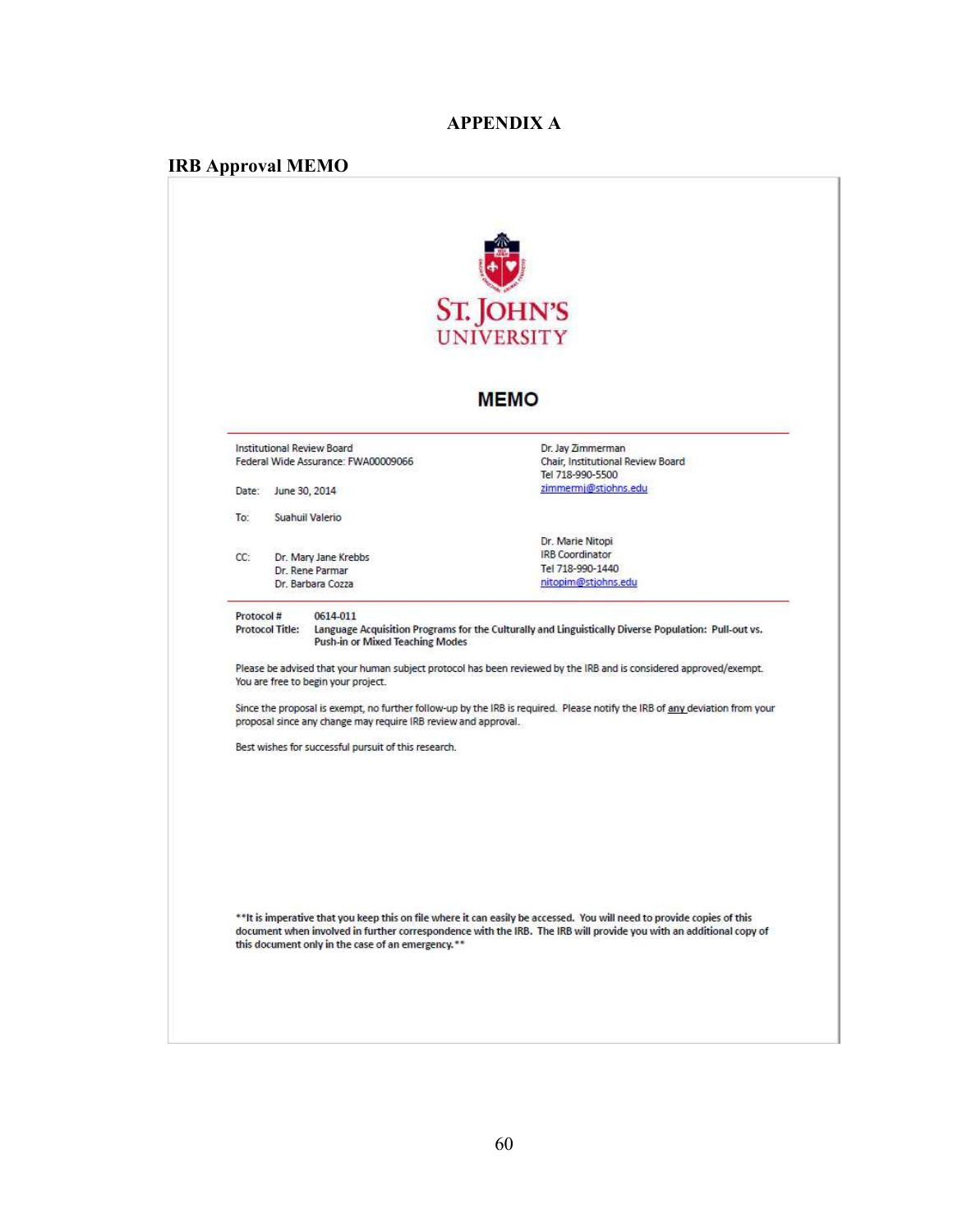## **APPENDIX B**

## **Survey**

In this Survey, questions about the ENL programs for the school xxxx xxxx-xxxx will be answered. The purpose of this study is to determine which model (Push In, Pull Out or Mixed Model) produces the greatest outcome in regards to the NYSESLAT Exam.

- Push In is defined when the ENL teacher provides services in one of the Core Areas in conjunction with a General Education teacher.
- Pull Out is defined as providing services without the presence of a General Education Teacher in the classroom.
- Mixed Model is defined as providing Push In services for approximately 50% of the school year while providing Pull Out service for approximately the other 50% of the year.
- 1. Which school do you teach in?
- 2. For the school, did the Kindergarten ENL or bilingual students mostly participate in a…
	- a. Push in model
	- b. Pull out model
	- c. Mixed model where a combination of push in and pull-out models were used d. N/A
- 3. For the school, did the  $1<sup>st</sup>$  grade ENL or bilingual students mostly participate in a...
	- a. Push in model
	- b. Pull out model
	- c. Mixed model where a combination of push in and pull-out models were used d. N/A
- 4. For the school, did the  $2<sup>nd</sup>$  grade ENL or bilingual students mostly participate in a...
	- a. Push in model
	- b. Pull out model
	- c. Mixed model where a combination of push in and pull-out models were used d. N/A
- 5. For the school, did the  $3<sup>rd</sup>$  grade ENL or bilingual students mostly participate in a...
	- a. Push in model
	- b. Pull out model
	- c. Mixed model where a combination of push in and pull-out models were used d. N/A
- 6. For the school, did the  $4<sup>th</sup>$  grade ENL or bilingual students mostly participate in a...
	- a. Push in model
	- b. Pull out model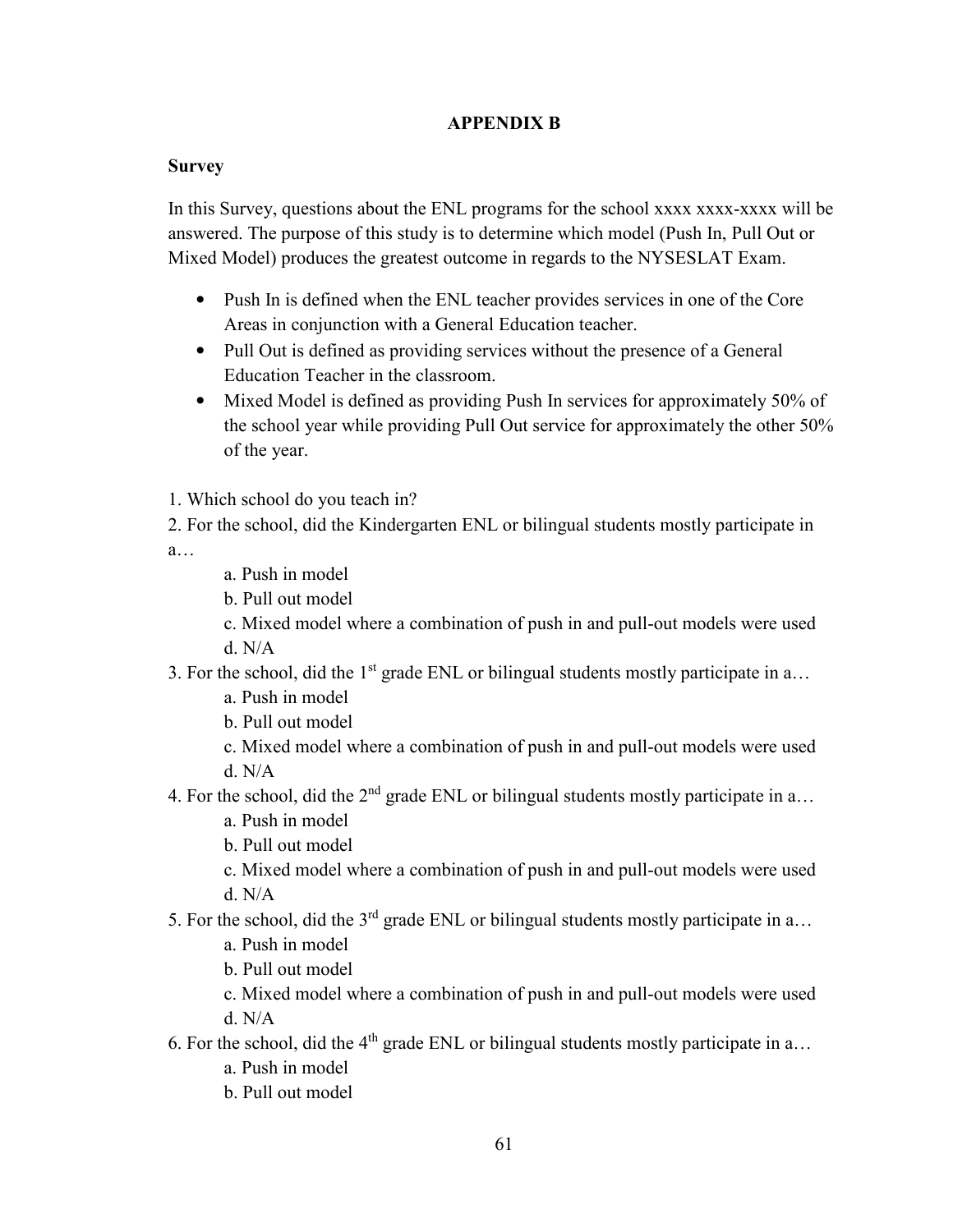c. Mixed model where a combination of push in and pull-out models were used d. N/A

7. For the school, did the  $5<sup>th</sup>$  grade ENL or bilingual students mostly participate in a...

a. Push in model

- b. Pull out model
- c. Mixed model where a combination of push in and pull-out models were used d. N/A
- 8. For the school, did the  $6<sup>th</sup>$  grade ENL or bilingual students mostly participate in a...
	- a. Push in model
	- b. Pull out model
	- c. Mixed model where a combination of push in and pull-out models were used d. N/A
- 9. For the school, did the  $7<sup>th</sup>$  grade ENL or bilingual students mostly participate in a...
	- a. Push in model
	- b. Pull out model
	- c. Mixed model where a combination of push in and pull-out models were used d. N/A
- 10. For the school, did the  $8<sup>th</sup>$  grade ENL or bilingual students mostly participate in a...
	- a. Push in model
	- b. Pull out model
	- c. Mixed model where a combination of push in and pull-out models were used d. N/A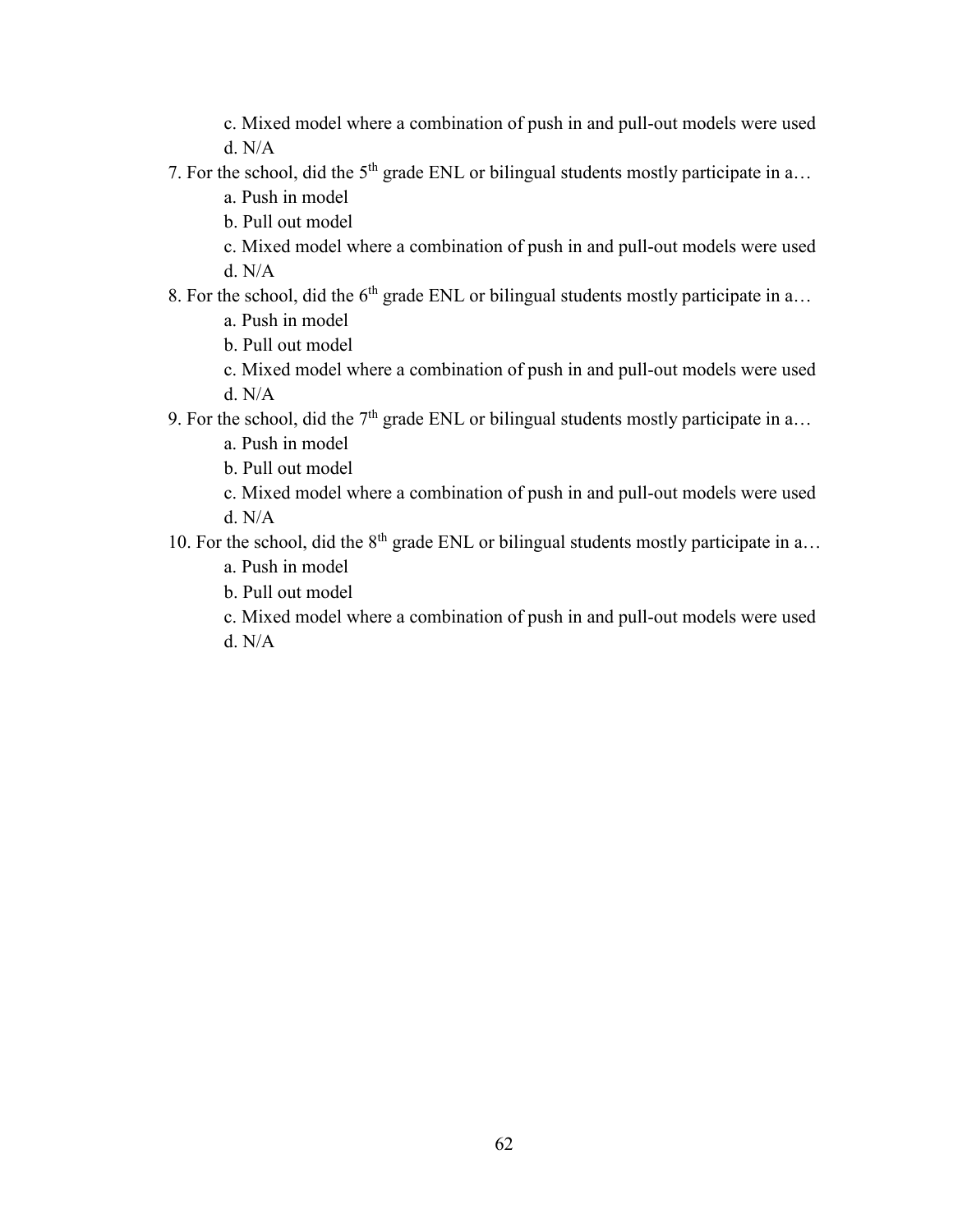## **REFERENCES**

- Achtziger, A., & Bayer, U. C. (2018). Self-control mediates the link between gender and academic achievement in sex-stereotyped school subjects in elementary and in higher secondary schools: Research and Reviews. *Current Psychology,* 1-13. http://dx.doi.org/10.1007/s12144-018-9867-x
- Baker, W. (2007). Social, experiential and psychological Factors Affecting L2 dialect acquisition. In M. Bowles et al. (Ed.), *Selected Proceedings of the 2007 Second Language Research Forum* (pp. 187–198). essay, Cascadilla Proceedings Project.
- Barrat, V. X., Dunn, L., National Center for Education Evaluation and Regional Assistance (ED), Regional Educational Laboratory West (ED), & WestEd. (2020). Progress of Arizona Kindergartners toward English Proficiency in Grade 3 by English Learner Student Classification. REL 2020-024. In *Regional Educational Laboratory West*. Regional Educational Laboratory West.
- Bell, A. B., & Baecher, L. (2012). Points on a continuum: ESL teachers reporting on collaboration. *TESOL Journal*, *3*(3), 488–515. https://doi.org/10.1002/tesj.28
- Collier, V.P. (1987). Age and rate of acquisition of second language for academic purposes. TESOL Quarterly, 21,617-641.
- Crawford, J. (1999). Bilingual Education: History, Politics, Theory and Practice.  $(4<sup>th</sup>$  ed.) Trenton, NJ: Crane Publishing.
- Cummins, J. (1979). Cognitive/academic language proficiency, linguistic interdependence, the optimum age question and some other matters. Working Papers on Bilingualism, No. 19, 121-129.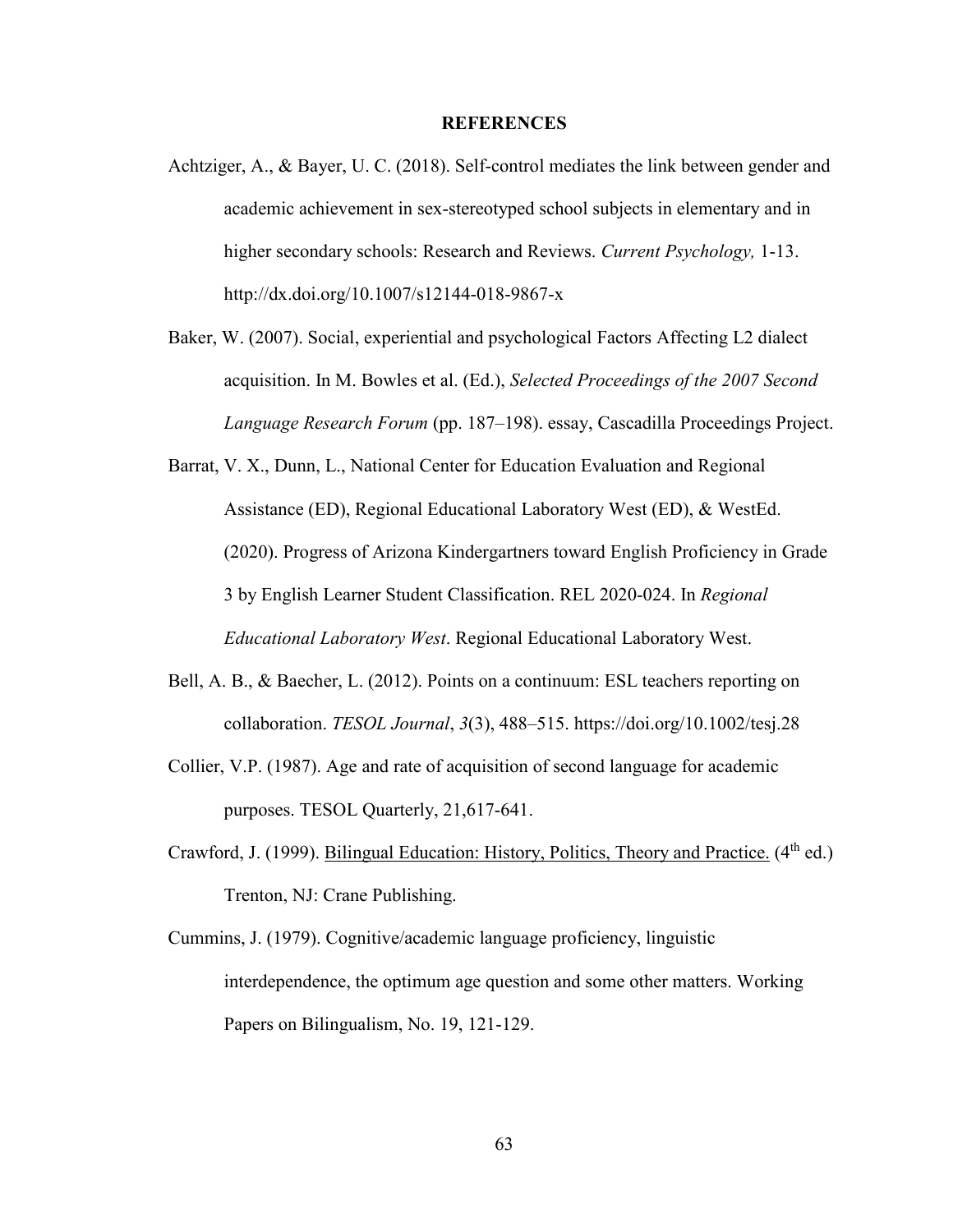- Cummins, J. (1984). Bilingualism and special education: Issues on assessment and pedagogy. Clevedon, England: Multilingual Matters.
- Cummins, J. (1986). The Role of primary language development in promoting educational success for language minority students. In Schooling and language minority students: A theoretical framework (pp. 3-49). Los Angeles: Evaluation, Dissemination and Assessment Center, California State University.
- Cummins, J. (1991). Conversational and academic language proficiency in bilingual contexts. *AILA Review, 8*, 75-89. Retrieved from

http://search.proquest.com/docview/85584751?accountid=14068

*Digest of Education Statistics, 2019*. National Center for Education Statistics (NCES) Home Page, a part of the U.S. Department of Education. (2017). Retrieved March 1, 2021, from https://nces.ed.gov/programs/digest/d19/tables/dt19\_204.20.asp

Equal Educational Opportunity Act, 20 U.S.C.S.1703 (1974).

Friend, M. (2008). Co-teaching: A simple solution that isn't simple after all. *Journal of Curriculum and Instruction*, *2*(2). https://doi.org/10.3776/joci.2008.v2n2p9-19

Gibson, M. A. (1988). *Accommodation without Assimilation*. Cornell University Press.

- Haas, E., Huang, M., Tran, L., Yu, A., Regional Educational Laboratory West (ED), National Center for Education Evaluation and Regional Assistance (ED), & WestEd. (2016). The Achievement Progress of English Learner Students in Utah. REL 2016-155. In *Regional Educational Laboratory West*. Regional Educational Laboratory West.
- Harklau, L. (1994). ESL versus Mainstream Classes: Contrasting L2 Learning Environments. *TESOL Quarterly*, *28*(2), 241–272. https://doi.org/10.2307/3587433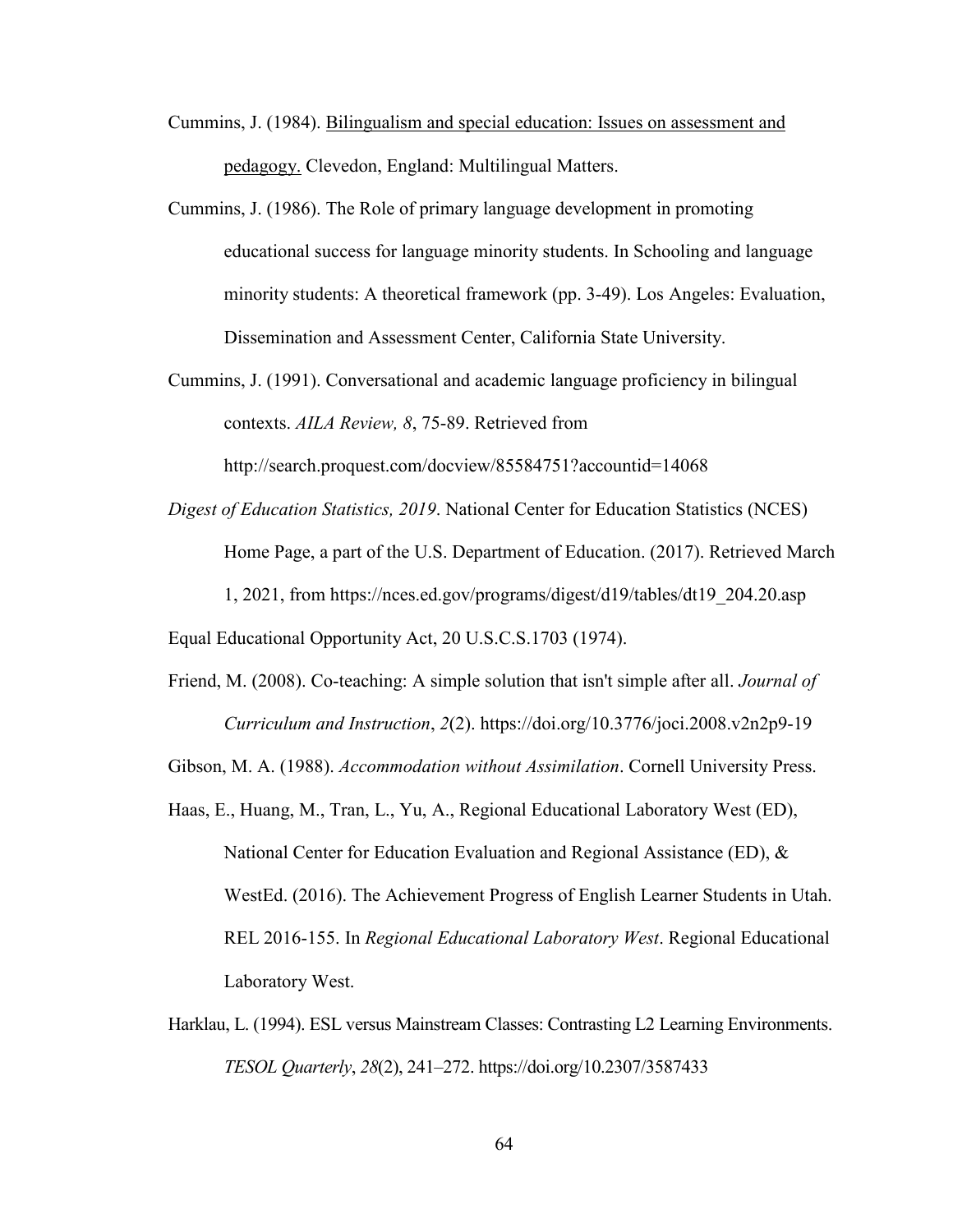- Harklau, L. (1999). So much to say: Adolescents, bilingualism, and ESL in the secondary school. In C. J. Faltis & P. Wolfe (Eds.), *The ESL learning environment is secondary school* (pp. 42–60). essay, Teachers College Press.
- Hofer, S. I., & Stern, E. (2016). Underachievement in Physics. When Intelligent Girls Fail. *Learning and Individual Differences*, *51*, 119–131. Retrieved from doi.org/10.1016/j.lindif.2016.08.006.
- Kessels, U., Rau, M., & Hannover, B. (2006). What Goes Well with Physics? Measuring and Altering the Image of Science. *British Journal of Educational Psychology*, *76*, 761–780. Retrieved from doi.org/10.1348/000709905X59961.
- Krashen, S. (1982). Principles and Practices in Second Language Acquisition. New York: Pergamon.
- Krashen, S. (1985). The Input Hypothesis. New York: Longman.
- Krashen, S. (1987). Principals and Practice in Second Language Acquisition. Englewood Cliffs, N.J.: Prentice Hall.
- Krashen, S., & Terrell, T. (1983). The Natural Approach. Language Acquisition in the Classroom. New York: Prentice Hall.
- Lacina, J., Levine, L. N., & Sowa, P. (2011). LEARNING A SECOND LANGUAGE: Program Models in Texas, Florida, and the United Arab Emirates. *Childhood Education, 87*(2), 106-112. Retrieved from http://search.proquest.com/docview/845516837?accountid=14068
- Lau v. Nichols, 414 U.S. 563 (1974). Retrieved from https://tile.loc.gov/storageservices/service/ll/usrep/usrep414/usrep414563/usrep414563.pdf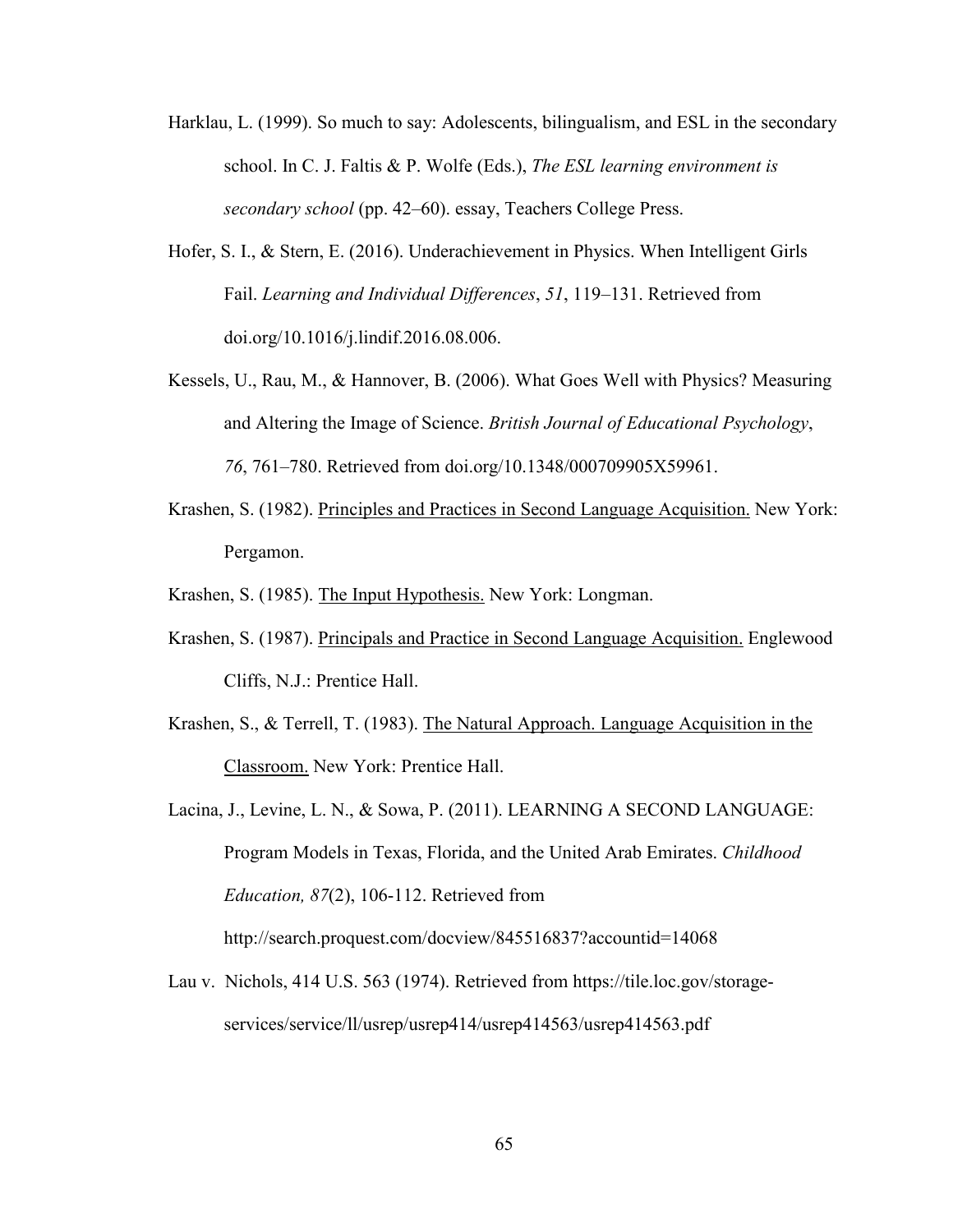Linquanti R. (1998). *Fostering Academic Success for English Language Learners: What do we know?:* Committee on Developing a Research Agenda on the Education of Limited-English-Proficient and Bilingual Students, Commission on Behavioral and Social Sciences and Education, National Research Council. Washington, DC: National Academy Press.

Lucas, T., Henze, R., & Donato, R. (1990). Promoting the Success of Latino Language-Minority Students: An Exploratory Study of Six High Schools. *Harvard Educational Review* 60(3), 315–341.

https://doi.org/10.17763/haer.60.3.0160105tt9kgkq51

- McClure, G., & Cahnmann-Taylor, M. (2010). Pushing Back against Push-In: ESOL Teacher Resistance and the Complexities of Coteaching. *TESOL Journal*, *1*(1), 101–129.
- Murphy, A. F., Torff, B., & Sessions, D. (2019). Educators' Beliefs About Appropriate Pedagogical Models for Spanish-Speaking ELLs Who Differ in Home-Language and English-Language Literacy Abilities in the United States. *International Journal of Bilingual Education and Bilingualism*, *22*(4), 402–413.
- Murphy, D. (2014, December). The Academic Achievement of English Language Learners: Data for the U.S. and Each of the States. Retrieved February 20, 2021, from https://www.childtrends.org/wp-content/uploads/2015/07/2014- 62AcademicAchievementEnglish.pdf
- New York State Department of Education. (2020). Every Student Succeeds Act (ESSA). Retrieved from http://www.nysed.gov/essa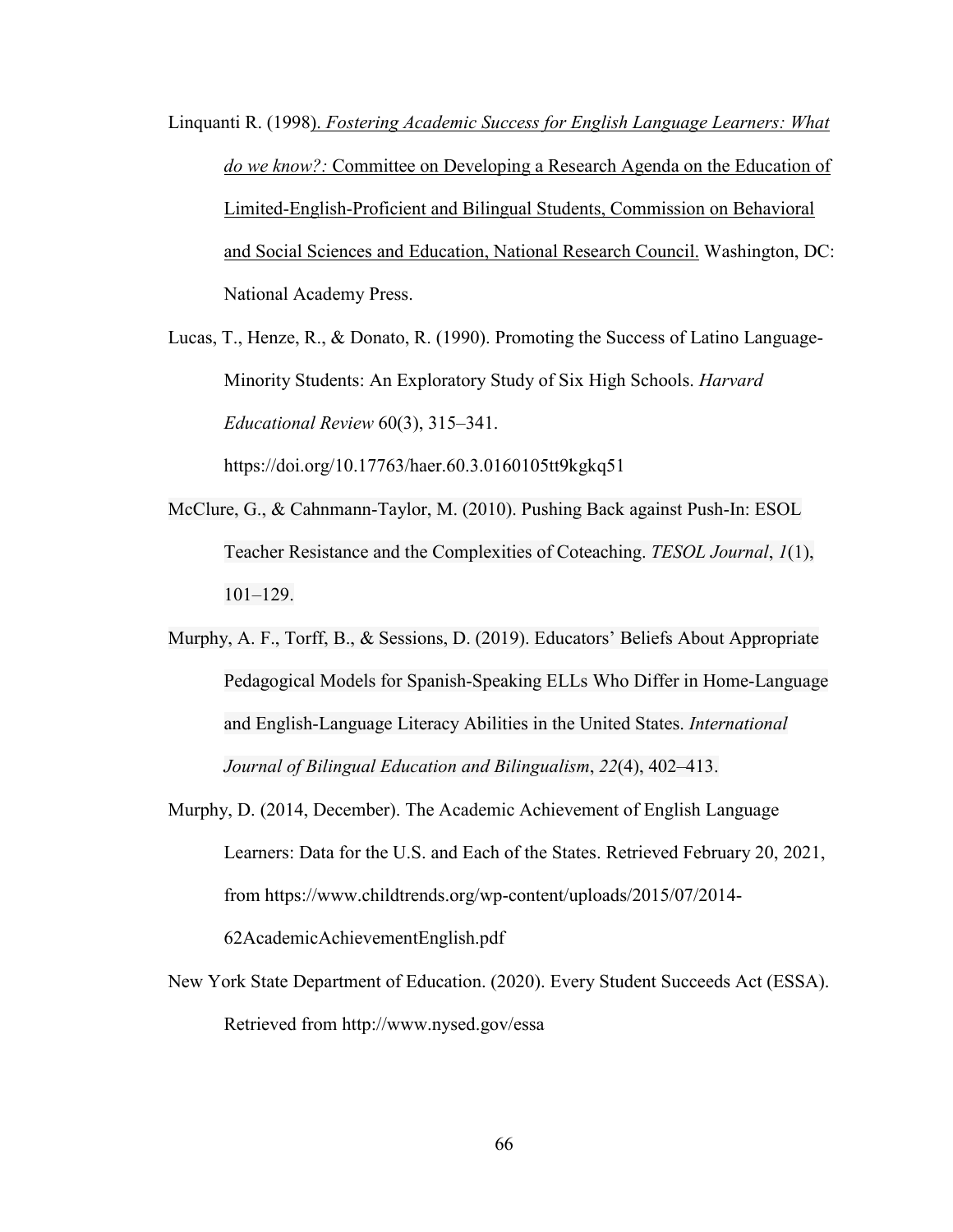- New York State Education Department. (2019, March). *Next generation learning standards*. New York State Education Department. Retrieved October 10, 2021, from http://www.nysed.gov/next-generation-learning-standards.
- Office of Bilingual Education and Foreign Language Studies, (2011). 2011-2012 CR Part 154 Comprehensive Plan and Reporting Requirements for the Education of Limited English Proficient (LEP) Students. Retrieved from http://www.p12.nysed.gov/biling/docs/Part154Final-May2011.pdf Office of Bilingual Education and Foreign Language Studies. (2012). New York State

LEP/ELL Demographics as of June 2012. Retrieved from http://www.p12.nysed.gov/biling/docs/NYSELLDataJune2012.pdf-10k-2012=07- 13

Office of Bilingual Education and Foreign Language Studies. (2014). Frequently Asked Questions. Retrieved from

http://www.p12.nysed.gov/biling/bilinged/faq.html#placement

Office of Bilingual Education and Foreign Language Studies. (2015). Frequently Asked Questions. Retrieved from

http://www.p12.nysed.gov/biling/bilinged/faq.html#placement

- Office of Civil Rights. (1991). *Policy updated on school obligations toward national origin minority students with limited – English proficiency.* Washington, DC: United States Department of Education.
- Pardini, P. (2006). In One Voice: Mainstream and ELL Teachers Work Side by Side in the Classroom Teaching Language through Content. *Journal of Staff Development*, *27*(4), 20–25.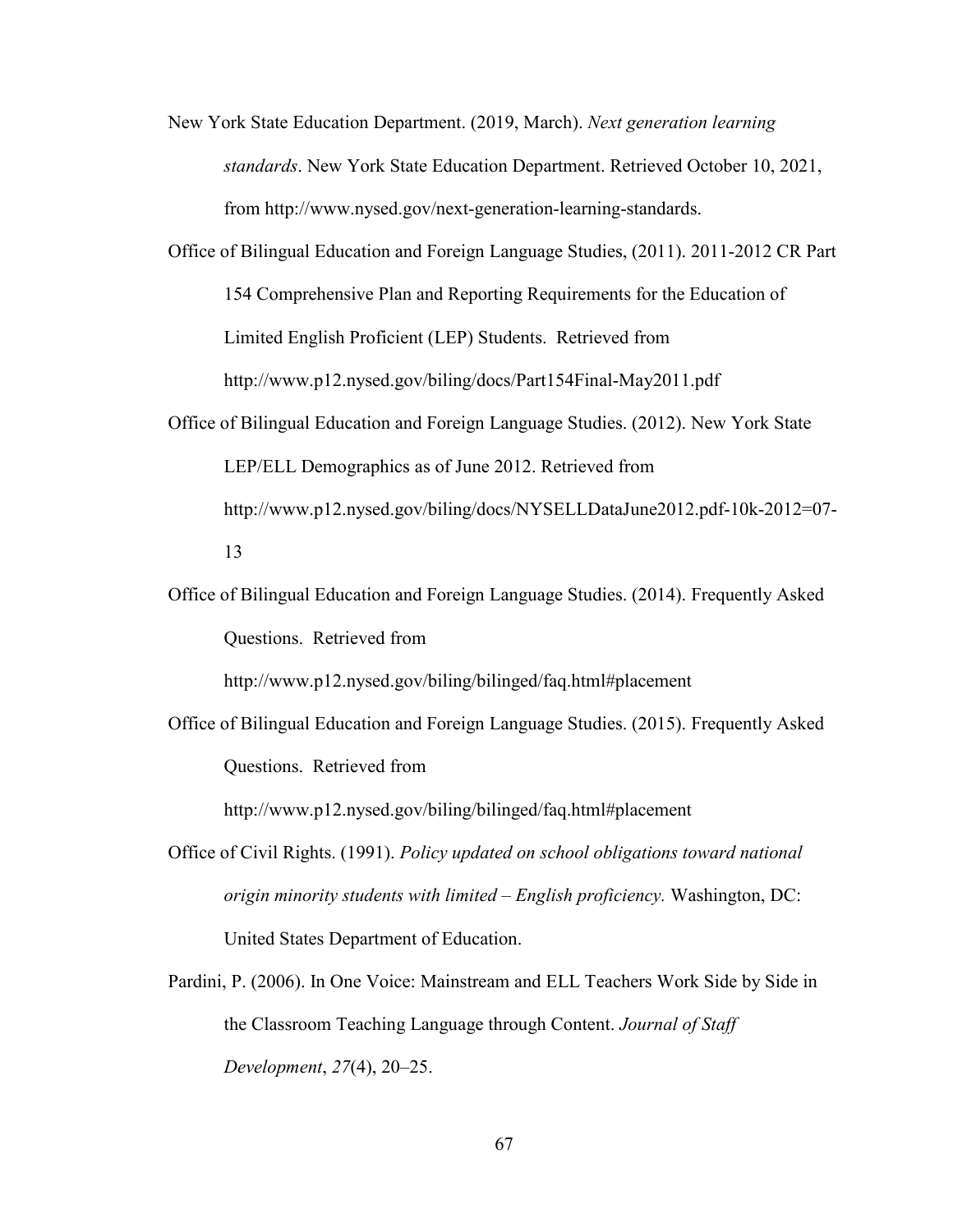Pearson. (2009). New York State Testing Program NYSESLAT 2008 Administration Technical Manual. Retrieved from

http://www.p12.nysed.gov/assessment/reports/nyseslat-techrep-08.pdf.

- Purdy, J. (2008). Inviting Conversation: Meaningful Talk about Texts for English Language Learners. *Literacy*, 42(1), 44-51. Retrieved from EBSCO*host*.
- Ruiz- de-Velasco, J., Fix, M & Clewell, B. (2000). *Overlooked and underserved: Immigrant students in the U.S. secondary schools.* Washington, DC: The Urban Institute.
- Samway, K.D., & McKeon, D. (2007). *Myths and Realities, Best Practices for English Language Learners*. Portsmouth, NH: Heinemann.
- Strong, M. (1983). Social Styles and the Second Language Acquisition of Spanish-Speaking Kindergartners. *TESOL Quarterly*, *17*(2), 241–258. https://doiorg.jerome.stjohns.edu/10.2307/3586652
- Thomas, W.P., & Collier, V.P. (1997). School effectiveness for language minority students. NCBE Resource Collection Series #9. Washington, DC: National Council for Bilingual Education.
- U.S. Department of Education. (2015). Most Common Non-English Languages Spoken by English Learners. Retrieved from https://www2.ed.gov/datastory/elcharacteristics/index.html#:~:text=Most%20Common%20Non%2DEnglish%20L anguages%20Spoken%20by%20English%20Learners&text=In%202014%E2%80 %9315%2C%20more%20than,representing%20about%202%20percent%20each.
- U.S. Department of Education. (2020, May). *English Language Learners in Public Schools.* Institute of Education Sciences, National Center for Education Statistics.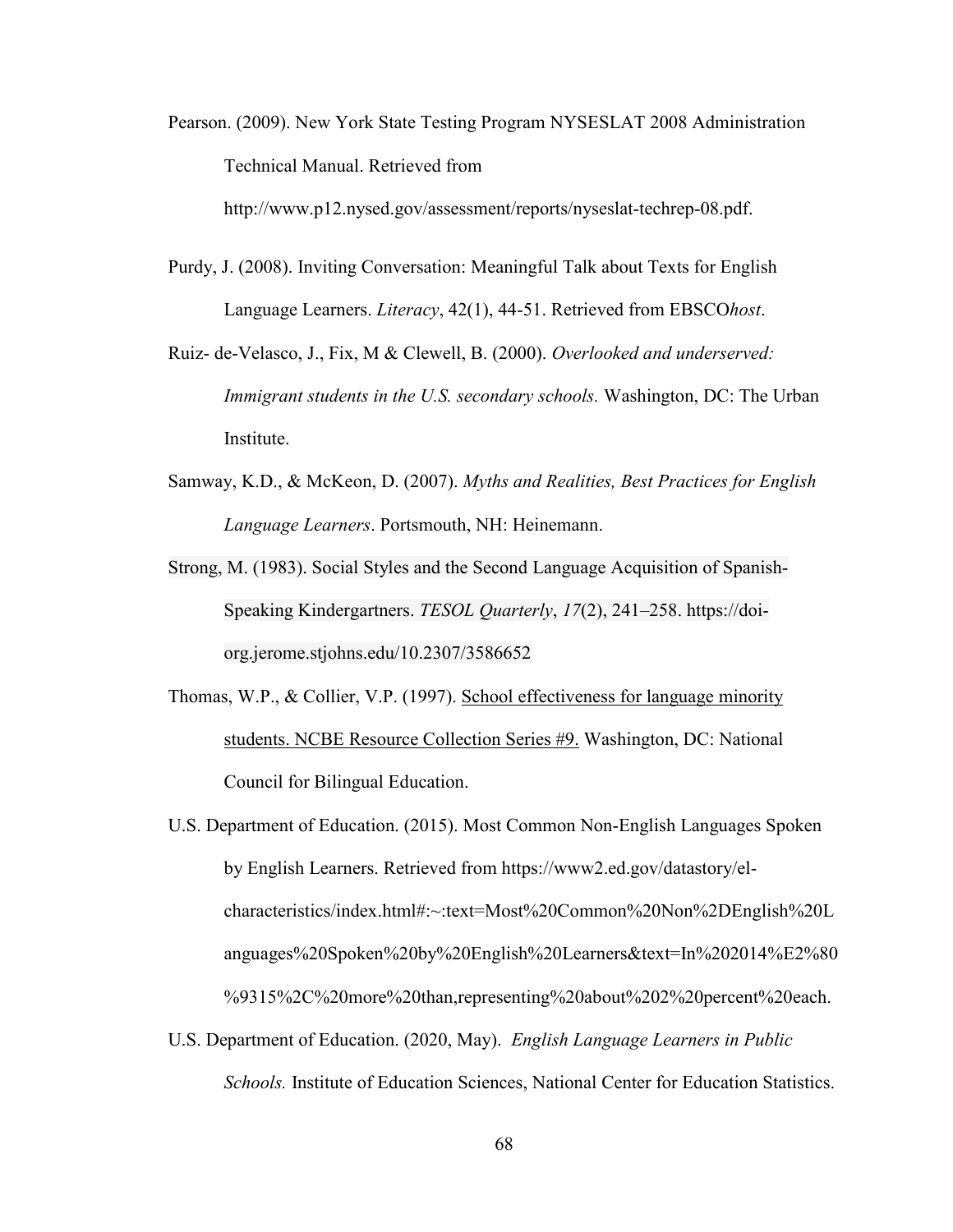https://nces.ed.gov/programs/coe/indicator\_cgf.asp#:~:text=(Last%20Updated%3) A%20May%202020),%2C%20or%203.8%20million%20students

- United States Department of Education (2004). The No Child Left Behind Act of 2001. Retrieved from http://www.ed.gov/nclb/.
- Whiting, J. (2017). Caught Between the Push and the Pull: ELL Teachers' Perceptions of Mainstreaming and ESOL Classroom Teaching. *The NABE Journal of Research and Practice, 8*(1). http://dx.doi.org/10.1080/26390043.2017.12067793

York-Barr, J., Ghere, G., & Sommerness, J. (2007). Collaborative Teaching to Increase ELL Student Learning: A Three-Year Urban Elementary Case Study. *Journal of Education for Students Placed at Risk, 12*(3), 301. https://jerome.stjohns.edu/login?url=https://www.proquest.com/scholarlyjournals/collaborative-teaching-increase-ell-student/docview/207670465/se-2?accountid=14068